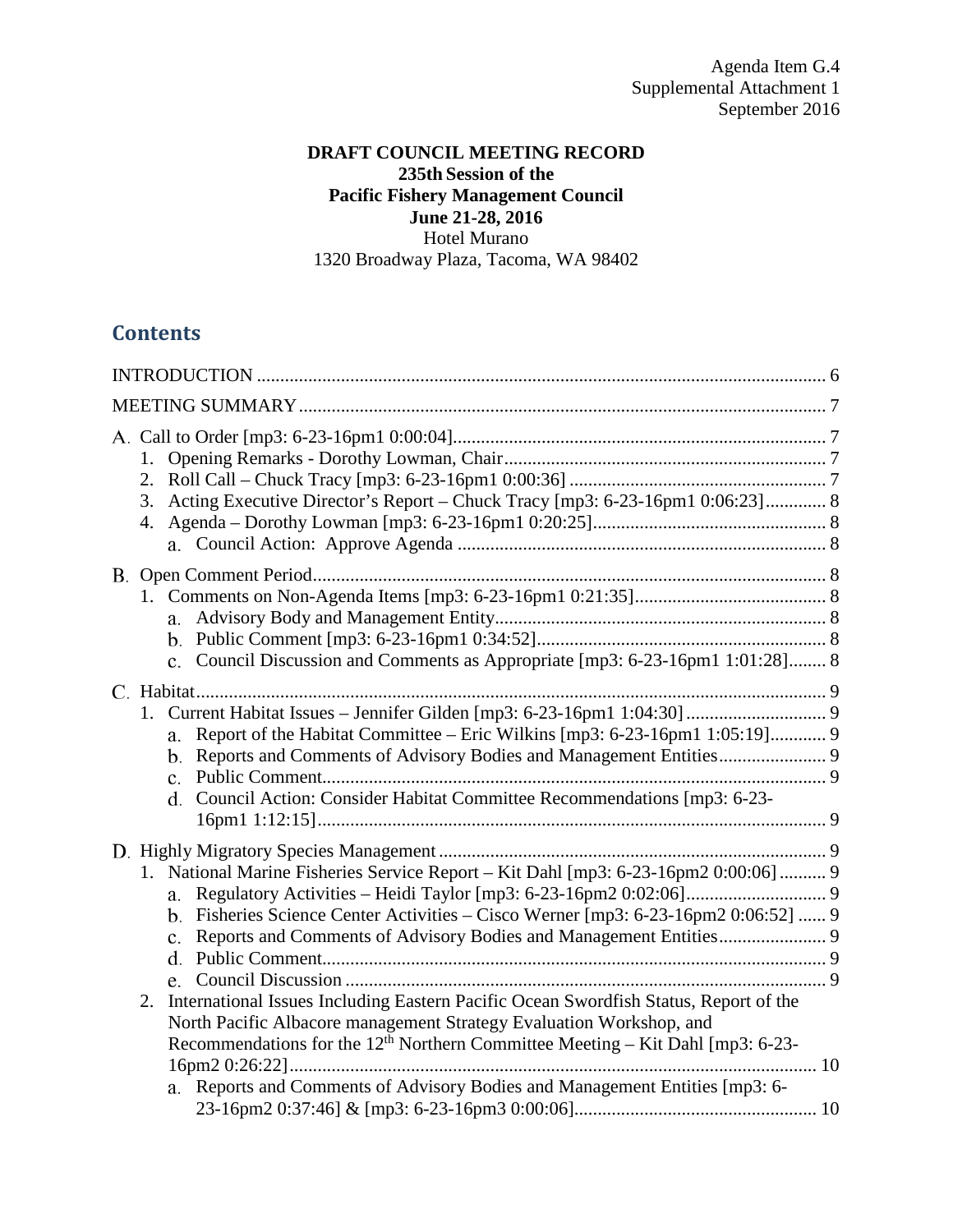|    |                | c. Council Action: 1) Make recommendations to address Eastern Pacific Ocean<br>Swordfish Overfishing per the Requirements in Magnuson-Stevens Act §304(i);<br>2) Develop Recommendations for the U.S. Delegation to the $12th$ Northern<br>Committee Meeting and Other Forums as Appropriate [mp3: 6-23-16pm3] |  |
|----|----------------|----------------------------------------------------------------------------------------------------------------------------------------------------------------------------------------------------------------------------------------------------------------------------------------------------------------|--|
|    |                | 3. Preliminary Approval of New Exempted Fishing Permits (EFPs) - Kit Dahl [mp3: 6-                                                                                                                                                                                                                             |  |
|    |                |                                                                                                                                                                                                                                                                                                                |  |
|    |                | a. Reports and Comments of Advisory Bodies and Management Entities [mp3: 6-                                                                                                                                                                                                                                    |  |
|    |                |                                                                                                                                                                                                                                                                                                                |  |
|    |                | c. Council Action: Preliminarily Approve New EFPs for Public Review [mp3: 6-                                                                                                                                                                                                                                   |  |
|    |                |                                                                                                                                                                                                                                                                                                                |  |
| 4. |                | Initial Scoping of Biennial Specifications Including Management Reference Points                                                                                                                                                                                                                               |  |
|    |                |                                                                                                                                                                                                                                                                                                                |  |
|    |                | a. Reports and Comments of Advisory Bodies and Management Entities [mp3: 6-                                                                                                                                                                                                                                    |  |
|    |                |                                                                                                                                                                                                                                                                                                                |  |
|    |                | c. Council Action: Identify Issues for the Biennial Management Process [mp3: 6-                                                                                                                                                                                                                                |  |
|    |                |                                                                                                                                                                                                                                                                                                                |  |
| 5. |                | Deep-Set Buoy Gear and Federal Permit Update - Kit Dahl [mp3: 6-24-16am2                                                                                                                                                                                                                                       |  |
|    |                |                                                                                                                                                                                                                                                                                                                |  |
|    |                | a. Reports and Comments of Advisory Bodies and Management Entities [mp3: 6-                                                                                                                                                                                                                                    |  |
|    |                |                                                                                                                                                                                                                                                                                                                |  |
|    |                | c. Council Action: Provide Guidance on Developing a Range of Alternatives for                                                                                                                                                                                                                                  |  |
|    |                | Authorizing a Federal Deep-Set Buoy Gear Fishery and Federal Permitting of<br>West Coast Swordfish Fisheries [mp3: 6-24-16am3 0:00:10] & [mp3: 6-24-                                                                                                                                                           |  |
|    |                |                                                                                                                                                                                                                                                                                                                |  |
|    |                |                                                                                                                                                                                                                                                                                                                |  |
|    |                | 1. Scoping of Pacific Halibut Catch Sharing Plan Allocation Changes - Kelly Ames                                                                                                                                                                                                                               |  |
|    |                | a. Reports and Comments of Advisory Bodies and Management Entities [mp3: 6-                                                                                                                                                                                                                                    |  |
|    |                |                                                                                                                                                                                                                                                                                                                |  |
|    |                |                                                                                                                                                                                                                                                                                                                |  |
|    |                | c. Council Action: Identify Allocation Issues and Provide Guidance on Developing                                                                                                                                                                                                                               |  |
|    |                | a Range of Alternatives for 2017 Area 2A Pacific Halibut Catch Sharing Plan                                                                                                                                                                                                                                    |  |
|    |                |                                                                                                                                                                                                                                                                                                                |  |
|    |                |                                                                                                                                                                                                                                                                                                                |  |
|    |                | 1. Legislative Matters - Jennifer Gilden [mp3: 6-24-16pm3 1:07:09] 18                                                                                                                                                                                                                                          |  |
|    | a.             | Report of the Legislative Committee - Dave Hanson [mp3: 6-24-16pm3 1:09:44] 18                                                                                                                                                                                                                                 |  |
|    | b.             | Reports and Comments of Advisory Bodies and Management Entities 18                                                                                                                                                                                                                                             |  |
|    | $\mathbf{c}$ . |                                                                                                                                                                                                                                                                                                                |  |
|    |                | d. Council Action: Consider the Report and Recommendations of the Legislative                                                                                                                                                                                                                                  |  |
|    |                | Committee [mp3: 6-24-16pm3 1:13:19] & [mp3: 6-28-16am2 0:00:27]  18                                                                                                                                                                                                                                            |  |
|    |                | 2. Western Region Climate Change Action Plan - Kit Dahl [mp3: 6-27-16pm1 0:21:10] 18                                                                                                                                                                                                                           |  |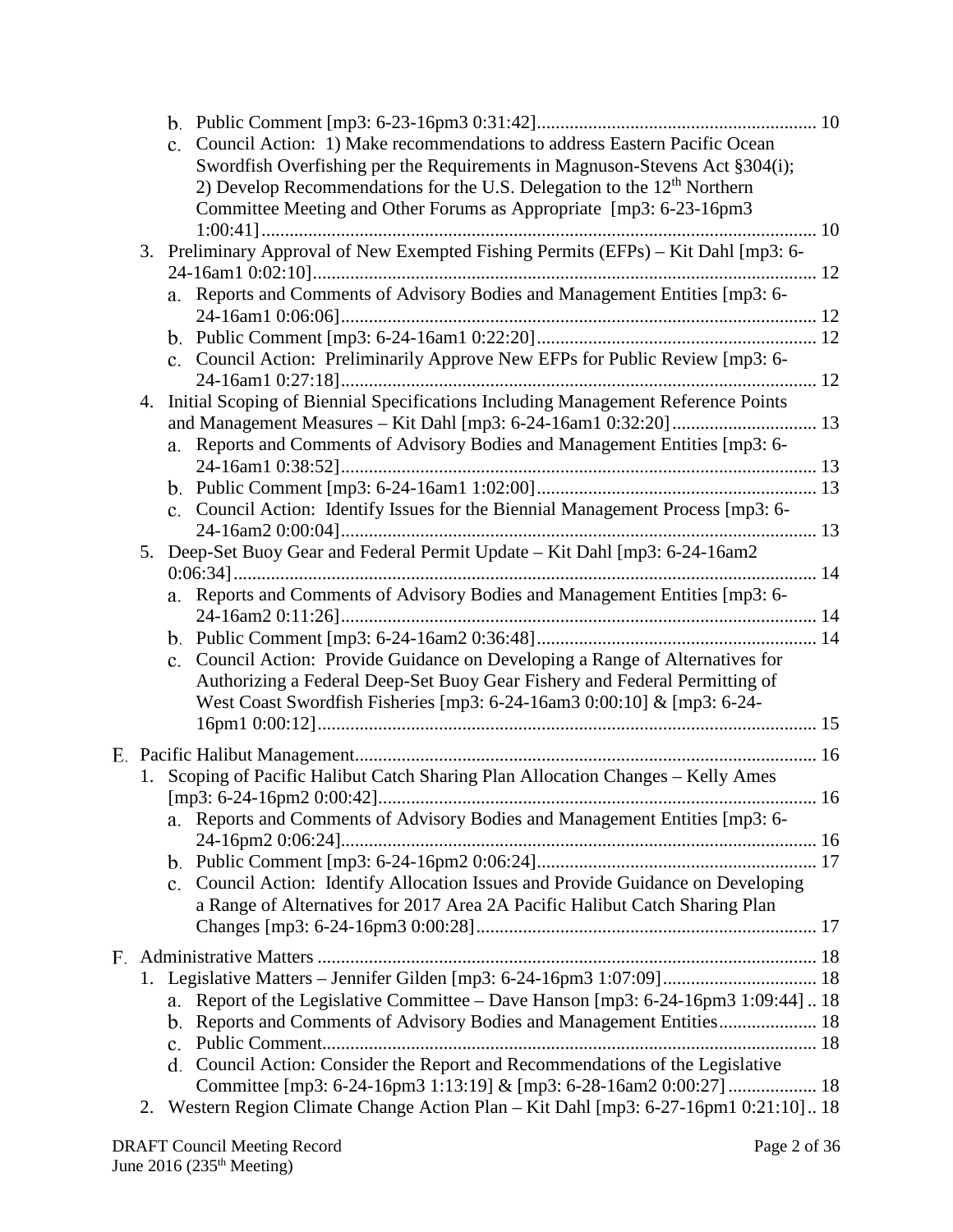|    |                | a. Reports and Comments of Advisory Bodies and Management Entities [mp3: 6-    |    |
|----|----------------|--------------------------------------------------------------------------------|----|
|    |                |                                                                                |    |
|    |                |                                                                                |    |
|    |                | c. Council Action: Provide Comments and Recommendations [mp3: 6-27-16pm1       |    |
|    |                |                                                                                |    |
| 3. |                |                                                                                |    |
|    |                | a. Report of the Budget Committee – Dorothy Lowman [mp3: 6-28-16am2 0:24:16]19 |    |
|    |                | b. Reports and Comments of Advisory Bodies and Management Entities 19          |    |
|    |                |                                                                                |    |
|    |                | d. Council Action: Consider Budget Committee Recommendations [mp3: 6-28-       |    |
|    |                |                                                                                |    |
| 4. |                | Approval of Council Meeting Record - Dorothy Lowman [mp3: 6-28-16am2           |    |
|    |                |                                                                                |    |
|    |                |                                                                                |    |
| 5. |                | Membership Appointments and Council Operating Procedures - Chuck Tracy [mp3:   |    |
|    |                | a. Reports and Comments of Advisory Bodies and Management Entities [mp3: 6-    |    |
|    |                |                                                                                |    |
|    |                |                                                                                |    |
|    |                | c. Council Action: Consider Appointments to Council Committees and Advisory    |    |
|    |                | Bodies; Adopt Changes to Council Operating Procedures [mp3: 6-28-16am2]        |    |
|    |                |                                                                                |    |
| 6. |                | Future Council Meeting Agenda and Workload Planning - Chuck Tracy [mp3: 6-28-  |    |
|    |                |                                                                                |    |
|    |                | a. Reports and Comments of Advisory Bodies and Management Entities [mp3: 6-    |    |
|    |                |                                                                                |    |
|    |                |                                                                                |    |
|    | $\mathbf{c}$ . | Council Action: Council Discussion and Guidance on Future Meeting Agenda       |    |
|    |                | and Workload Planning, Including Prioritizing Groundfish Omnibus Regulatory    |    |
|    |                |                                                                                |    |
|    |                |                                                                                |    |
|    |                |                                                                                | 22 |
|    |                | 1. National Marine Fisheries Service Report - Brett Wiedoff [mp3: 6-25-16am1   |    |
|    |                |                                                                                |    |
|    | a.             |                                                                                |    |
|    | b.             | Fisheries Science Center Activities – Michelle McClure and John Stein [mp3: 6- |    |
|    |                |                                                                                |    |
|    |                |                                                                                |    |
|    |                |                                                                                |    |
|    |                |                                                                                |    |
| 2. |                | Amendment 21 At-Sea Sector Allocation Revisions - John DeVore [mp3: 6-25-      |    |
|    |                |                                                                                |    |
|    | a.             | Reports and Comments of Advisory Bodies and Management Entities [mp3: 6-       |    |
|    |                |                                                                                |    |
|    |                | b. Public Comment [mp3: 6-25-16am3 0:00:08] & [mp3: 6-25-16pm1 0:00:09] 22     |    |
|    | $\mathbf{c}$ . | Council Action: Adopt a Range of Alternatives and Consider Identifying a       |    |
|    |                | Preliminary Preferred Alternative for At-Sea Fishery Sector Allocations for    |    |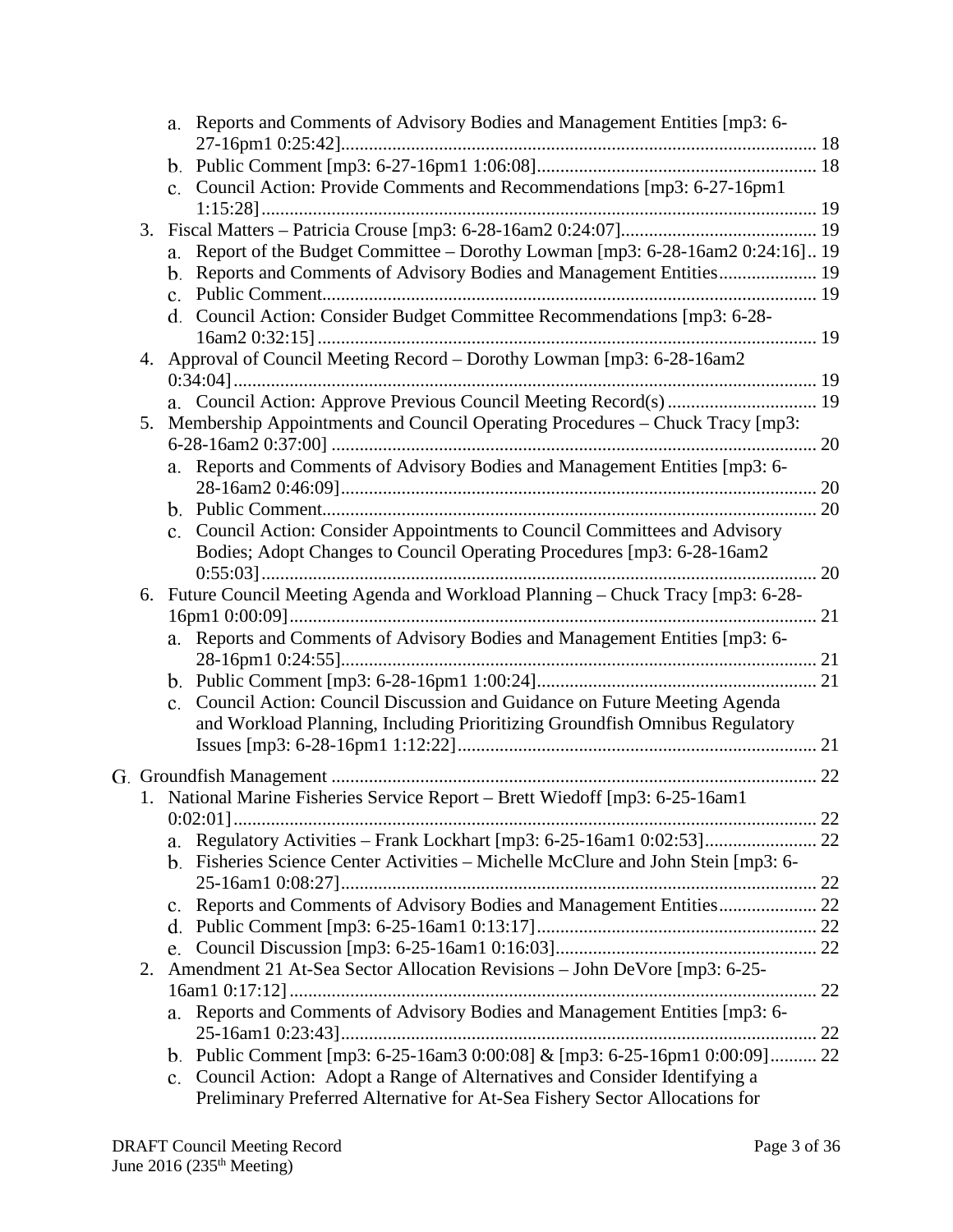|    | Pacific Ocean Perch and Darkblotched Rockfish, Including a Decision on New         |
|----|------------------------------------------------------------------------------------|
|    | Allocations of Set-Asides [mp3: 6-25-16pm2 0:00:09] & Motion: Council:<br>23       |
|    | 3. Final Action on Exempted Fishing Permit Approval for 2017-2018 - Jim Seger      |
|    | 24                                                                                 |
|    | a. Reports and Comments of Advisory Bodies and Management Entities [mp3: 6-        |
|    |                                                                                    |
|    |                                                                                    |
|    | c. Council Action: Adopt Final Recommendations for 2017-2018 Exempted              |
|    | 24                                                                                 |
|    | 4. Final Action to Adopt Management Measures for 2017-2018 Fisheries - John        |
|    | DeVore and Kelly Ames [mp3: 6-26-16am1 0:00:11] & [mp3: 6-27-16am1 0:02:18]  25    |
|    | Reports and Comments of Advisory Bodies and Management Entities [mp3: 6-<br>a.     |
|    | 26-16am1 0:10:33] & [mp3: 6-26-16am2 0:00:11] & [mp3: 6-27-16am1 0:03:00]  25      |
|    | b. Public Comment [mp3: 6-26-16am2 0:13:37] & [mp3: 6-27-16am1 0:29:17]  26        |
|    | c. Council Action: Adopt Final Preferred Management Measures for 2017-2018         |
|    |                                                                                    |
|    | 5. Preliminary Plans for Review of the West Coast Trawl Catch Share Program and    |
|    | Intersector Allocations Including Comments on Draft Guidance for Catch Share       |
|    | 28                                                                                 |
|    | a. Report on the Pacific Groundfish Quota Program Workshop – Shems Jud [mp3:       |
|    | 29                                                                                 |
|    | b. Reports and Comments of Advisory Bodies and Management Entities [mp3: 6-        |
|    |                                                                                    |
|    | 29                                                                                 |
|    | d. Council Action: Provide Guidance on the Development of the West Coast Trawl     |
|    | Catch Share Program and Intersector Allocation Reviews and Comment on Draft        |
|    | 29                                                                                 |
| 6. | Omnibus Groundfish Workload Planning - Kelly Ames and Jim Seger [mp3: 6-26-        |
|    | 30                                                                                 |
|    | a. Reports and Comments of Advisory Bodies and Management Entities [mp3: 6-        |
|    |                                                                                    |
|    |                                                                                    |
|    | Council Action: Develop a Preliminary Omnibus Priority List of Groundfish<br>c.    |
|    | Issues for Workload Planning Purposes, and Provide Guidance as Appropriate         |
|    |                                                                                    |
|    | 7. Final Action on Inseason Adjustments - Kelly Ames [mp3: 6-27-16am2 0:56:18]  31 |
|    | a. Reports and Comments of Advisory Bodies and Management Entities [mp3: 6-        |
|    |                                                                                    |
|    |                                                                                    |
|    | c. Council Action: Adopt Inseason Adjustments, as Necessary, to Achieve but Not    |
|    | Exceed Annual Catch Limits [mp3: 6-27-16am3 0:00:08] & [mp3: 6-27-16pm2            |
|    |                                                                                    |
|    | 8. Final Action on Stock Assessment Plans and Terms of Reference (TOR) for         |
|    | Groundfish and Coastal Pelagic Species - John DeVore [mp3: 6-27-16am3 0:05:16] 32  |
|    | Reports and Comments of Advisory Bodies and Management Entities [mp3: 6-<br>a.     |
|    |                                                                                    |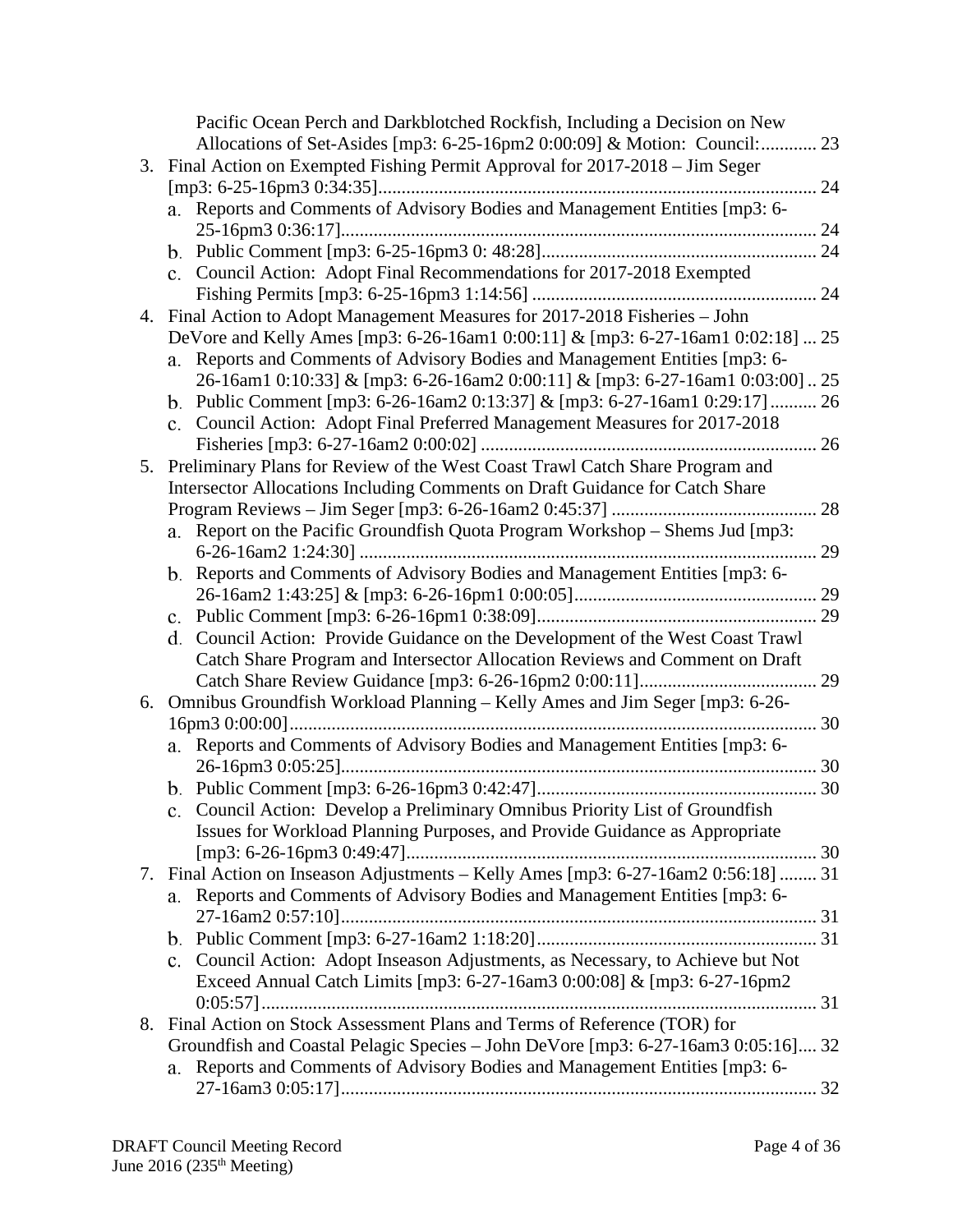| b.                                                                                    |     |
|---------------------------------------------------------------------------------------|-----|
| Council Action: Adopt Final List and Schedule of Groundfish Stocks for<br>$c_{\cdot}$ |     |
| Assessment in 2017, the Stock Assessment and Methodology Review TOR for               |     |
| Groundfish and Coastal Pelagic Species, and the Rebuilding TOR for Overfished         |     |
|                                                                                       |     |
| Final Action on Trawl Catch Share Program Gear Use Regulations - Jim Seger<br>9.      |     |
|                                                                                       |     |
| a. Reports and Comments of Advisory Bodies and Management Entities [mp3: 6-           |     |
|                                                                                       |     |
|                                                                                       |     |
| c. Council Action: Adopt Final Preferred Alternatives for Fishing in Multiple         |     |
|                                                                                       |     |
|                                                                                       |     |
| 1. Sacramento River Winter Chinook Harvest Control Rule Update – Mike Burner          |     |
|                                                                                       | -34 |
| a. Reports and Comments of Advisory Bodies and Management Entities [mp3: 6-           |     |
|                                                                                       |     |
|                                                                                       |     |
| c. Council Action: Review Progress and Provide Guidance on Developing a Range         |     |
| of Control Rule Alternatives and Future Analyses [mp3: 6-25-16pm3 0:28:41]  35        |     |
|                                                                                       | 35  |
|                                                                                       |     |
|                                                                                       |     |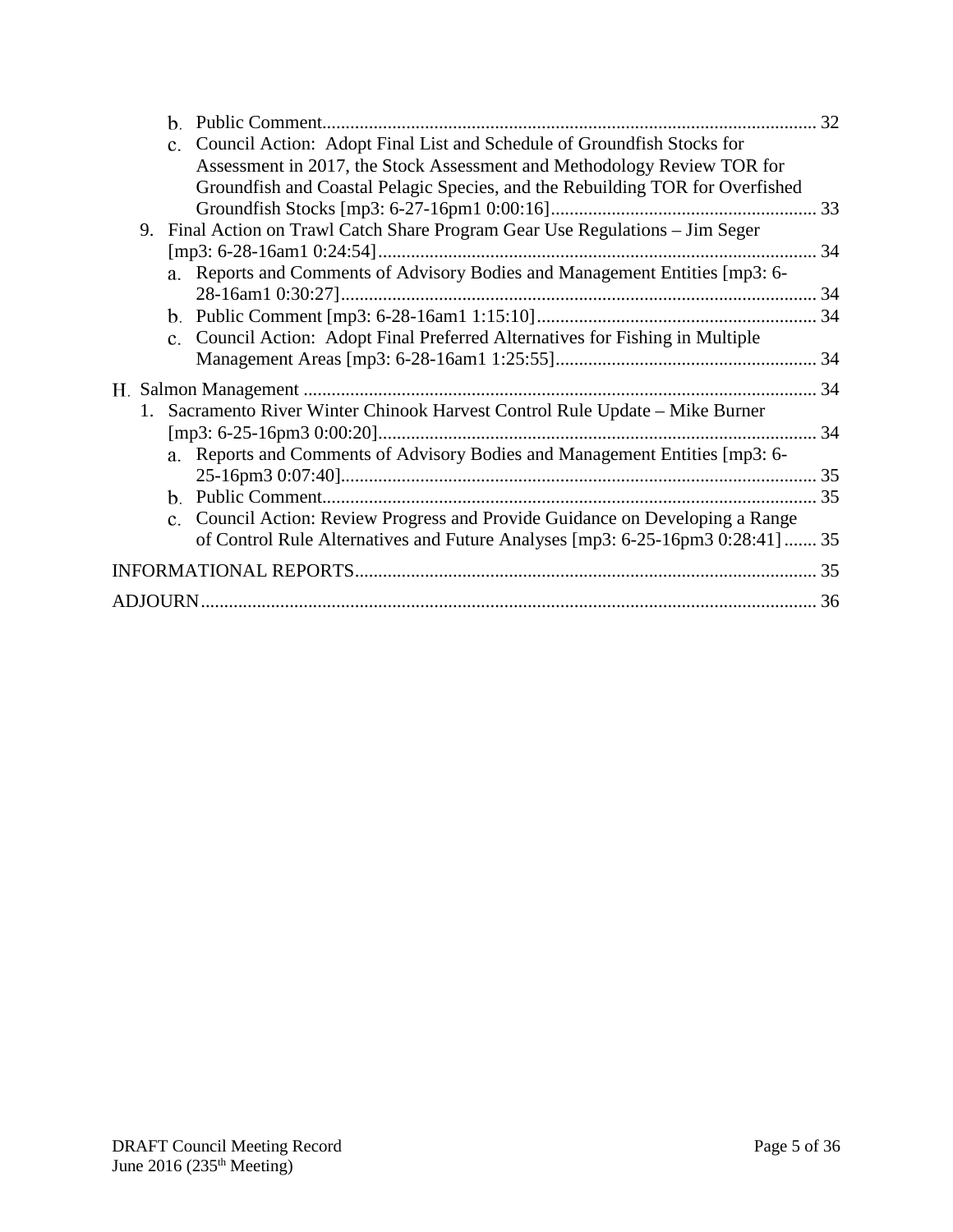# <span id="page-5-0"></span>**INTRODUCTION**

This document contains or identifies the various elements, documents, and sources comprising the complete and official record of Council meeting discussions and actions. In addition to the Meeting Summary, which follows this introductory section (see #7 below), it includes information or references that serve as the functional detailed minutes for this Council meeting as required by §302(i)(2)(E) of the Magnuson-Stevens Act. The full record is maintained at the Council office, is available on the Council website [\(http://www.pcouncil.org/\)](http://www.pcouncil.org/) or upon request from the Council office, and consists of the following:

- 1. **Meeting Notice and Proposed Agenda** These documents are available on the Council Website prior to and following each meeting at<http://www.pcouncil.org/>.
- 2. **Attendance Records** These documents are available for the Council meeting and each advisory body meeting by request from the Council office.
- 3. **All Documents, Reports, and Presentations for Council Consideration** These items include (1) all documents produced or received for the meeting briefing book, validated by a label assigned by the Council Secretariat and distributed to Council Members; (2) written public comments received at the Council meeting in accordance with agenda labeling requirements; and (3) electronic material or handout materials used in presentations to Council Members during the open session. They are available from links in the Meeting Summary of this document or at [http://www.pcouncil.org/council-operations/council-meetings/past](http://www.pcouncil.org/council-operations/council-meetings/past-meetings/)[meetings/.](http://www.pcouncil.org/council-operations/council-meetings/past-meetings/)
- 4. **Council Decisions Summary Document –** This document is distributed shortly after each Council meeting. It provides very brief descriptions of most key Council decisions and is available at<http://www.pcouncil.org/resources/archives/council-meeting-decisions/> and also provided by agenda item in the Meeting Summary of this document.
- 5. **Draft or Final Decision Documents Finalized after the Council Meeting** Documents such as Environmental Impact Statements or Environmental Assessments are available on the Council website as they are completed.
- 6. **Gavel-to-Gavel Audio Recordings** These recordings contain the testimony, presentations, discussions, and actions occurring at the meeting and are labeled by date and time (e.g., 04- 11-15am1) and have been annotated as to the time on the recording for the start of each agenda line item to help facilitate review. The recordings may be accessed from the links contained within the Meeting Summary of this document or at [http://www.pcouncil.org/council](http://www.pcouncil.org/council-operations/council-meetings/past-meetings/)[operations/council-meetings/past-meetings/.](http://www.pcouncil.org/council-operations/council-meetings/past-meetings/)
- 7. **Meeting Summary** (immediately follows this section) The Meeting Summary lists, in agenda item order, the briefing book documents, reports, presentations, and Council motions and actions, including a brief summary from the Council Decisions Summary Document for each agenda item. It constitutes the meeting record formally approved by the Council. The agenda heading for each agenda item, and most listed documents, serve as internet links to the actual briefing book documents. Internet links in brackets (e.g.,[\[mp3: 11-11-14pm1](ftp://ftp.pcouncil.org/pub/R1411_November_2014_Recordings/11-14-14pm1Copy.mp3) @01:21:15]) refer to the audio recording and elapsed time on the recording at which the agenda item was initiated. Links to the audio recordings are annotated by agenda item and may also be accessed at [http://www.pcouncil.org/council-operations/council-meetings/past-meetings/.](http://www.pcouncil.org/council-operations/council-meetings/past-meetings/)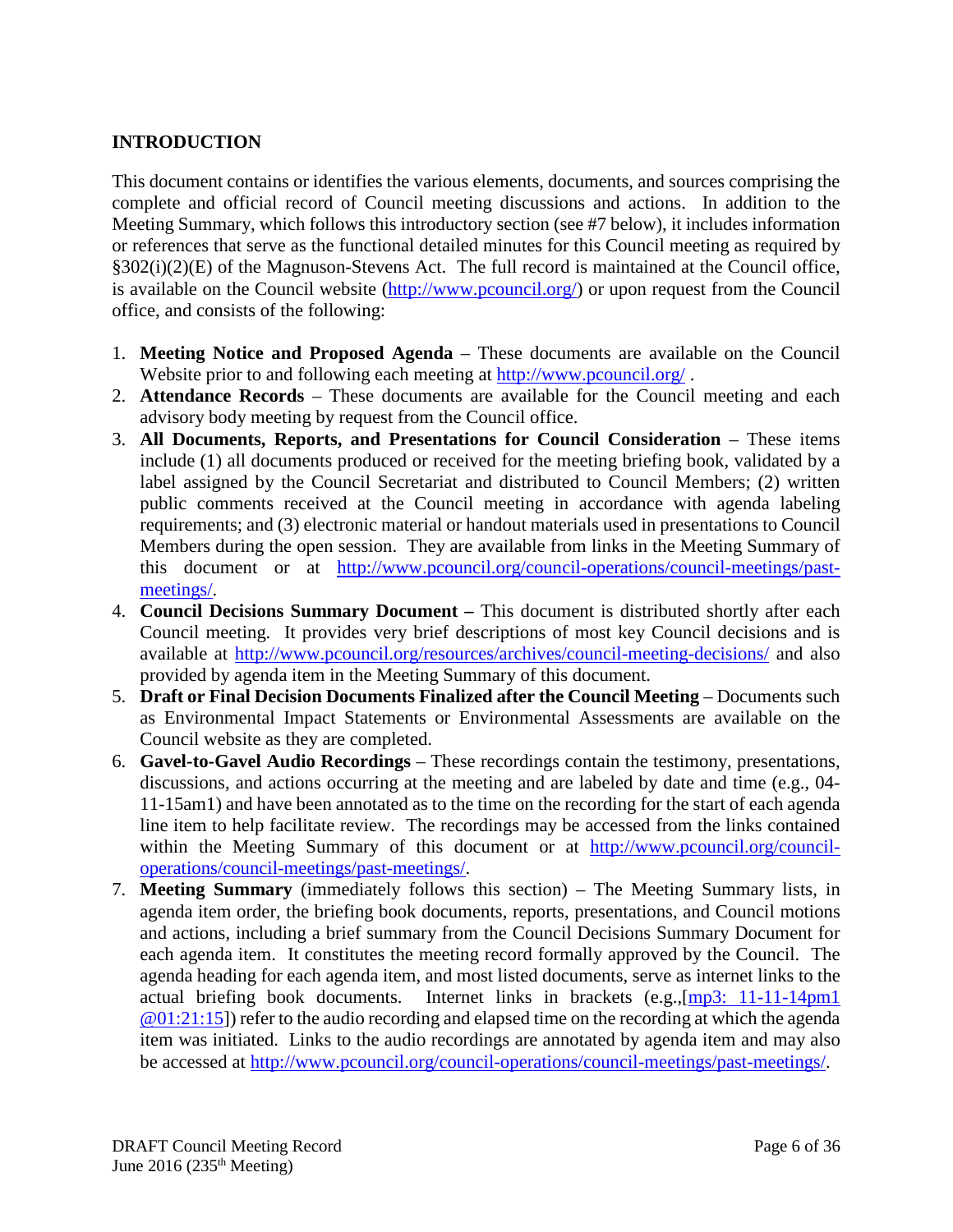#### <span id="page-6-0"></span>**MEETING SUMMARY**

#### <span id="page-6-1"></span>**Call to Order [\[mp3: 6-23-16pm1](ftp://ftp.pcouncil.org/pub/R1606_June_2016_Recordings/6-23-16pm1Copy.mp3) 0:00:04]**

#### **1. Opening Remarks - Dorothy Lowman, Chair**

<span id="page-6-2"></span>Ms. Dorothy Lowman, Council Chair, called the 235<sup>th</sup> meeting of the Pacific Fishery Management Council (Council) to order at 1:00 p.m. on June 23, 2016. A closed session was held before this open session to discuss litigation and personnel matters, and additional closed session will be held at 8 a.m. on June 28th.

# <span id="page-6-3"></span>**2. Roll Call – Chuck Tracy [\[mp3: 6-23-16pm1 0](ftp://ftp.pcouncil.org/pub/R1606_June_2016_Recordings/6-23-16pm1Copy.mp3):00:36] Council Members present during the meeting week**:

| <b>National Marine Fisheries Service:</b> | Mr. Frank Lockhart, designee                          |
|-------------------------------------------|-------------------------------------------------------|
|                                           | Mr. Bob Turner, designee                              |
|                                           | Ms. Heidi Taylor, designee                            |
| <b>Washington State Official:</b>         | Mr. Kyle Adicks, designee                             |
|                                           | Ms. Michele Culver, designee                          |
|                                           | Mr. Corey Niles, designee                             |
| <b>Washington Obligatory:</b>             | Mr. Rich Lincoln                                      |
| Oregon State Official:                    | Dr. Caren Braby, designee                             |
|                                           | Ms. Maggie Sommer, designee                           |
| Oregon Obligatory:                        | Ms. Dorothy Lowman, Chair                             |
| California State Official:                | Ms. Briana Brady, designee                            |
|                                           | Ms. Joanna Grebel, designee                           |
|                                           | Ms. Marci Yaremko, designee                           |
| California Obligatory:                    | Mr. David Crabbe                                      |
| <b>Idaho State Official:</b>              | Mr. Peter Hassemer, designee                          |
| Idaho Obligatory:                         | Mr. Herb Pollard, Vice Chair                          |
| Tribal Official:                          | Mr. David Sones, designee                             |
| At-Large:                                 | Mr. Phil Anderson                                     |
|                                           | Mr. William L. "Buzz" Brizendine                      |
|                                           | Mr. Jeff Feldner                                      |
|                                           | Mr. Dan Wolford                                       |
| <b>Pacific States Marine Fisheries</b>    |                                                       |
| Commission:                               | Dr. David Hanson, Parliamentarian, nonvoting designee |
| U.S. Coast Guard:                         | LCDR Gregg Casad, nonvoting designee                  |
|                                           | Brian Corrigan, nonvoting designee                    |
| U.S. Fish and Wildlife Service:           | Dr. Steven Haeseker, nonvoting designee               |
|                                           |                                                       |
| <b>Absent from the Meeting:</b>           |                                                       |
| Alaska State Official:                    | Mr. Charles Swanton, nonvoting designee               |
| U.S. State Department:                    | Mr. David Hogan, nonvoting designee                   |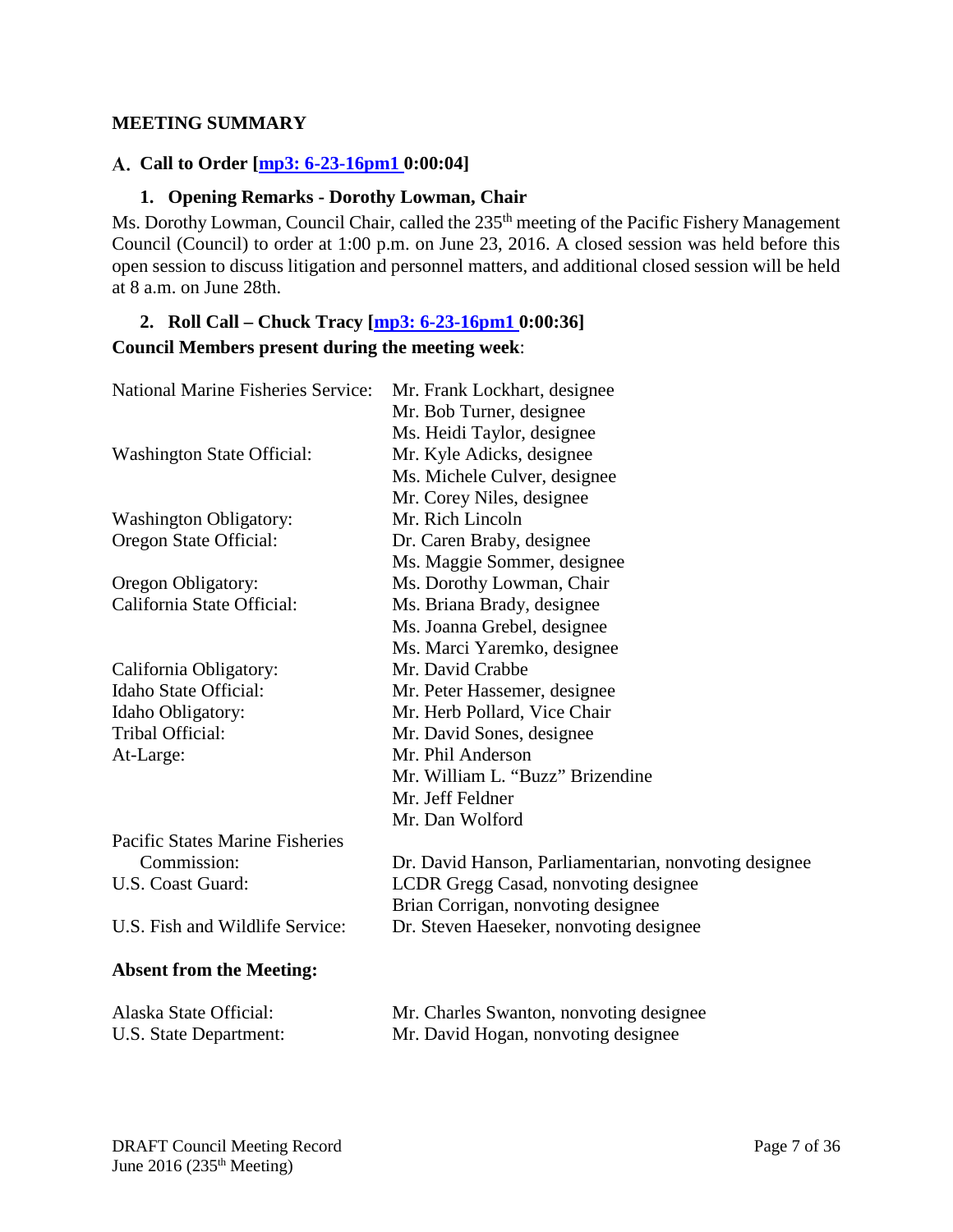#### <span id="page-7-0"></span>**3. [Acting Executive Director's Report](http://www.pcouncil.org/wp-content/uploads/2016/06/A3__SitSum_EDsRpt_JUN2016BB.pdf) – Chuck Tracy [\[mp3: 6-23-16pm1 0](ftp://ftp.pcouncil.org/pub/R1606_June_2016_Recordings/6-23-16pm1Copy.mp3):06:23]**

Mr. Chuck Tracy reported on [Agenda Item A.3, Attachment 1:](http://www.pcouncil.org/wp-content/uploads/2016/06/A3_Att1_ccc_agenda_may2016_JUN2016BB.pdf) Council Coordination Committee Meeting, May 24-26, 2016 Meeting Agenda, and commented on the Informational Reports.

#### <span id="page-7-1"></span>**4. [Agenda](http://www.pcouncil.org/wp-content/uploads/2016/06/A4__Agenda_JUN2016BB.pdf) – Dorothy Lowman [\[mp3: 6-23-16pm1 0](ftp://ftp.pcouncil.org/pub/R1606_June_2016_Recordings/6-23-16pm1Copy.mp3):20:25]**

#### **Council Action: Approve Agenda**

<span id="page-7-2"></span>**Motion**: Adopt Agenda Item A.4, June 21-28, 2016 Council Meeting Agenda with the addition of an additional closed session after the regular business on Monday, June  $27<sup>th</sup>$ .

<span id="page-7-3"></span>David Crabbe/David Sones (Motion carried unanimously)

#### **Open Comment Period**

<span id="page-7-4"></span>**1. [Comments on Non-Agenda Items](http://www.pcouncil.org/wp-content/uploads/2016/06/B1__SitSum_JUN2016BB.pdf) [\[mp3: 6-23-16pm1 0](ftp://ftp.pcouncil.org/pub/R1606_June_2016_Recordings/6-23-16pm1Copy.mp3):21:35]**

#### **Advisory Body and Management Entity**

<span id="page-7-5"></span>[Agenda Item B.1.a, Supplemental HMSAS Report:](http://www.pcouncil.org/wp-content/uploads/2016/06/B1a_Sup_HMSAS_Rpt_JUN2016BB.pdf) Report on a Proposal to Designate California's Seamounts, Ridges, and Banks a National Monument

[Agenda Item B.1.a, Supplemental HMSAS Report](http://www.pcouncil.org/wp-content/uploads/2016/06/B1a_Sup_HMSAS_Rpt2_JUN2016BB.pdf) 2: Report on Coordinating Council Meetings with International Meetings

#### **Public Comment [\[mp3: 6-23-16pm1 0](ftp://ftp.pcouncil.org/pub/R1606_June_2016_Recordings/6-23-16pm1Copy.mp3):34:52]**

- <span id="page-7-6"></span>[Agenda Item B.1.b, Public Comment 1:](http://www.pcouncil.org/wp-content/uploads/2016/06/B1b_PC1_SAC_DescendDevice_JUN2016BB.pdf) Letter from Sportfishing Association of California regarding descending device usage
- [Agenda Item B.1.b, Public Comment 2:](http://www.pcouncil.org/wp-content/uploads/2016/06/B1b_PC2_PSLCFA_ChumashHeritageNMS_JUN2016BB.pdf) Letter from PSLCFA regarding proposed Chumash Heritage NMS
- [Agenda Item B.1.b, Public Comment 3:](http://www.pcouncil.org/wp-content/uploads/2016/06/B1b_PC3_PugetSoundSalmon_JUN2016BB.pdf) Email from Vince Martinis to Senator Murray regarding Puget Sound salmon fishery management
- [Agenda Item B.1.b, Public Comment 4:](http://www.pcouncil.org/wp-content/uploads/2016/06/B1b_PC4_SalmonBuoy10_JUN2016BB.pdf) Email from Robert Moxley regarding Buoy 10 salmon fishery management
- [Agenda Item B.1.b, Public Comment 5:](http://www.pcouncil.org/wp-content/uploads/2016/06/B1b_PC5_ThankYouForProtectingForageFish_JUN2016BB.pdf) Three emails regarding appreciation protecting unmanaged forage fish in the California Current Ecosystem)
- Agenda Item [B.1.b, Public Comment 6:](http://www.pcouncil.org/wp-content/uploads/2016/06/B1b_PC6_Peng_Gear_Overfishing_JUN2016BB.pdf) Letter from Julia Peng regarding overfishing
- [Agenda Item B.1.b, Supplemental Public Comment 7:](http://www.pcouncil.org/wp-content/uploads/2016/06/Sup_B1b_PC7_OceanaEFH_JUN2016BB.pdf) Oceana Proposal Overview and Update: Comprehensive Conservation Alternative to Modify U.S. West Coast Groundfish EFH Conservation and Management, June 14, 2016
- Mr. Ben Enticknap and Ms. Erin Kincaid, Oceana presented [Agenda Item B.1.b, Supplemental](http://www.pcouncil.org/wp-content/uploads/2016/06/B1b_Sup_PC_PPT_Oceana_JUN2016BB.pdf)  [Public Comment PowerPoint:](http://www.pcouncil.org/wp-content/uploads/2016/06/B1b_Sup_PC_PPT_Oceana_JUN2016BB.pdf) Essential Fish Habitat Proposal Overview & Update (Oceana)
- Mr. Mike Conroy presented [Agenda Item B.1.b, Supplemental Public Comment 9:](http://www.pcouncil.org/wp-content/uploads/2016/06/B1b_Sup_PC9_MikeConroy_JUN2016BB.pdf) Mike Conroy; Re: The Case for Protecting California's Seamounts, Ridges and Banks
- Mr. Bill James presented [Agenda Item B.1.b, Supplemental Public Comment 8:](http://www.pcouncil.org/wp-content/uploads/2016/06/Sup_B1b_PC8_BillJames_JUN2016BB.pdf) Email from Bill James regarding Yelloweye Rockfish concerns

# **Council Discussion and Comments as Appropriate [\[mp3: 6-23-16pm1 1](ftp://ftp.pcouncil.org/pub/R1606_June_2016_Recordings/6-23-16pm1Copy.mp3):01:28]**

#### <span id="page-7-7"></span>**Motion**: None

#### **Staff Summary**: None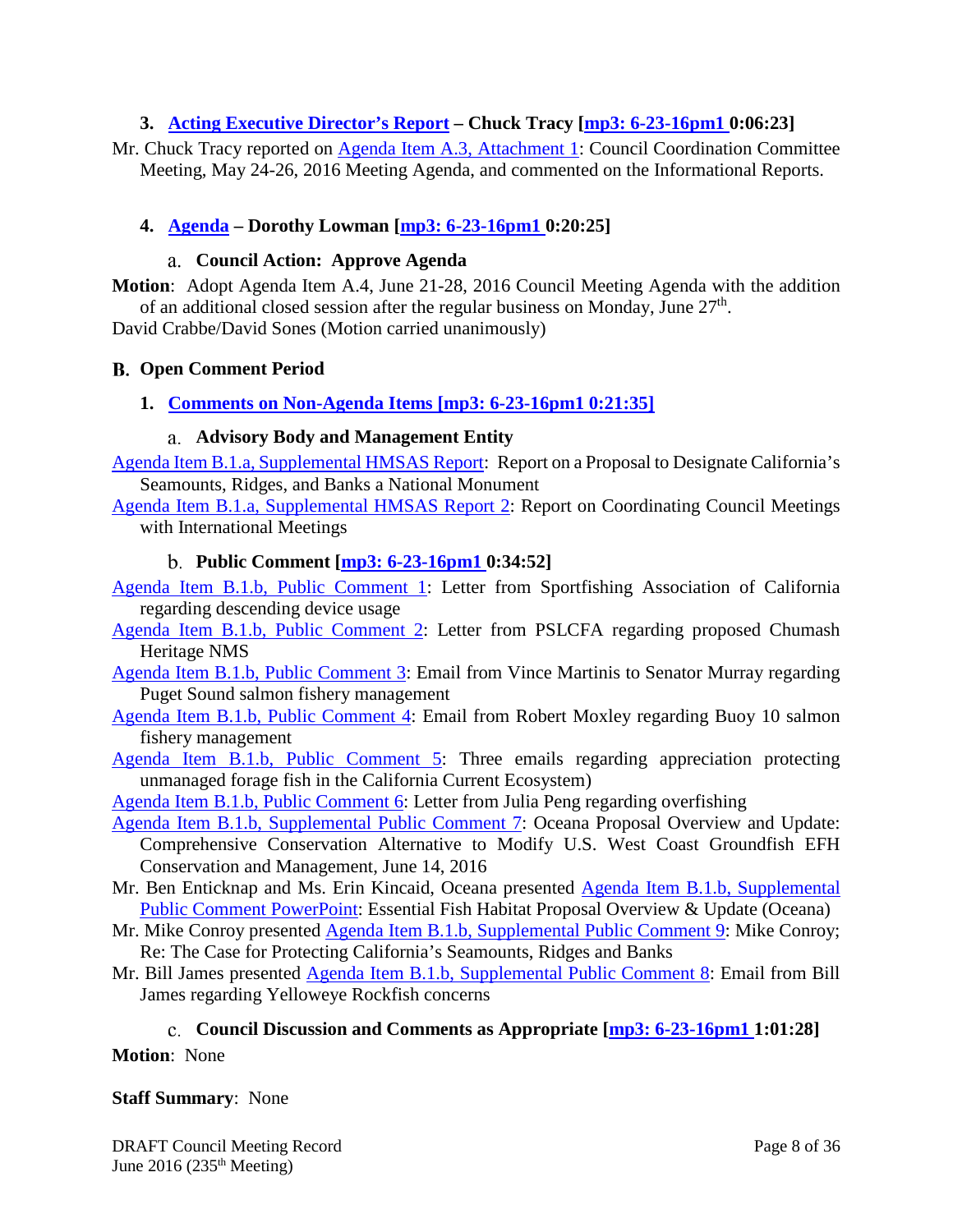#### <span id="page-8-0"></span>**Habitat**

#### <span id="page-8-1"></span>**1. [Current Habitat Issues](http://www.pcouncil.org/wp-content/uploads/2016/06/C1__SitSum_HabitatIssues_JUN2016BB.pdf) – Jennifer Gilden [\[mp3: 6-23-16pm1 1](ftp://ftp.pcouncil.org/pub/R1606_June_2016_Recordings/6-23-16pm1Copy.mp3):04:30]**

[Agenda Item C.1, Attachment 1:](http://www.pcouncil.org/wp-content/uploads/2016/06/C1_Att1_Final_Ltr_BOR_JUN2016BB.pdf) Final letter to Bureau of Reclamation

[Agenda Item C.1, Attachment 2:](http://www.pcouncil.org/wp-content/uploads/2016/06/C1_Att2_OceanAcidification_JUN2016BB.pdf) Fact sheet on West Coast Ocean Acidification and Hypoxia Science Panel findings

<span id="page-8-2"></span>**Report of the Habitat Committee – Eric Wilkins [\[mp3: 6-23-16pm1 1](ftp://ftp.pcouncil.org/pub/R1606_June_2016_Recordings/6-23-16pm1Copy.mp3):05:19]** [Agenda Item C.1.a, Supplemental HC Report](http://www.pcouncil.org/wp-content/uploads/2016/06/C1a_Sup_HC_Rpt_JUN2016BB.pdf)

# **Reports and Comments of Advisory Bodies and Management Entities**

<span id="page-8-4"></span><span id="page-8-3"></span>None

#### **Public Comment**

<span id="page-8-5"></span>None

**Council Action: Consider Habitat Committee Recommendations [\[mp3: 6-23-](ftp://ftp.pcouncil.org/pub/R1606_June_2016_Recordings/6-23-16pm1Copy.mp3) [16pm1](ftp://ftp.pcouncil.org/pub/R1606_June_2016_Recordings/6-23-16pm1Copy.mp3) 1:12:15]**

**Motion**: None

**Staff Summary**: None

#### <span id="page-8-6"></span>**Highly Migratory Species Management**

<span id="page-8-7"></span>**1. [National Marine Fisheries Service Report](http://www.pcouncil.org/wp-content/uploads/2016/06/D1__SitSum_HMS_NMFS_Rpt_JUN2016BB.pdf) – Kit Dahl [\[mp3: 6-23-16pm2](ftp://ftp.pcouncil.org/pub/R1606_June_2016_Recordings/6-23-16pm2Copy.mp3) 0:00:06]**

#### **Regulatory Activities – Heidi Taylor [\[mp3: 6-23-16pm2](ftp://ftp.pcouncil.org/pub/R1606_June_2016_Recordings/6-23-16pm2Copy.mp3) 0:02:06]**

<span id="page-8-8"></span>Agenda Item [D.1.a, NMFS Report:](http://www.pcouncil.org/wp-content/uploads/2016/06/D1a_NMFS_Rpt_JUN2016BB.pdf) NMFS Report on Regulatory Matters [Agenda Item D.1.a, Supplemental NMFS Report 2:](http://www.pcouncil.org/wp-content/uploads/2016/06/D1a_Sup_NMFS_Rpt2_JUN2016BB.pdf) HMS Activities

**Fisheries Science Center Activities – Cisco Werner [\[mp3: 6-23-16pm2](ftp://ftp.pcouncil.org/pub/R1606_June_2016_Recordings/6-23-16pm2Copy.mp3) 0:06:52]**

<span id="page-8-9"></span>[Agenda Item D.1.b, Supplemental SWFSC PowerPoint:](http://www.pcouncil.org/wp-content/uploads/2016/06/D1b_Sup_SWFSC_HMS_Werner_DiNardo_JUN2016BB.pdf) Highly Migratory Species SWFSC/NMFS Report (Gerard DiNardo/Cisco Werner)

#### **Reports and Comments of Advisory Bodies and Management Entities**

<span id="page-8-11"></span><span id="page-8-10"></span>None

#### **Public Comment**

<span id="page-8-12"></span>None

**Council Discussion**

**Motion**: None

**Staff Summary**: None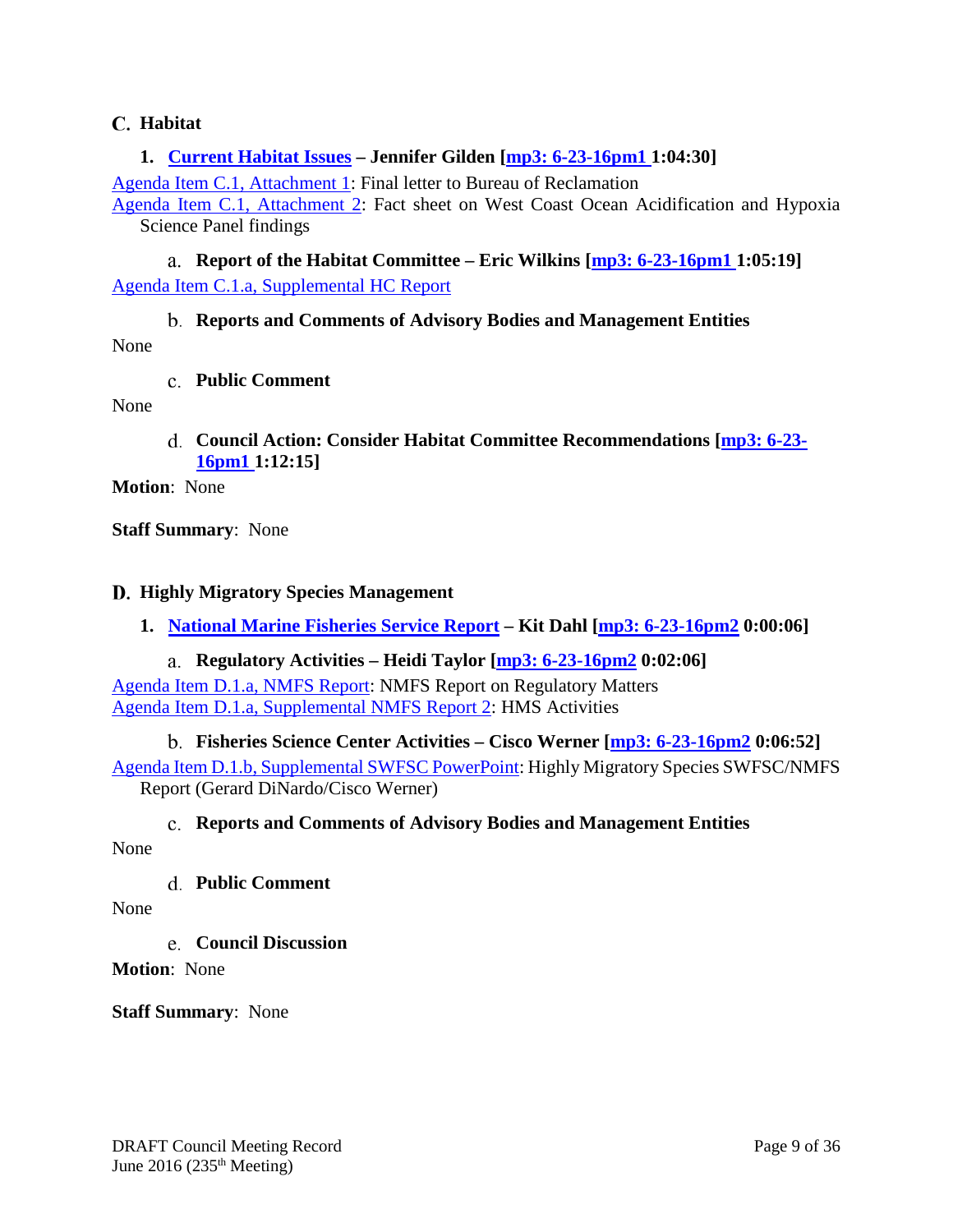<span id="page-9-0"></span>**2. [International Issues Including Eastern Pacific Ocean Swordfish Status, Report of](http://www.pcouncil.org/wp-content/uploads/2016/06/D2__SitSum_International_JUN2016BB.pdf)  [the North Pacific Albacore management Strategy Evaluation Workshop, and](http://www.pcouncil.org/wp-content/uploads/2016/06/D2__SitSum_International_JUN2016BB.pdf)  [Recommendations for the 12th](http://www.pcouncil.org/wp-content/uploads/2016/06/D2__SitSum_International_JUN2016BB.pdf) Northern Committee Meeting – Kit Dahl [\[mp3: 6-23-](ftp://ftp.pcouncil.org/pub/R1606_June_2016_Recordings/6-23-16pm2Copy.mp3) [16pm2](ftp://ftp.pcouncil.org/pub/R1606_June_2016_Recordings/6-23-16pm2Copy.mp3) 0:26:22]**

[Agenda Item D.2, Attachment 1:](http://www.pcouncil.org/wp-content/uploads/2016/06/D2_Att1_EPOSwordfishLtr_Stelle_to_Lowman_JUN2016BB.pdf) July 14, 2015, letter from Will Stelle to Dorothy Lowman EPO Swordfish Overfishing

[Agenda Item D.2, Attachment 2:](http://www.pcouncil.org/wp-content/uploads/2016/06/D2_Att2_C-14-06_ConservationOfBluefin_JUN2016BB.pdf) Resolution C-14-06, Measures for the Conservation and Management of Pacific Bluefin Tuna in the Eastern Pacific Ocean, 2015-2016

<span id="page-9-1"></span>[Agenda Item D.2, Supplemental Attachment 3:](http://www.pcouncil.org/wp-content/uploads/2016/06/D2_Sup_Att3_90thMtgof_IATTC_JUN2016BB.pdf) 90th Meeting of the IATTC – proposals submitted by the United States

### **Reports and Comments of Advisory Bodies and Management Entities [\[mp3: 6-](ftp://ftp.pcouncil.org/pub/R1606_June_2016_Recordings/6-23-16pm2Copy.mp3) [23-16pm2](ftp://ftp.pcouncil.org/pub/R1606_June_2016_Recordings/6-23-16pm2Copy.mp3) 0:37:46] & [\[mp3: 6-23-16pm3](ftp://ftp.pcouncil.org/pub/R1606_June_2016_Recordings/6-23-16pm3Copy.mp3) 0:00:06]**

[Agenda Item D.2.a, NMFS Report:](http://www.pcouncil.org/wp-content/uploads/2016/06/D2a_NMFS_Rpt_Intl_Issues_JUN2016BB.pdf) International Issues

[Agenda Item D.2.a, Supplemental NMFS Report 2:](http://www.pcouncil.org/wp-content/uploads/2016/06/D2a_Sup_NMFS_Rpt2_Intl_Issues.pdf) NMFS Report of the International Management of HMS

[Agenda Item D.2.a, Supplemental NMFS Report 3:](http://www.pcouncil.org/wp-content/uploads/2016/06/D2a_Sup_NMFS_Rpt3_ALB_Treaty_Minutes_DataTables_JUN2016BB.pdf) Minutes of the Canada-US Albacore Treaty Data Working Group, 04 May 2016

[Agenda Item D.2.a, Supplemental SWFSC PowerPoint:](http://www.pcouncil.org/wp-content/uploads/2016/06/D2a_Sup_SWFSC_PPT_HMS_Intl_Werner__DiNardo_JUN2016BB.pdf) HMS – International Activities SWFSC Report (DiNardo/Werner)

[Agenda Item D.2.a, Supplemental CDFW Report](http://www.pcouncil.org/wp-content/uploads/2016/06/D2a_Sup_CDFW_Rpt_Intl_JUN2016BB.pdf)

[Agenda Item D.2.a, Supplemental HMSMT Report](http://www.pcouncil.org/wp-content/uploads/2016/06/D2a_Sup_HMSMT_Rpt_Intl_JUN2016BB.pdf)

<span id="page-9-2"></span>Agenda Item D.2.a, **REVISED** [Supplemental HMSAS Report](http://www.pcouncil.org/wp-content/uploads/2016/06/D2a_Sup_REVISED_HMSAS_Rpt_Intl_JUN2016BB.pdf)

# **Public Comment [\[mp3: 6-23-16pm3](ftp://ftp.pcouncil.org/pub/R1606_June_2016_Recordings/6-23-16pm3Copy.mp3) 0:31:42]**

[Agenda Item D.2.b, Public Comment](http://www.pcouncil.org/wp-content/uploads/2016/06/D2b_PubCom_JUN2016BB.pdf) [Agenda Item D.2.b, Supplemental Public Comment 2](http://www.pcouncil.org/wp-content/uploads/2016/06/D2b_Sup_PubCom2_JUN2016BB.pdf) Theresa Labriola, Wild Oceans Peter Flournoy Doug Fricke Bob Osborn

> <span id="page-9-3"></span>**Council Action: 1) Make recommendations to address Eastern Pacific Ocean Swordfish Overfishing per the Requirements in Magnuson-Stevens Act §304(i); 2) Develop Recommendations for the U.S. Delegation to the 12th Northern Committee Meeting and Other Forums as Appropriate [\[mp3: 6-23-16pm3](ftp://ftp.pcouncil.org/pub/R1606_June_2016_Recordings/6-23-16pm3Copy.mp3) 1:00:41]**

**Motion**: Council to:

- 1. Move the recommendations of the supplemental HMSMT report (Agenda Item D.2.a) itemized on page 4.
- 2. Move the recommendations of the supplemental HMSAS report (Agenda Item D.2.a), with the clarification that there is not an expectation that a 500 mt annual catch limit be pursued for the US in the negotiations this year. Also direct Council staff to prepare a letter to M. Tosatto in advance of the August Northern Committee recommending Council support for the measures described in the last paragraph of the HMSAS report.
- 3. As described in the CDFW report (Agenda Item D.2.a), schedule Council and advisory panel discussion of commercial domestic Bluefin measures for 2017-18, consistent with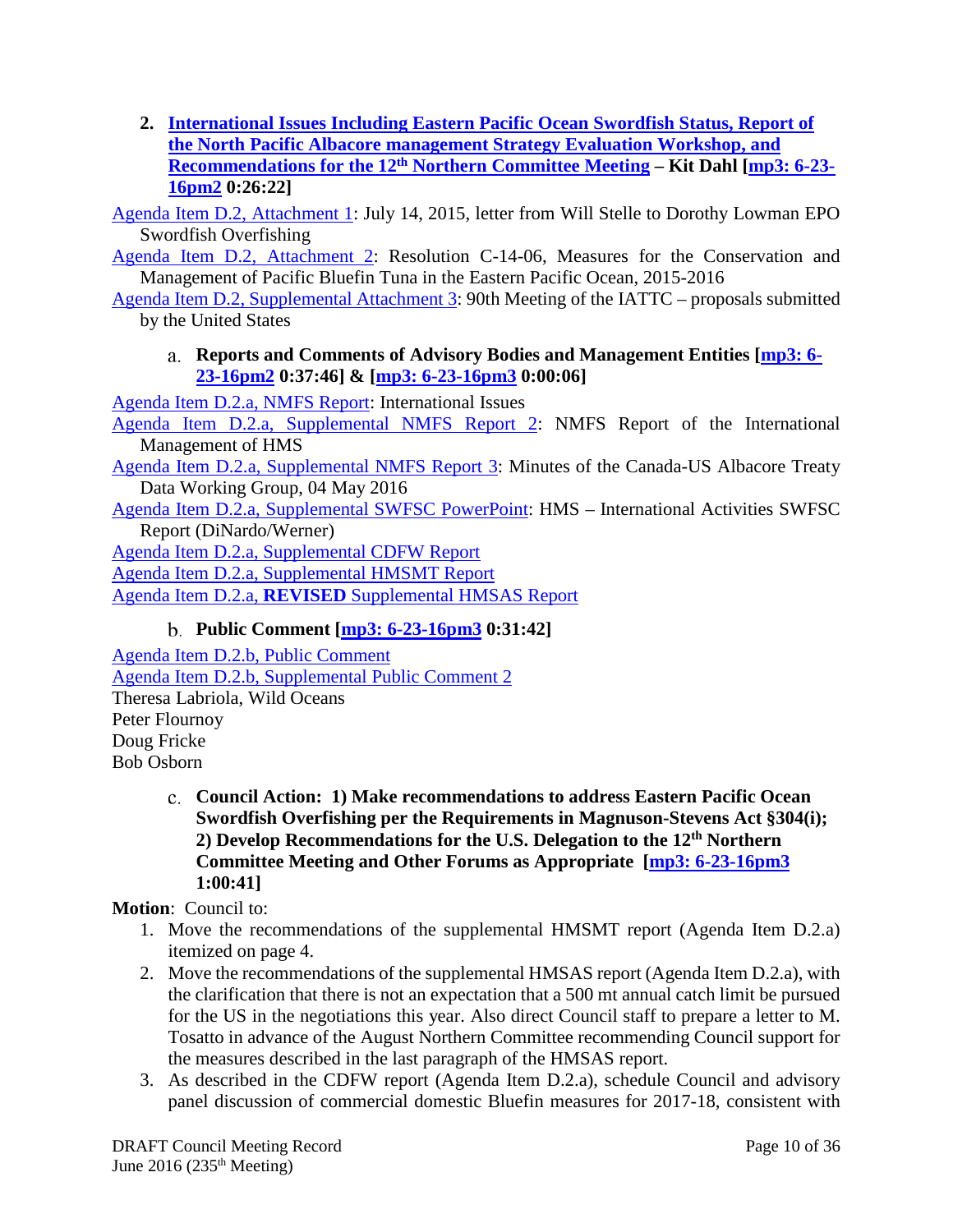the new resolution including trigger points, trip limit management or other terms of how the limit should be taken over the biennial period. Recommendations should be made at the September meeting to allow for inclusion in the final rule effective for January 2017. VOTE MISSING

**Staff Summary:** The Council finalized their response to the Secretary of Commerce determination that the North Pacific swordfish stock in the Eastern Pacific Ocean (EPO) is subject to overfishing per Section 304(i) of the Magnuson-Stevens Act (MSA). Based on current information, West Coast highly migratory species (HMS) fisheries do not harvest the EPO swordfish stock; therefore, the Council concluded that at this time there is no need for domestic regulations to address the relative impact of fisheries managed under the HMS Fishery Management Plan (FMP). As defined in the most recent stock assessment (2014), the EPO stock occurs almost entirely within the Inter-American Tropical Tuna Commission (IATTC) Convention Area, except for a small area within the Western and Central Pacific Fisheries Commission (WCPFC) Convention Area, and the northern limit of the EPO swordfish stock along the North American west coast is well south of the U.S./Mexico border. The Council directed that the stock definition in the HMS FMP be updated to reflect this updated stock distribution information (see Initial Scoping of Biennial Specifications, below). EPO swordfish catch is mostly caught by longline fishing vessels from Japan, Spain, China, Korea, and Taiwan, which together accounted for over 9,200 mt of the total 9,910 mt harvest in the EPO in 2012. The Council therefore recommended that the U.S. Section to the IATTC support measures that eliminate overfishing, by reducing fishing mortality. The Council will submit this recommendation for international action to the Secretary of State and Congress in addition to National Marine Fisheries Service (NMFS).

With respect to U.S. delegations to regional fishery management organizations:

- The Council recommended that the U.S. advance a Pacific-wide approach to rebuilding Pacific bluefin tuna, recognizing that more than 80 percent of the impact on the spawning stock biomass of Pacific bluefin tuna results from Western and Central Pacific Ocean (WCPO) fisheries.
- The Council noted the need for the Northern Committee and WCPFC to adopt additional conservation measures for spawning adults of Pacific bluefin tuna and actions designed to reduce mortality of age-0 fish including reducing fishing effort on spawning grounds in the WCPO. This could be accomplished by a time and area closure of known spawning areas.
- The Council encourages the NC and International Scientific Committee for Tuna and Tunalike Species (ISC) Plenary to approve the North Pacific albacore management strategy evaluation (MSE) objectives and associated elements developed in the May 24-25, 2016 ISC MSE workshop. As initial MSE results become available, the Council will recommend additional objectives and/or elements for future analyses.
- The Council directed Council staff to prepare a letter to Mr. Michael Tosatto, head of the U.S. delegation to the 12th Northern Committee meeting, August 29-September 1, 2016, with the above recommendations.
- The Council endorsed the U.S. proposal for Pacific Bluefin tuna to be considered at the 90th meeting of the IATTC. The Council supported the proposed Conservation and Management Measures being presented to the IATTC by the United States (see [Proposal-IATTC-90-F-1\)](http://www.iattc.org/Meetings/Meetings2016/June/Proposals/IATTC-90-PROP-F-1-USA-Pacific-bluefin-tuna.pdf).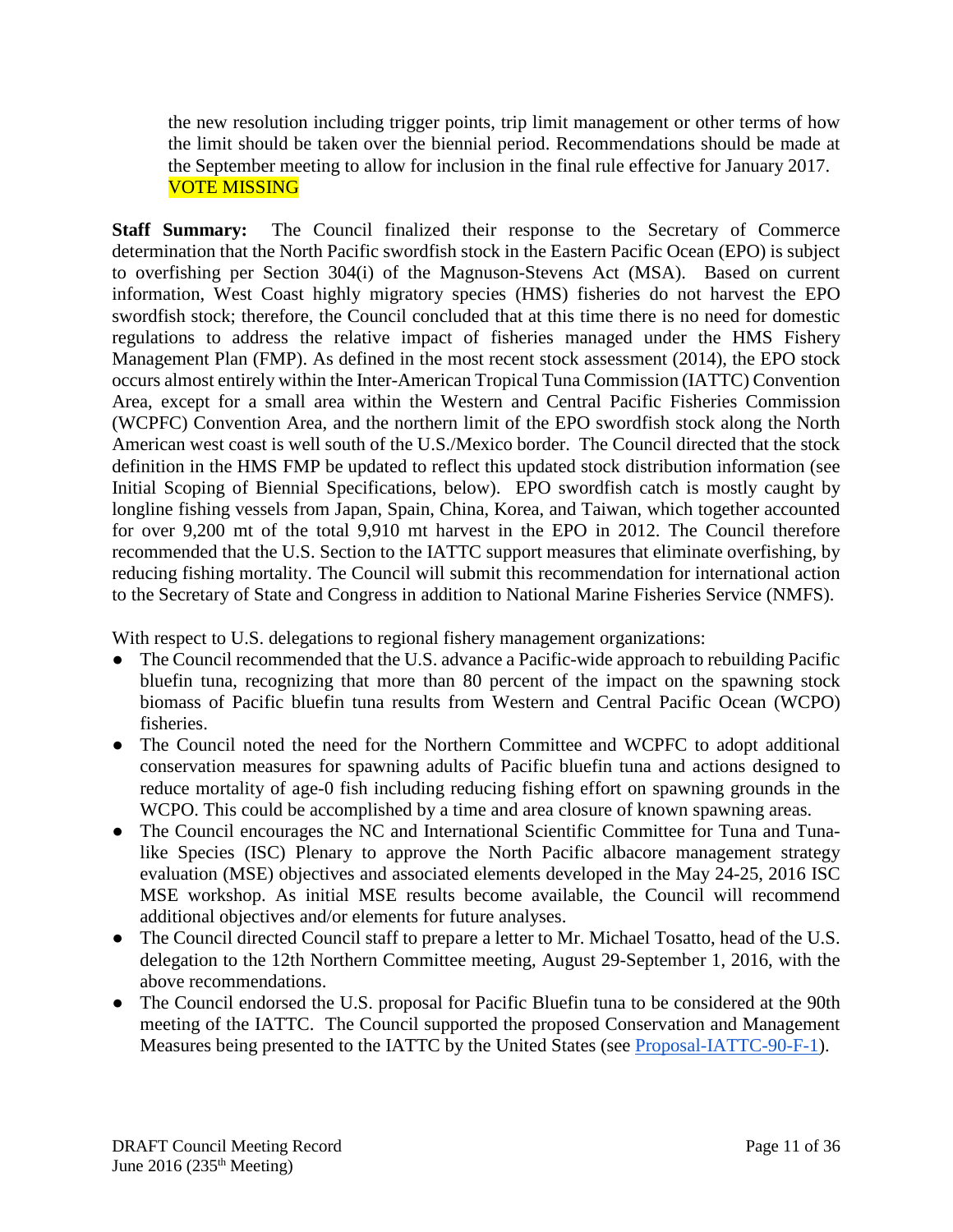The Council directed its HMS advisory bodies to discuss domestic commercial fishery management measures for Pacific bluefin in 2017-2018, consistent with any new resolution adopted by the IATTC. Domestic regulations would include trigger points, trip limit management, or other management measures to regulate catch in the 2017-2018 biennial period. Advisory body recommendations will be made at the September Council meeting to allow for inclusion in the final rule, implementing the expected IATTC Resolution on Pacific bluefin tuna, which NMFS will publish to be effective in January 2017.

### <span id="page-11-0"></span>**3. [Preliminary Approval of New Exempted Fishing Permits \(EFPs\)](http://www.pcouncil.org/wp-content/uploads/2016/06/D3__SitSum_HMS_EFPs_JUN2016BB.pdf) – Kit Dahl [\[mp3:](ftp://ftp.pcouncil.org/pub/R1606_June_2016_Recordings/6-24-16am1Copy.mp3)  [6-24-16am1](ftp://ftp.pcouncil.org/pub/R1606_June_2016_Recordings/6-24-16am1Copy.mp3) 0:02:10]**

[Agenda Item D.3, Supplemental](http://www.pcouncil.org/wp-content/uploads/2016/06/D3_Sup_REVISED_Att1_Stephens_EFP_Application_JUN2016BB.pdf) **REVISED** Attachment 1: Exempted Fishing Permit Application from David Stephens

<span id="page-11-1"></span>[Agenda Item D.3, Attachment 2:](http://www.pcouncil.org/wp-content/uploads/2016/06/D3_Att2_COP20_JUN2016BB.pdf) Council Operating Procedure 20, Protocol for Consideration of Exempted Fishing Permits for Highly Migratory Species Fisheries

### **Reports and Comments of Advisory Bodies and Management Entities [\[mp3: 6-](ftp://ftp.pcouncil.org/pub/R1606_June_2016_Recordings/6-24-16am1Copy.mp3) [24-16am1](ftp://ftp.pcouncil.org/pub/R1606_June_2016_Recordings/6-24-16am1Copy.mp3) 0:06:06]**

[Agenda Item D.3.a, Supplemental HMSMT Report](http://www.pcouncil.org/wp-content/uploads/2016/06/D3a_Sup_HMSMT_Rpt_EFPs_JUN2016BB.pdf) [Agenda Item D.3.a Supplemental HMSAS Report](http://www.pcouncil.org/wp-content/uploads/2016/06/D3a_Sup_HMSAS_Rpt_EFPs_JUN2016BB.pdf) [Agenda Item D.3.a, Supplemental EC Report](http://www.pcouncil.org/wp-content/uploads/2016/06/D3a_Sup_EC_Rpt_JUN2016BB.pdf)

# **Public Comment [\[mp3: 6-24-16am1](ftp://ftp.pcouncil.org/pub/R1606_June_2016_Recordings/6-24-16am1Copy.mp3) 0:22:20]**

<span id="page-11-3"></span><span id="page-11-2"></span>Theresa Labriola, Wild Oceans Geoff Shester, Oceana

# **Council Action: Preliminarily Approve New EFPs for Public Review [\[mp3: 6-](ftp://ftp.pcouncil.org/pub/R1606_June_2016_Recordings/6-24-16am1Copy.mp3) [24-16am1](ftp://ftp.pcouncil.org/pub/R1606_June_2016_Recordings/6-24-16am1Copy.mp3) 0:27:18]**

**Motion**: Council ask that the EFP applicant revise the application according to the recommendations and comments in the Supplemental HMSMT report (Agenda Item D.3.a) and the Supplemental HMSAS report (Agenda Item D.3.a). Additionally, the EFP application should contain clarifications on tending and monitoring as specified in the EC statement. The revised application would then be considered at the September Council meeting.

Caren Braby/Dan Wolford (motion carried unanimously)

**Staff Summary:** The Council reviewed one EFP application from Mr. David Stephens to use deep-set buoy gear, which is not currently an authorized gear type under the HMS FMP. The Council requested that the EFP applicant revise the application according to the recommendations and comments in [Agenda Item D.3.a, Supplemental HMSMT Report](http://www.pcouncil.org/wp-content/uploads/2016/06/D3a_Sup_HMSMT_Rpt_EFPs_JUN2016BB.pdf) and [Agenda Item D.3.a,](http://www.pcouncil.org/wp-content/uploads/2016/06/D3a_Sup_HMSAS_Rpt_EFPs_JUN2016BB.pdf)  [Supplemental HMSAS Report.](http://www.pcouncil.org/wp-content/uploads/2016/06/D3a_Sup_HMSAS_Rpt_EFPs_JUN2016BB.pdf) Additionally, the EFP application should contain clarifications on tending and monitoring gear as discussed in [Agenda Item D.3.a, Supplemental EC Report.](http://www.pcouncil.org/wp-content/uploads/2016/06/D3a_Sup_EC_Rpt_JUN2016BB.pdf) The Council will consider the revised application at its September meeting.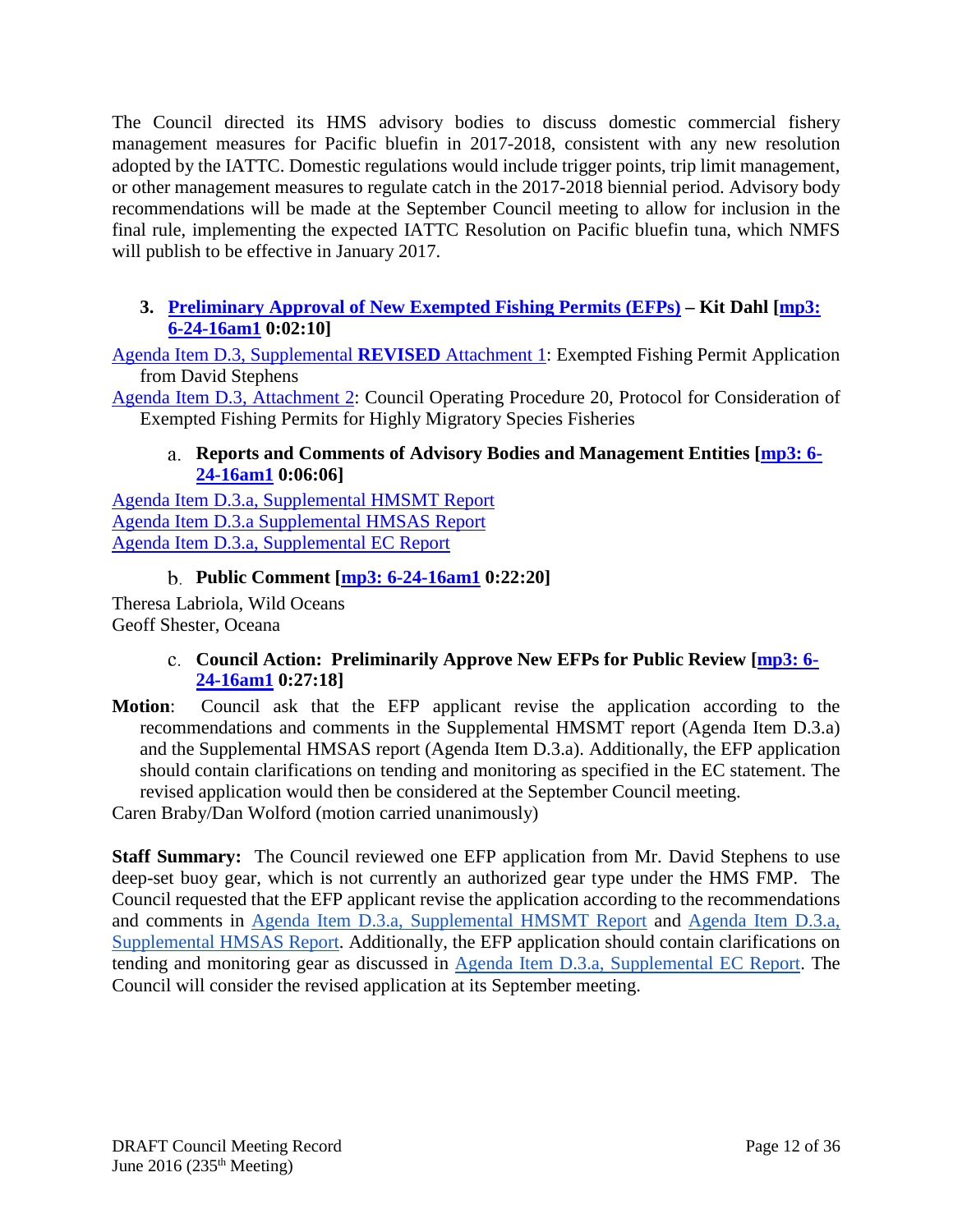<span id="page-12-1"></span><span id="page-12-0"></span>**4. [Initial Scoping of Biennial Specifications Including Management Reference Points](http://www.pcouncil.org/wp-content/uploads/2016/06/D4__SitSum_HMS_BiSpex_JUN2016BB.pdf)  [and Management Measures](http://www.pcouncil.org/wp-content/uploads/2016/06/D4__SitSum_HMS_BiSpex_JUN2016BB.pdf) – Kit Dahl [\[mp3: 6-24-16am1](ftp://ftp.pcouncil.org/pub/R1606_June_2016_Recordings/6-24-16am1Copy.mp3) 0:32:20]**

#### **Reports and Comments of Advisory Bodies and Management Entities [\[mp3: 6-](ftp://ftp.pcouncil.org/pub/R1606_June_2016_Recordings/6-24-16am1Copy.mp3) [24-16am1](ftp://ftp.pcouncil.org/pub/R1606_June_2016_Recordings/6-24-16am1Copy.mp3) 0:38:52]**

[Agenda Item D.4.a, Supplemental NMFS Report:](http://www.pcouncil.org/wp-content/uploads/2016/06/D4a_Sup_NMFS_Rpt_Biennial_Specs_JUN2016BB.pdf) Report on the Center for Biological Diversity's petition for rulemaking regarding Pacific Bluefin Tuna [Agenda Item D.4.a, Supplemental HMSMT Report](http://www.pcouncil.org/wp-content/uploads/2016/06/D4a_Sup_HMSMT_Rpt_JUN2016BB.pdf) [Agenda Item D.4.a, Supplemental HMSAS Report](http://www.pcouncil.org/wp-content/uploads/2016/06/D4a_Sup_HMSAS_Rpt_JUN2016BB.pdf)

# **Public Comment [\[mp3: 6-24-16am1](ftp://ftp.pcouncil.org/pub/R1606_June_2016_Recordings/6-24-16am1Copy.mp3) 1:02:00]**

<span id="page-12-2"></span>Theresa Labriola, Wild Oceans

Peter Flournoy, American Fisheries Research Foundation (?)

Dave Rudie, California Pelagic Fishery Association

[Agenda Item D.4.b, Public Comment:](http://www.pcouncil.org/wp-content/uploads/2016/06/D4b_PubCom_JUN2016BB.pdf) EcoCast Real-Time Data Tools for Dynamic Fisheries Management Progress Report June 2016

<span id="page-12-3"></span>[Agenda Item D.4.b, Supplemental Public Comment 2](http://www.pcouncil.org/wp-content/uploads/2016/06/D4b_Sup_PubCom2_JUN2016BB.pdf) [Agenda Item D.4.b, Supplemental Public Comment 3](http://www.pcouncil.org/wp-content/uploads/2016/06/D4b_Sup_PubCom3_JUN2016BB.pdf)

### **Council Action: Identify Issues for the Biennial Management Process [\[mp3: 6-](ftp://ftp.pcouncil.org/pub/R1606_June_2016_Recordings/6-24-16am2Copy.mp3) [24-16am2](ftp://ftp.pcouncil.org/pub/R1606_June_2016_Recordings/6-24-16am2Copy.mp3) 0:00:04]**

- **Motion**: Council task the HMSMT with the three items outlined on page 1 of the HMSMT report (Supplemental HMSMT Report D.4.a), allowing for scheduling flexibility as the HMSMT requested:
	- 1. Revise the FMP to incorporate the housekeeping changes the HMSMT report describes.
	- 2. Clarify MSY, OY and SDC for MUS in the HMS FMP and use the SAFE to report updated values for these reference points.
	- 3. Evaluate NMFS response to CBD's petition for PBF to determine if additional domestic actions are needed.

Caren Braby/Buzz Brizendine (Motion carried unanimously)

**Staff Summary:** The HMS FMP specifies a biennial management cycle during which Council decision-making occurs at its June, September, and November meetings. The Council started this process at the June meeting for management changes in the next biennial period, beginning April 1, 2017. For this period, the Council tasked the HMS Management Team (HMSMT) to:

- 1. Make "housekeeping" changes to the HMS FMP to update or correct dated information.
- 2. Clarify maximum sustainable yield, optimum yield, and status determination criteria for management unit species in the HMS FMP and publish up-to-date values for these reference points in the Stock Assessment Fisheries Evaluation (SAFE) document. This process would dovetail with NMFS' stock status determination process. Further, it could align the process of notifying the Council of stock status findings that trigger action under MSA sections 304(e) and 304(i) (describing Council obligations relative to overfishing and overfished determinations) with the Council's biennial management cycle. The SAFE would also include updated fishery management unit species descriptions, including identifying both the EPO swordfish stock and the Western and Central North Pacific Ocean stock to reflect the most recent (2014) stock assessment and distribution information for those two stocks.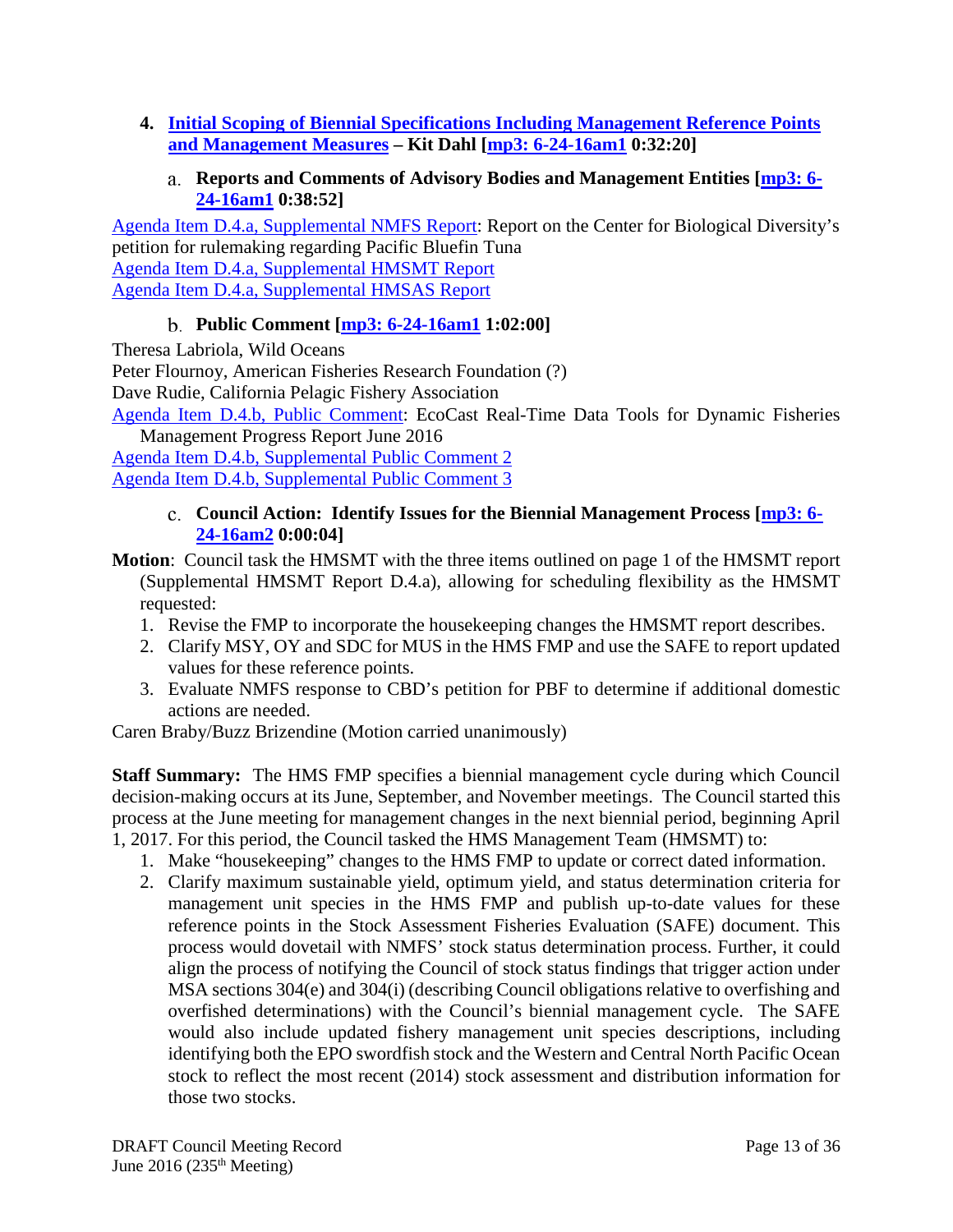3. Respond to the requests contained in the Center for Biological Diversity's (CBD) petition for additional domestic actions regarding Pacific bluefin tuna that NMFS referred to the Council including the three items outlined on page 1 of the HMSMT report [\(Agenda Item](http://www.pcouncil.org/wp-content/uploads/2016/06/D4a_Sup_HMSMT_Rpt_JUN2016BB.pdf)  [D.4.a, Supplemental HMSMT Report\)](http://www.pcouncil.org/wp-content/uploads/2016/06/D4a_Sup_HMSMT_Rpt_JUN2016BB.pdf), allowing for scheduling flexibility as the HMSMT requested.

The HMSMT will produce a draft HMS SAFE Report, mark-ups to the HMS FMP, a plan for aligning the biennial management process and NMFS' status determination process, and draft recommendations for a Council response to the CBD bluefin petition for initial consideration at the September Council meeting.

### <span id="page-13-0"></span>**5. Deep-Set Buoy [Gear and Federal Permit Update](http://www.pcouncil.org/wp-content/uploads/2016/06/D5__SitSum_DSBG_CheckIn_JUN2016BB.pdf) – Kit Dahl [\[mp3: 6-24-16am2](ftp://ftp.pcouncil.org/pub/R1606_June_2016_Recordings/6-24-16am2Copy.mp3) 0:06:34]**

<span id="page-13-1"></span>[Agenda Item D.5, Attachment 1:](http://www.pcouncil.org/wp-content/uploads/2016/06/D5_Att1_Considerations_DSBG_JUN2016BB.pdf) Considerations for Developing Alternatives for Deep-Set Buoy Gear and Federal Permitting of the West Coast Swordfish Fishery

### **Reports and Comments of Advisory Bodies and Management Entities [\[mp3: 6-](ftp://ftp.pcouncil.org/pub/R1606_June_2016_Recordings/6-24-16am2Copy.mp3) [24-16am2](ftp://ftp.pcouncil.org/pub/R1606_June_2016_Recordings/6-24-16am2Copy.mp3) 0:11:26]**

[Agenda Item D.5.a, Supplemental HMSMT Report](http://www.pcouncil.org/wp-content/uploads/2016/06/D5a_Sup_HMSMT_Rpt_DSBG_JUN2016BB.pdf) [Agenda Item D.5.a, Supplemental HMSAS Report](http://www.pcouncil.org/wp-content/uploads/2016/06/D5a_Sup_HMSAS_Rpt_DSBG_JUN2016BB.pdf) [Agenda Item D.5.a, Supplemental EC Report](http://www.pcouncil.org/wp-content/uploads/2016/06/D5a_Sup_EC_Rpt_DSBG_JUN2016BB.pdf)

# **Public Comment [\[mp3: 6-24-16am2](ftp://ftp.pcouncil.org/pub/R1606_June_2016_Recordings/6-24-16am2Copy.mp3) 0:36:48]**

<span id="page-13-2"></span>Tara Brock (PEW Charitable Trusts); Theresa Labriola (Wild Oceans) and Donald Krebs (F/V Gold Coast) Geoff Shester, Oceana presented [Agenda Item D.5.b, Supplemental Public Comment PowerPoint](http://www.pcouncil.org/wp-content/uploads/2016/06/D5b_Sup_PC_PPT2_Oceana_JUN2016BB.pdf) 

[2](http://www.pcouncil.org/wp-content/uploads/2016/06/D5b_Sup_PC_PPT2_Oceana_JUN2016BB.pdf) (Oceana)

Jonathan Gonzalez, VCCFA presented [Agenda Item D.5.b, Supplemental Public Comment](http://www.pcouncil.org/wp-content/uploads/2016/06/D5b_Sup_PC_PPT1_Gonzalez_JUN2016BB.pdf)  [PowerPoint](http://www.pcouncil.org/wp-content/uploads/2016/06/D5b_Sup_PC_PPT1_Gonzalez_JUN2016BB.pdf) (Gonzalez)

Doug Karpa, Turtle Island Restoration Network

Gary Burke, CFSB

Melissa Mahoney, Environmental Defense Fund

[Agenda Item D.5.b, Public Comment](http://www.pcouncil.org/wp-content/uploads/2016/06/D5b_PubCom_JUN2016BB.pdf)

[Agenda Item D.5.b, Supplemental Public Comment 2](http://www.pcouncil.org/wp-content/uploads/2016/06/D5b_Sup_PubCom2_JUN2016BB.pdf)

[Agenda Item D.5.b, Supplemental Public Comment 3](http://www.pcouncil.org/wp-content/uploads/2016/06/D5b_Sup_PubCom3_ELECTRIC_ONLY_JUN2016BB.pdf) (*Electronic Only*)

[Agenda Item D.5.b, Supplemental Public Comment 4](http://www.pcouncil.org/wp-content/uploads/2016/06/D5b_Sup_PubCom4_JUN2016BB.pdf)

[Agenda Item D.5.b, Supplemental Public Comment 5](http://www.pcouncil.org/wp-content/uploads/2016/06/D5b_Sup_PubCom5_JUN2016BB.pdf)

[Agenda Item D.5.b, Supplemental Public Comment 6](http://www.pcouncil.org/wp-content/uploads/2016/06/D5b_Sup_PubCom6_JUN2016BB.pdf)

[Agenda Item D.5.b, Supplemental Public Comment 7](http://www.pcouncil.org/wp-content/uploads/2016/06/D5b_Sup_PubCom7_JUN2016BB.pdf)

[Agenda Item D.5.b, Supplemental Public Comment 8](http://www.pcouncil.org/wp-content/uploads/2016/06/D5b_Sup_PubCom8_JUN2016BB.pdf)

[Agenda Item D.5.b, Supplemental Public Comment 9](http://www.pcouncil.org/wp-content/uploads/2016/06/D5b_Sup_PubCom9_JUN2016BB.pdf)

[Agenda Item D.5.b, Supplemental Public Comment 10](http://www.pcouncil.org/wp-content/uploads/2016/06/D5b_Sup_PubCom10_JUN2016BB.pdf)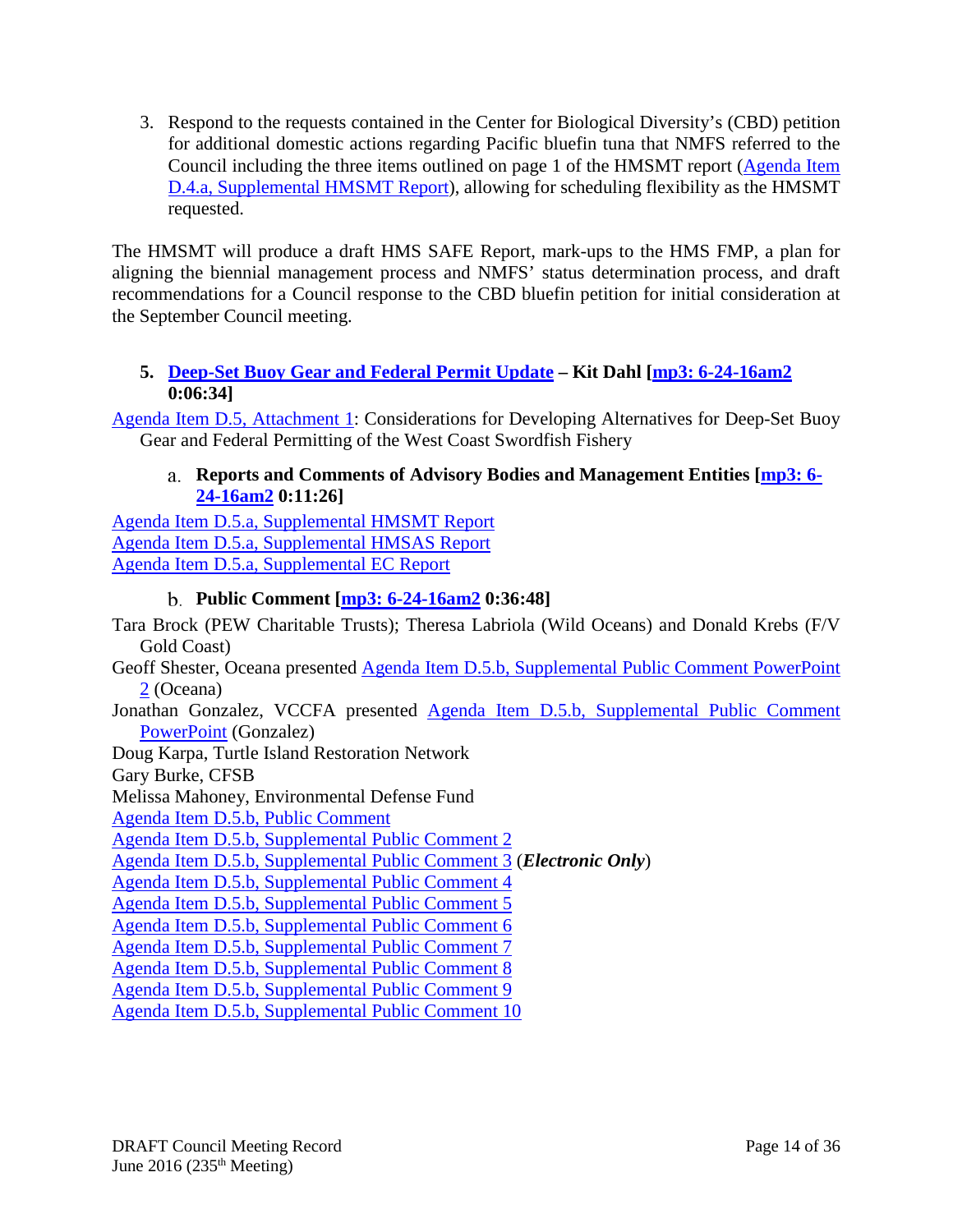<span id="page-14-0"></span>**Council Action: Provide Guidance on Developing a Range of Alternatives for Authorizing a Federal Deep-Set Buoy Gear Fishery and Federal Permitting of West Coast Swordfish Fisheries [\[mp3: 6-24-16am3](ftp://ftp.pcouncil.org/pub/R1606_June_2016_Recordings/6-24-16am3Copy.mp3) 0:00:10] & [\[mp3: 6-24-](ftp://ftp.pcouncil.org/pub/R1606_June_2016_Recordings/6-24-16pm1Copy.mp3) [16pm1](ftp://ftp.pcouncil.org/pub/R1606_June_2016_Recordings/6-24-16pm1Copy.mp3) 0:00:12]**

# **Motion**: Council move to:

1. Task the HMSMT to develop a range of alternatives for Federal DGN permitting to include the following:

A) As of June 1, 2017, only fishers authorized to fish with large-mesh drift gillnet gear under state law would be entitled to a NMFS commercial HMS permit endorsed for drift gillnet.

B) Status quo.

- 2. Task the HMSMT to develop alternatives for authorizing DSBG gear for expanded use under a variety of EFPs, which will aid in developing the DSBG fishery and defining future permit terms and conditions. Agendize consideration of new buoy gear EFPs for any future Council meetings that HMS is otherwise scheduled, if EFP applications are received by the advance briefing book deadline.
- 3. For the September meeting, task the HMSMT with developing a list of key data gaps and research needs with regard to DSBG to aid prospective EFP applicants in developing applications. Many of these needs have been identified in HMSMT, HMSAS, EC and CDFW statements and public comments in March and June 2016.

Marci Yaremko/David Crabbe

**Amendment 1**: Make the following changes under the second and third bullets (strikeout/underline version):

- 2. Task to the HMSMT to develop special conditions for a DSBG EFP program for council consideration at the September 2016 council meeting, focusing on three areas: Task the HMSMT to develop alternatives for authorizing DSBG gear for expanded use under a variety of EFPs, which will aid in developing the DSBG fishery and defining future permit terms and conditions.
	- a. Agendize consideration of new buoy gear EFPs for any future Council meetings that HMS is otherwise scheduled, if EFP applications are received by the advance briefing book deadline.
	- b. 3. For the September meeting, task the HMSMT with developing a list of key data gaps and research needs with regard to DSBG to inform future permit program conditions. The list should also be useful to aid prospective EFP applicants in developing applications. Many of these needs have been identified in HMSMT, HMSAS, EC, and CDFW statements and public comments in March and June 2016.
	- c. outline alternatives to incentivize EFP participation including but not limited to prioritized eligibility of EFP participants in future DSBG permit program.

Caren Braby/Jeff Feldner (Amendment 1 carried unanimously)

**Amendment 2**: Add option C under the first section "reduce the number of permits for instance equal to a number of that have been actively fished with in the last five years."

Rich Lincoln/Corey Niles (Amendment 2 failed, Mr. Lincoln, Mr. Niles, Mr. Hassemer and Mr. Feldner voted yes).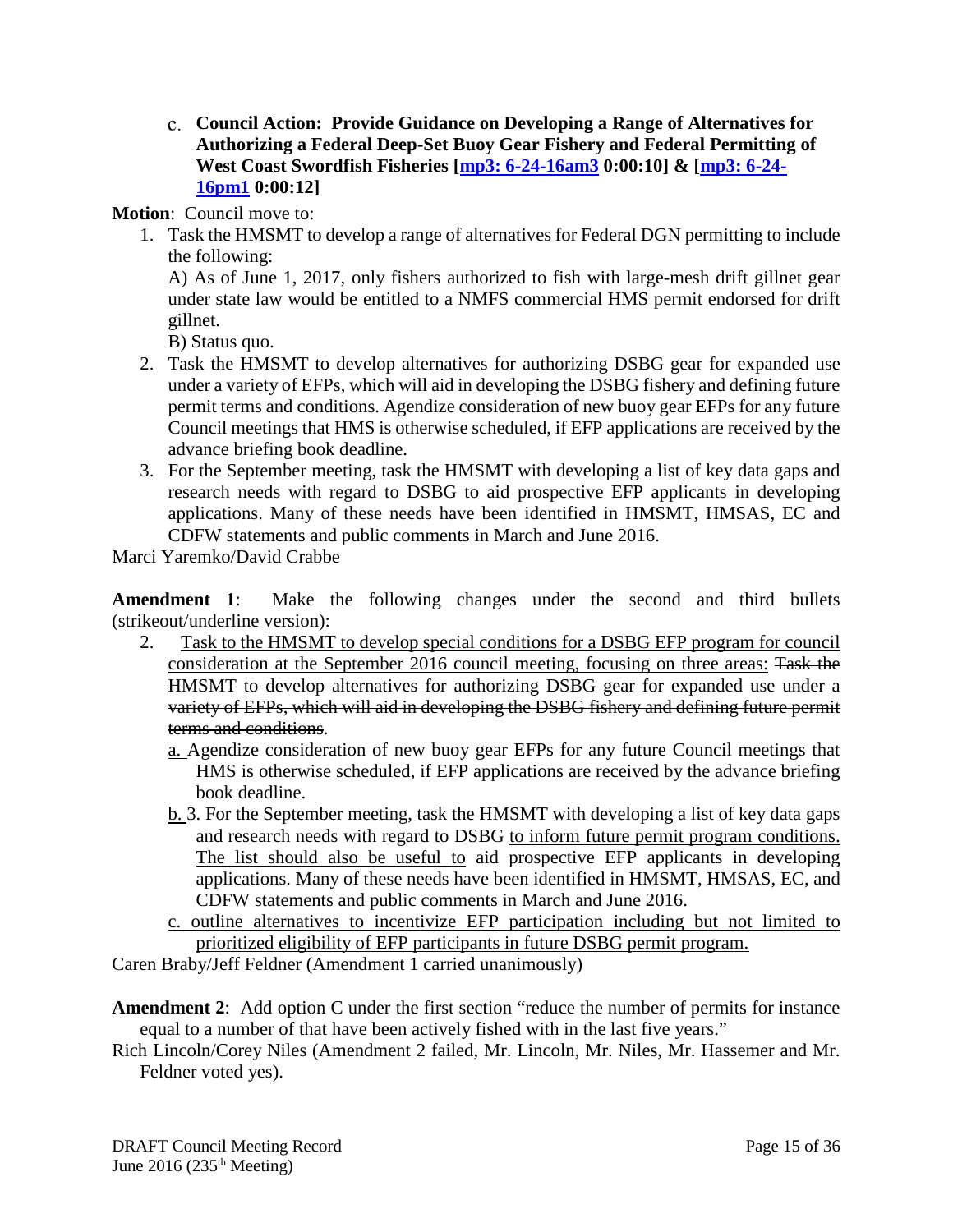**Amendment 3**: Strike "of June 1, 2017" and replace with "soon as possible after final action" from the first section.

David Crabbe/Buzz Brizendine (Amendment 2 carried unanimously)

(Main Motion, as amended, carried; Mr. Lincoln voted no)

**Staff Summary:** The Council tasked its HMSMT to:

- 1. Develop a range of alternatives for Federal large mesh drift gillnet gear permitting to include the following:
	- a. As soon as possible after Council final action, only fishers authorized to fish with large-mesh drift gillnet gear under state law would be entitled to a NMFS commercial HMS permit endorsed for drift gillnet
	- b. Status quo
- 2. Develop special conditions for a deep-set buoy gear (DSBG) EFP program for Council consideration at the September 2016 Council meeting, focusing on three areas:
	- a. Schedule consideration of new buoy gear EFPs for any future Council meetings that HMS is otherwise scheduled.
	- b. Develop a list of key data gaps and research needs with regard to DSBG to inform future permit program conditions. The list should also be useful to aid prospective EFP applicants in developing applications. Many of these needs have been identified in HMSMT, HMS Advisory Subpanel, Enforcement Consultant, and California Department of Fish and Wildlife (CDFW) statements and public comments in March and June 2016.
	- c. Outline alternatives to provide incentives for EFP participation including, but not limited to, prioritized eligibility of EFP participants in potential future DSBG permit program.

The Council clarified that the emphasis on continuing development of a DSBG fishery by issuing EFPs does not replace its intent to develop a range of alternatives to authorize the fishery under the HMS FMP consistent with its guidance in March 2016 [\(Agenda Item F.3\)](http://www.pcouncil.org/wp-content/uploads/2016/02/F3__SitSum_DSBG_Scoping_MAR2016BB.pdf).

### <span id="page-15-0"></span>**Pacific Halibut Management**

<span id="page-15-1"></span>**1. [Scoping of Pacific Halibut Catch Sharing Plan Allocation Changes](http://www.pcouncil.org/wp-content/uploads/2016/06/E1__SitSum_Halibut_CSP_JUN2016BB.pdf) – Kelly Ames [\[mp3: 6-24-16pm2](ftp://ftp.pcouncil.org/pub/R1606_June_2016_Recordings/6-24-16pm2Copy.mp3) 0:00:42]**

[Agenda Item E.1, Attachment 1:](http://www.pcouncil.org/wp-content/uploads/2016/06/E1_Att1_2016_CSP_JUN2016BB.pdf) 2016 Pacific Halibut Catch Sharing Plan for Area 2A

[Agenda Item E.1, Attachment 2:](http://www.pcouncil.org/wp-content/uploads/2016/06/E1_Att2_CSP_Visual_JUN2016BB.pdf) Visual Representation of the 2016 Area 2A Catch Sharing Plan for Pacific Halibut

[Agenda Item E.1, Attachment 3:](http://www.pcouncil.org/wp-content/uploads/2016/06/E1_Att3_Historical2004-2015_Catch_Allocation_JUN2016BB.pdf) Historical Catch Sharing Plan Allocations and Catch

[Agenda Item E.1, Supplemental Attachment 4:](http://www.pcouncil.org/wp-content/uploads/2016/06/E1_Sup_Att4_Comparison_JUN2016BB.pdf) Table 3. Comparison of Halibut Catches (Table 2 in Agenda Item E.1, Attachment 3) and Preseason Allocations (Table 1 in Agenda Item E.1, Attachment 3) in Net Weight

**Reports and Comments of Advisory Bodies and Management Entities [\[mp3: 6-](ftp://ftp.pcouncil.org/pub/R1606_June_2016_Recordings/6-24-16pm2Copy.mp3) [24-16pm2](ftp://ftp.pcouncil.org/pub/R1606_June_2016_Recordings/6-24-16pm2Copy.mp3) 0:06:24]**

<span id="page-15-2"></span>[Agenda Item E.1.a, Supplemental IPHC Report:](http://www.pcouncil.org/wp-content/uploads/2016/06/E1a_Sup_IPHC_Rpt_JUN2016BB.pdf) Scoping of Pacific Halibut CSP Allocation Changes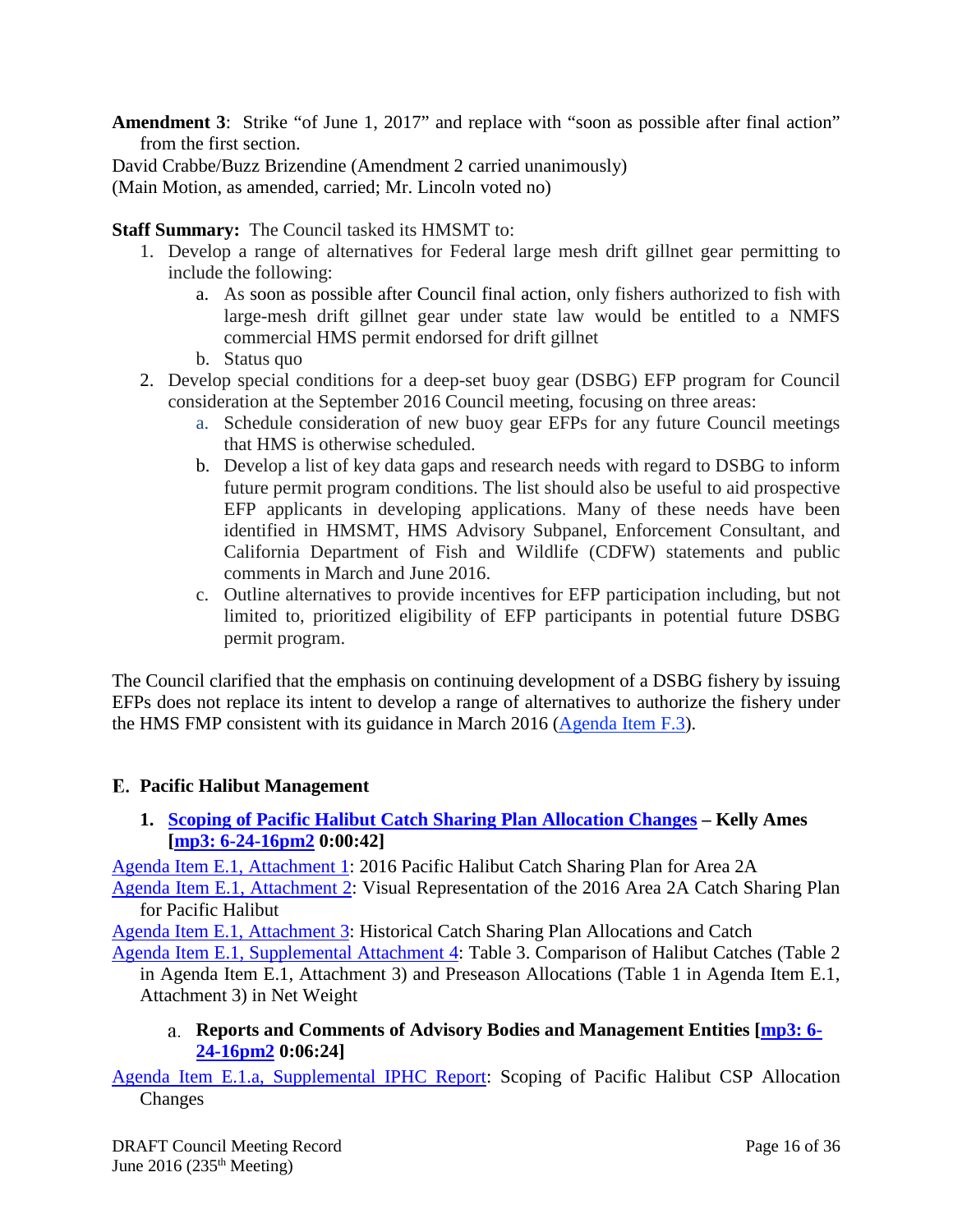[Agenda Item E.1.a, Supplemental ODFW Report:](http://www.pcouncil.org/wp-content/uploads/2016/06/E1a_Sup_ODFW_Rpt_JUN2016BB.pdf) Scoping Pacific Halibut CSP Allocation **Changes** 

[Agenda Item E.1.a, Supplemental WDFW Report:](http://www.pcouncil.org/wp-content/uploads/2016/06/E1a_Sup_WDFW_Rpt_JUN2016BB.pdf) Report on Scoping Halibut CSP Allocation Changes (Puget Sound)

[Agenda Item E.1.a, Supplemental SAS Report](http://www.pcouncil.org/wp-content/uploads/2016/06/E1a_Sup_SAS_Rpt_Phalibut_JUN2016BB.pdf)

<span id="page-16-0"></span>[Agenda Item E.1.a, Supplemental GAP Report](http://www.pcouncil.org/wp-content/uploads/2016/06/E1a_Sup_GAP_Rpt_Phalibut_JUN2016BB.pdf)

### **Public Comment [\[mp3: 6-24-16pm2](ftp://ftp.pcouncil.org/pub/R1606_June_2016_Recordings/6-24-16pm2Copy.mp3) 0:06:24]**

Scott McBain, Humboldt Area Saltwater Anglers presented Agenda Item E.1.b, Supplemental [Public Comment PowerPoint](http://www.pcouncil.org/wp-content/uploads/2016/06/E1b_Sup_PubCom_PPT_McBain_JUN2016BB.pdf) (McBain)

Mark Cedergreen, WCBA Bob Alverson, Fisher Vessel Owners Association Tom Marking Doug Fricke – did not testify [Agenda Item E.1.b. Public Comment](http://www.pcouncil.org/wp-content/uploads/2016/06/E1b_PubCom_JUN2016BB.pdf) [Agenda Item E.1.b, Supplemental Public Comment 2](http://www.pcouncil.org/wp-content/uploads/2016/06/E1b_Sup_PubCom2_JUN2016BB.pdf)

#### <span id="page-16-1"></span>**Council Action: Identify Allocation Issues and Provide Guidance on Developing a Range of Alternatives for 2017 Area 2A Pacific Halibut Catch Sharing Plan Changes [\[mp3: 6-24-16pm3](ftp://ftp.pcouncil.org/pub/R1606_June_2016_Recordings/6-24-16pm3Copy.mp3) 0:00:28]**

**Motion**: Council direct the SSC to undertake an investigation, and report back to the Council not later than our March 2017 meeting, on the status and distribution of the Halibut stocks inside and off the coasts of WA, OR, and CA in order to inform continued Council consideration of CSP allocation alternatives within the context of the incremental process that was initiated in response to recent high recreational harvests of Pacific halibut off southern Oregon and northern California.

Dan Wolford/Marci Yaremko

**Motion (as a Substitute Motion)**: Council request the IPHC to investigate methods to make estimates of the spatial distribution of the exploitable biomass in Area 2A. The information would be used to inform the development and potential consideration of changes to the Council's CSP.

Phil Anderson/Michele Culver (Substitute motion carried unanimously)

**Staff Summary:** The Council requested that staff contact the International Pacific Halibut Commission (IPHC) regarding the possibility of estimating the spatial distribution of the Pacific halibut exploitable biomass in Area 2A. This information would be used to inform future development and potential consideration of changes to the CSP. Staff will report on the discussions with the IPHC at the September 2016 Council meeting.

In September 2016, the Council will consider proposed changes for the 2017 CSP and annual fishery regulations with only minor allocation changes among areas or gear groups, according to the procedures outlined in Council Operating Procedure 9. Final action for establishing the 2017 Pacific halibut fisheries is scheduled for the November 2016 Council meeting.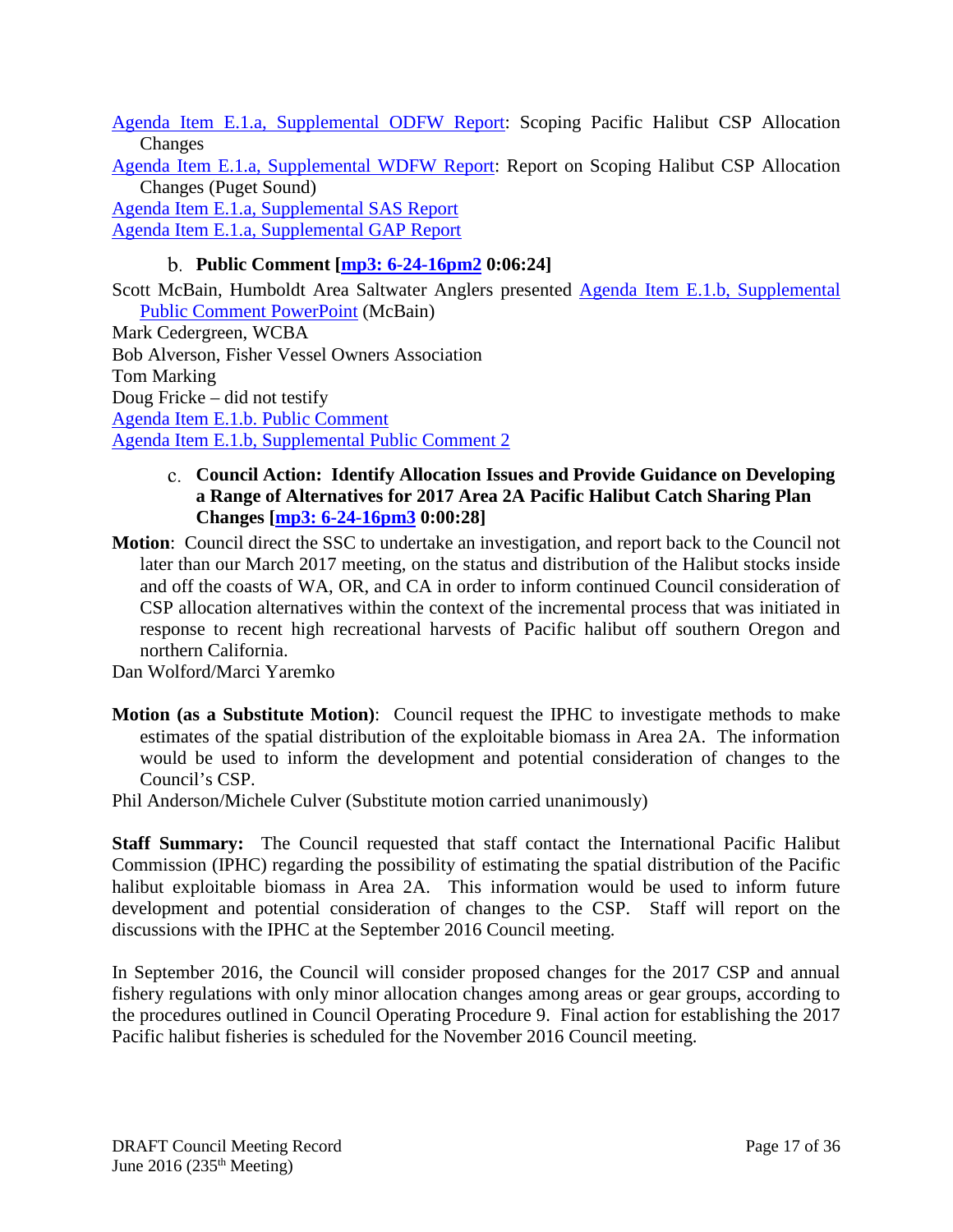### <span id="page-17-0"></span>**Administrative Matters**

#### <span id="page-17-1"></span>**1. [Legislative Matters](http://www.pcouncil.org/wp-content/uploads/2016/06/F1__SitSum_Leg_Matters_JUN2016BB.pdf) – Jennifer Gilden [\[mp3: 6-24-16pm3](ftp://ftp.pcouncil.org/pub/R1606_June_2016_Recordings/6-24-16pm3Copy.mp3) 1:07:09]**

[Agenda Item F.1, Attachment 1:](http://www.pcouncil.org/wp-content/uploads/2016/06/F1_Att1_Staff_Summary_of_Federal_Legislation_JUN2016BB.pdf) Staff Summary of Federal Legislation

[Agenda Item F.1, Attachment 2:](http://www.pcouncil.org/wp-content/uploads/2016/06/F1_Att2_HR4576_draft_letter_JUN2016BB.pdf) Draft Council letter on HR 4576, and attached bill

[Agenda Item F.1, Attachment 3:](http://www.pcouncil.org/wp-content/uploads/2016/06/F1_Att3_Council_letter_S2533_to_Huffman_Thompson_JUN2016BB.pdf) Letter from the Council to Reps. Huffman and Thompson, and Senator Murray, on S. 2533, the California Long-Term Provisions for Water Supply and Short-Term Provisions for Emergency Drought Relief Act

[Agenda Item F.1, Attachment 4:](http://www.pcouncil.org/wp-content/uploads/2016/06/F1_Att4_LETTER_DF_Garamendi_to_PFMC_51916_JUN2016BB.pdf) Response from Sen. Feinstein and Rep. Garamendi to Council letter on S. 2533

[Agenda Item F.1, Attachment 5:](http://www.pcouncil.org/wp-content/uploads/2016/06/F1_Att5_Admin_testimony_S2533_CaliforniaDrought_JUN2016BB.pdf) BOR testimony on S. 2533.Agenda Item F.1

[Agenda Item F.1, Attachment 6:](http://www.pcouncil.org/wp-content/uploads/2016/06/F1_Att6_Council_letter_on_SB1114_JUN2016BB.pdf) Letter from Council to Sen. Ben Allen on SB 1114 (California drift gillnet bill)

<span id="page-17-2"></span>**[Report of the Legislative Committee](http://www.pcouncil.org/wp-content/uploads/2016/06/F1a_Sup_LC_Rpt_JUN2016BB.pdf) – Dave Hanson [\[mp3: 6-24-16pm3](ftp://ftp.pcouncil.org/pub/R1606_June_2016_Recordings/6-24-16pm3Copy.mp3) 1:09:44]**

#### **Reports and Comments of Advisory Bodies and Management Entities**

<span id="page-17-4"></span><span id="page-17-3"></span>None

**Public Comment**

<span id="page-17-5"></span>None

**Council Action: Consider the Report and Recommendations of the Legislative Committee [\[mp3: 6-24-16pm3](ftp://ftp.pcouncil.org/pub/R1606_June_2016_Recordings/6-24-16pm3Copy.mp3) 1:13:19] & [\[mp3: 6-28-16am2](ftp://ftp.pcouncil.org/pub/R1606_June_2016_Recordings/6-28-16am2Copy.mp3) 0:00:27]**

**Motion:** Council to accept the recommendations in Agenda Item F.1.a, Supplemental LC report and send the requested letter.

Dorothy Lowman/Rich Lincoln (Motion carried, Mr. Lockhart abstained)

[Council suspended this Agenda Item and reconvened for more action on Tuesday, June 28, 2016]

**Staff Summary**: The Council approved the recommendations in [Agenda Item F.1.a,](http://www.pcouncil.org/wp-content/uploads/2016/06/F1a_Sup_LC_Rpt_JUN2016BB.pdf)  [Supplemental Legislative Report,](http://www.pcouncil.org/wp-content/uploads/2016/06/F1a_Sup_LC_Rpt_JUN2016BB.pdf) including sending the requested letter on H. 4576 with a minor edit on the first page.

### <span id="page-17-6"></span>**2. [Western Region Climate Change Action Plan](http://www.pcouncil.org/wp-content/uploads/2016/06/F2__SitSum_WRAP_JUN2016BB.pdf) – Kit Dahl [\[mp3: 6-27-16pm1](ftp://ftp.pcouncil.org/pub/R1606_June_2016_Recordings/6-27-16pm1Copy.mp3) 0:21:10]**

<span id="page-17-7"></span>[Agenda Item F.2, Attachment 1:](http://www.pcouncil.org/wp-content/uploads/2016/06/F2_Att1_WRAP_FinalDraft_for_PublicCom_JUN2016BB.pdf) NOAA Fisheries Climate Science Strategy (NCSS) Western Regional Action Plan (WRAP) Draft version 22 March 2016

#### **Reports and Comments of Advisory Bodies and Management Entities [\[mp3: 6-](ftp://ftp.pcouncil.org/pub/R1606_June_2016_Recordings/6-27-16pm1Copy.mp3) [27-16pm1](ftp://ftp.pcouncil.org/pub/R1606_June_2016_Recordings/6-27-16pm1Copy.mp3) 0:25:42]**

[Agenda Item F.2.a, Supplemental WRAP PowerPoint](http://www.pcouncil.org/wp-content/uploads/2016/06/F2a_Sup_WRAP_PPT_Werner_JUNE2016BB.pdf) (Werner/Stein) [Agenda Item F.2.b, Ad Hoc Ecosystem Workgroup Report](http://www.pcouncil.org/wp-content/uploads/2016/06/F2b_EWG_Rpt_JUN2016BB.pdf) [Agenda Item F.2.b, Supplemental HC Report](http://www.pcouncil.org/wp-content/uploads/2016/06/F2b_Sup_HC_Rpt_JUN2016BB.pdf) [Agenda Item F.2.b, Supplemental HMSAS Report](http://www.pcouncil.org/wp-content/uploads/2016/06/F2b_Sup_HMSAS_Rpt_JUN2016BB.pdf)

**Public Comment [\[mp3: 6-27-16pm1](ftp://ftp.pcouncil.org/pub/R1606_June_2016_Recordings/6-27-16pm1Copy.mp3) 1:06:08]**

<span id="page-17-8"></span>[Agenda Item F.2.c, Supplemental Public Comment](http://www.pcouncil.org/wp-content/uploads/2016/06/F2c_Sup_PubCom_JUN2016BB.pdf)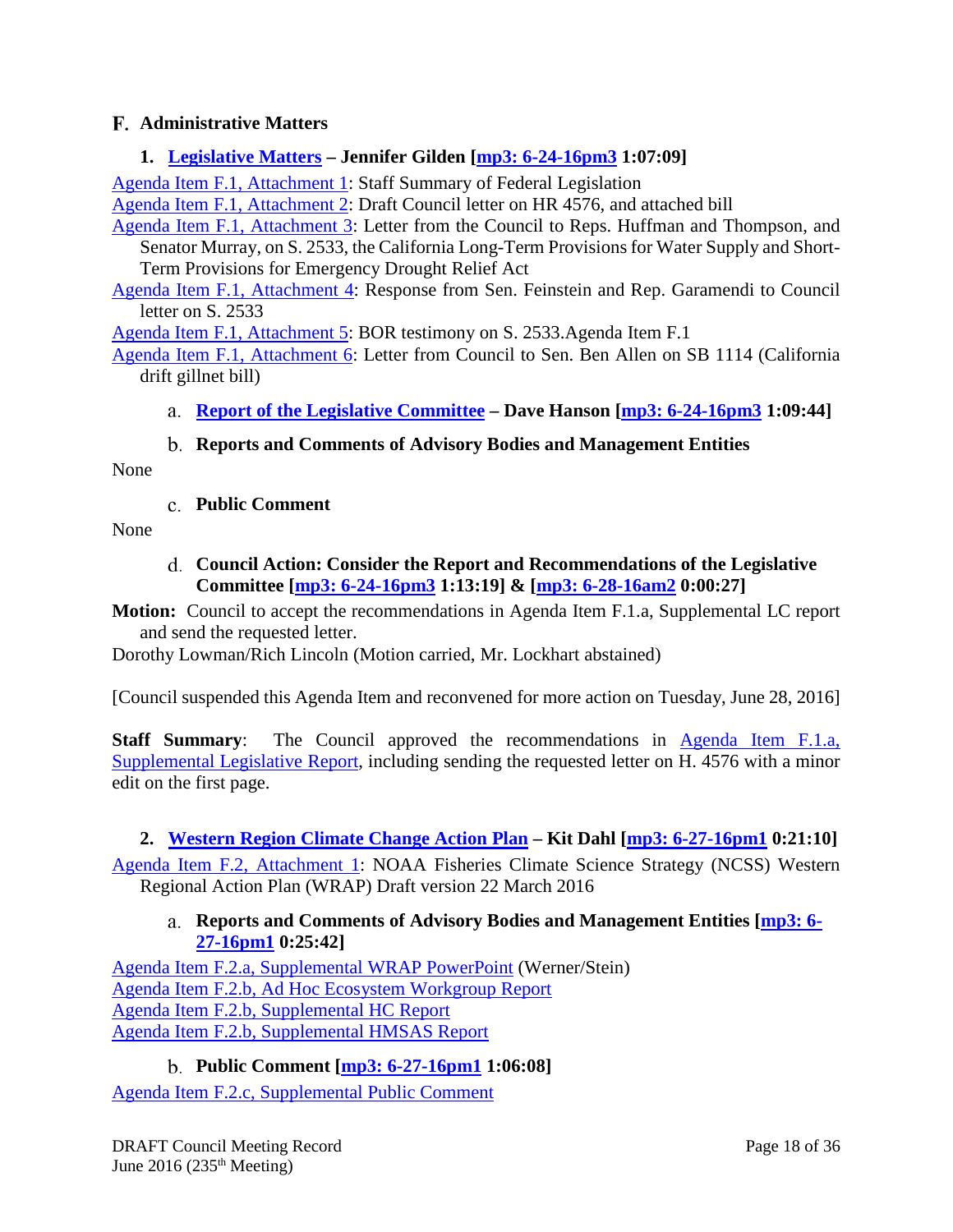<span id="page-18-0"></span>Corey Ridings, Ocean Conservancy

#### **Council Action: Provide Comments and Recommendations [\[mp3: 6-27-16pm1](ftp://ftp.pcouncil.org/pub/R1606_June_2016_Recordings/6-27-16pm1Copy.mp3) 1:15:28]**

Motion: None

**Staff Summary**: The Council expressed support for the Western Regional Action Plan (WRAP), which outlines efforts by the Northwest Fisheries Science Center and Southwest Fisheries Science Center to increase the production, delivery, and use of climate-related information. The Council endorsed the comments on the WRAP provided by the Ad Hoc Ecosystem Workgroup, Habitat Committee, and Highly Migratory Species Advisory Subpanel (see Agenda Item F.2.b, [Ad Hoc Ecosystem Workgroup Report, Agenda Item F.2.b, Supplemental HC Report](http://www.pcouncil.org/wp-content/uploads/2016/06/F2b_EWG_Rpt_JUN2016BB.pdf)[, and](http://www.pcouncil.org/wp-content/uploads/2016/06/F2b_Sup_HC_Rpt_JUN2016BB.pdf)  [Agenda Item F.2.b, Supplemental HMSAS Report.](http://www.pcouncil.org/wp-content/uploads/2016/06/F2b_Sup_HMSAS_Rpt_JUN2016BB.pdf)

### <span id="page-18-1"></span>**3. [Fiscal Matters](http://www.pcouncil.org/wp-content/uploads/2016/06/F3__SitSum_Fiscal_JUN2016BB.pdf) – Patricia Crouse [\[mp3: 6-28-16am2](ftp://ftp.pcouncil.org/pub/R1606_June_2016_Recordings/6-28-16am2Copy.mp3) 0:24:07]**

- <span id="page-18-2"></span>**[Report of the Budget Committee](http://www.pcouncil.org/wp-content/uploads/2016/06/F3a_Sup_BudCom_Rpt_JUN2016BB.pdf) – Dorothy Lowman [\[mp3: 6-28-16am2](ftp://ftp.pcouncil.org/pub/R1606_June_2016_Recordings/6-28-16am2Copy.mp3) 0:24:16]**
- **Reports and Comments of Advisory Bodies and Management Entities**

<span id="page-18-4"></span><span id="page-18-3"></span>None

**Public Comment**

<span id="page-18-5"></span>None

**Council Action: Consider Budget Committee Recommendations [\[mp3: 6-28-](ftp://ftp.pcouncil.org/pub/R1606_June_2016_Recordings/6-28-16am2Copy.mp3) [16am2](ftp://ftp.pcouncil.org/pub/R1606_June_2016_Recordings/6-28-16am2Copy.mp3) 0:32:15]**

**Motion:** Council adopt the recommendations of the Budget Committee (Agenda Item F.3.a, Supplemental BC Report; June 2016).

Phil Anderson/Dan Wolford (Motion carried unanimously)

**Staff Summary**: The Council adopted a CY 2016 operating budget of \$4,831,268 as recommended by the Budget Committee [\(Agenda Item F.3.a, Supplemental Budget Committee](http://www.pcouncil.org/wp-content/uploads/2016/06/F3a_Sup_BudCom_Rpt_JUN2016BB.pdf)  [Report\)](http://www.pcouncil.org/wp-content/uploads/2016/06/F3a_Sup_BudCom_Rpt_JUN2016BB.pdf).

### <span id="page-18-6"></span>**4. [Approval of Council Meeting Record](http://www.pcouncil.org/wp-content/uploads/2016/06/F4__SitSum_MtgRec_JUN2016BB.pdf) – Dorothy Lowman [\[mp3: 6-28-16am2](ftp://ftp.pcouncil.org/pub/R1606_June_2016_Recordings/6-28-16am2Copy.mp3) 0:34:04]**

# **Council Action: Approve Previous Council Meeting Record(s)**

<span id="page-18-7"></span>**Motion**: Council approve the March and April 2016 Council Meeting Records as shown in:

- **[Agenda Item F.4, Attachment 1](http://www.pcouncil.org/wp-content/uploads/2016/06/F4_Att1_DraftMarch2016CouncilRecord_JUN2016BB.pdf)**: Draft Council Meeting Record: 233rd Session of the Pacific Fishery Management Council (March 8-14, 2016) AND
- **[Agenda Item F.4, Attachment 2](http://www.pcouncil.org/wp-content/uploads/2016/06/F4_Att2_DraftApril2016CouncilRecord_JUN2016BB.pdf)**: Draft Council Meeting Record: 234th Session of the Pacific Fishery Management Council (April 8-14, 2016)

Dan Wolford/Phil Anderson (Motion carried unanimously)

**Staff Summary**: The Council adopted the meeting records for the March 2016 and April 2016 meetings.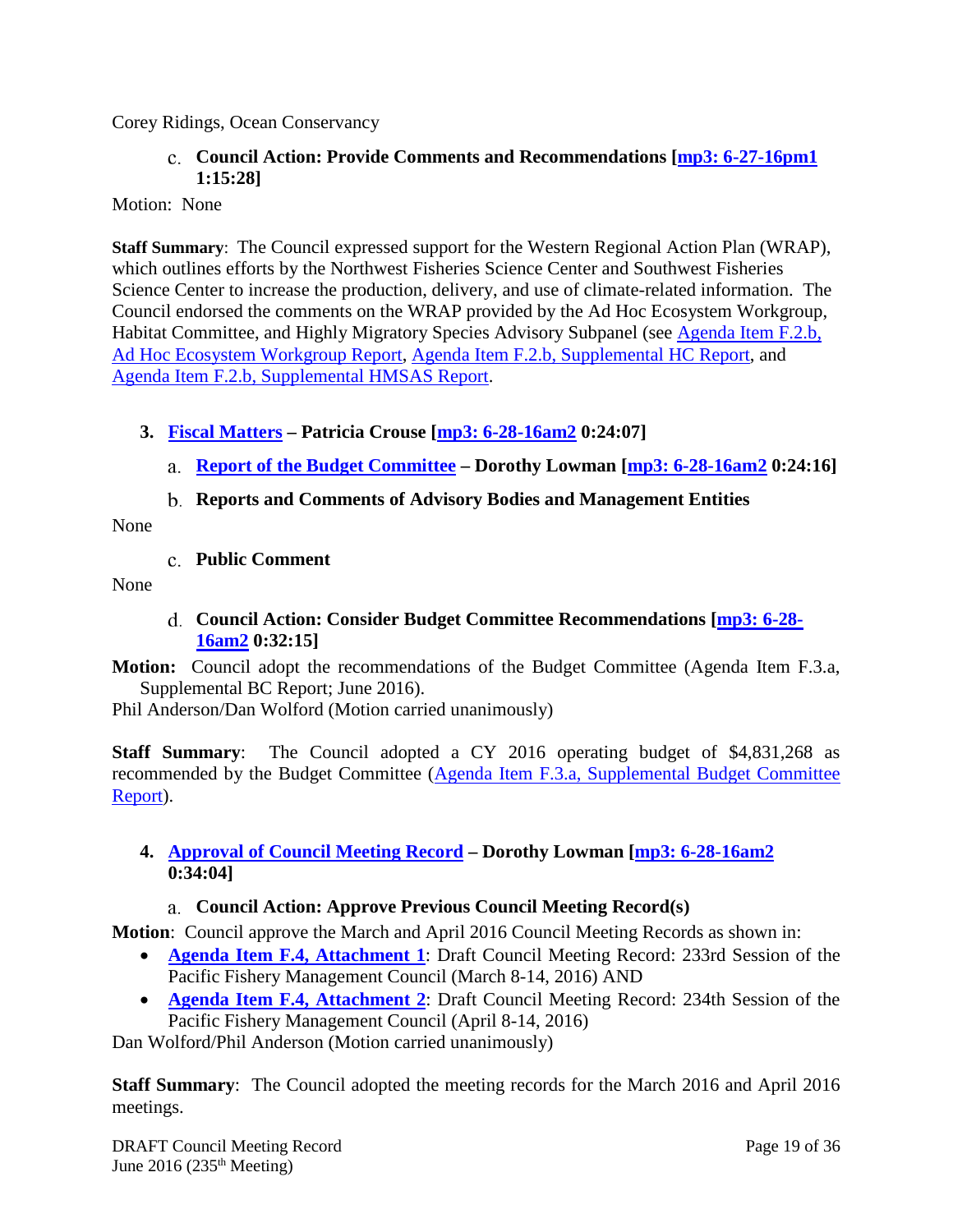### <span id="page-19-0"></span>**5. [Membership Appointments and Council Operating Procedures](http://www.pcouncil.org/wp-content/uploads/2016/06/F5__SitSum_ApptsCOPs_JUN2016BB.pdf) – Chuck Tracy [\[mp3: 6-28-16am2](ftp://ftp.pcouncil.org/pub/R1606_June_2016_Recordings/6-28-16am2Copy.mp3) 0:37:00]**

[Agenda Item F.5, Attachment 1:](http://www.pcouncil.org/wp-content/uploads/2016/06/F5_Att1_COP1_proposal_JUN2016BB.pdf) Public Review Draft Excerpt from Council Operating Procedure 1 – General Council Meeting Operations

<span id="page-19-1"></span>[Agenda Item F.5, Attachment 2:](http://www.pcouncil.org/wp-content/uploads/2016/06/F5_Att2_Revised_COP9_Draft_JUN2016BB.pdf) Public Review Draft Excerpt from Council Operating Procedure 9 – Management and Activity Cycles

#### **Reports and Comments of Advisory Bodies and Management Entities [\[mp3: 6-](ftp://ftp.pcouncil.org/pub/R1606_June_2016_Recordings/6-28-16am2Copy.mp3) [28-16am2](ftp://ftp.pcouncil.org/pub/R1606_June_2016_Recordings/6-28-16am2Copy.mp3) 0:46:09]**

[Agenda Item F.5.a, Supplemental NMFS Report:](http://www.pcouncil.org/wp-content/uploads/2016/06/F5a_Sup_NMFS_Rpt_SSCseats_JUN2016BB.pdf) Alaska Fisheries Science Center's membership on the PFMC's SSC

<span id="page-19-2"></span>[Agenda Item F.5.a, Supplemental SSC Report](http://www.pcouncil.org/wp-content/uploads/2016/06/F5a_Sup_SSC_Rpt_JUN2016BB.pdf)

# **Public Comment**

<span id="page-19-3"></span>None

### **Council Action: Consider Appointments to Council Committees and Advisory Bodies; Adopt Changes to Council Operating Procedures [\[mp3: 6-28-16am2](ftp://ftp.pcouncil.org/pub/R1606_June_2016_Recordings/6-28-16am2Copy.mp3) 0:55:03]**

**Motion**: Council elect Mr. Herb Pollard as the Council Chair and Mr. Phil Anderson as the Council Vice Chair for the August 11, 2016 through August 10, 2017 term.

Pete Hassemer/David Sones (Motion carried unanimously)

**Motion**: Council appoint Mr. Pat Pattillo to the At-large Washington Sport Fisheries seat on the Groundfish Advisory Subpanel.

Phil Anderson/Rich Lincoln (Motion carried unanimously)

**Motion**: Council to adopt the proposed changes to Council Operating Procedure 1 as shown in Agenda Item F.5, Attachment 1 including the revisions as recommended by the Budget Committee in Agenda Item F.3, Supplemental Budget Committee Report. And, adopt the proposed changes to Council Operating Procedure 9 as shown in Agenda Item F.5, Attachment 2.

Herb Pollard/Bob Turner (Motion carried unanimously)

**Staff Summary**: The Council elected Mr. Herb Pollard Chair and Mr. Phil Anderson Vice Chair of the Pacific Fishery Management Council for the 2016-2017 term, effective August 11, 2016.

The Council announced the appointment by the Secretary of Commerce of Mr. Marc M. Gorelnik (from California) to the Council's at-large seat, replacing Mr. Dan Wolford, who has served the maximum allowable three consecutive three-year terms. Mr. Gorelnik's appointment will be effective August 11, 2016.

The U.S. Coast Guard announced Rear Admiral Mark Butt has replaced Rear Admiral Richard Gromlich as commander of the 13<sup>th</sup> Coast Guard District, and as the Coast Guard representative on the Council. In addition, Lt. Commander Jason Brand will be the U.S. Coast Guard 11<sup>th</sup> district representative on the Enforcement Consultants, as well as the third designee for Rear Admiral Butt.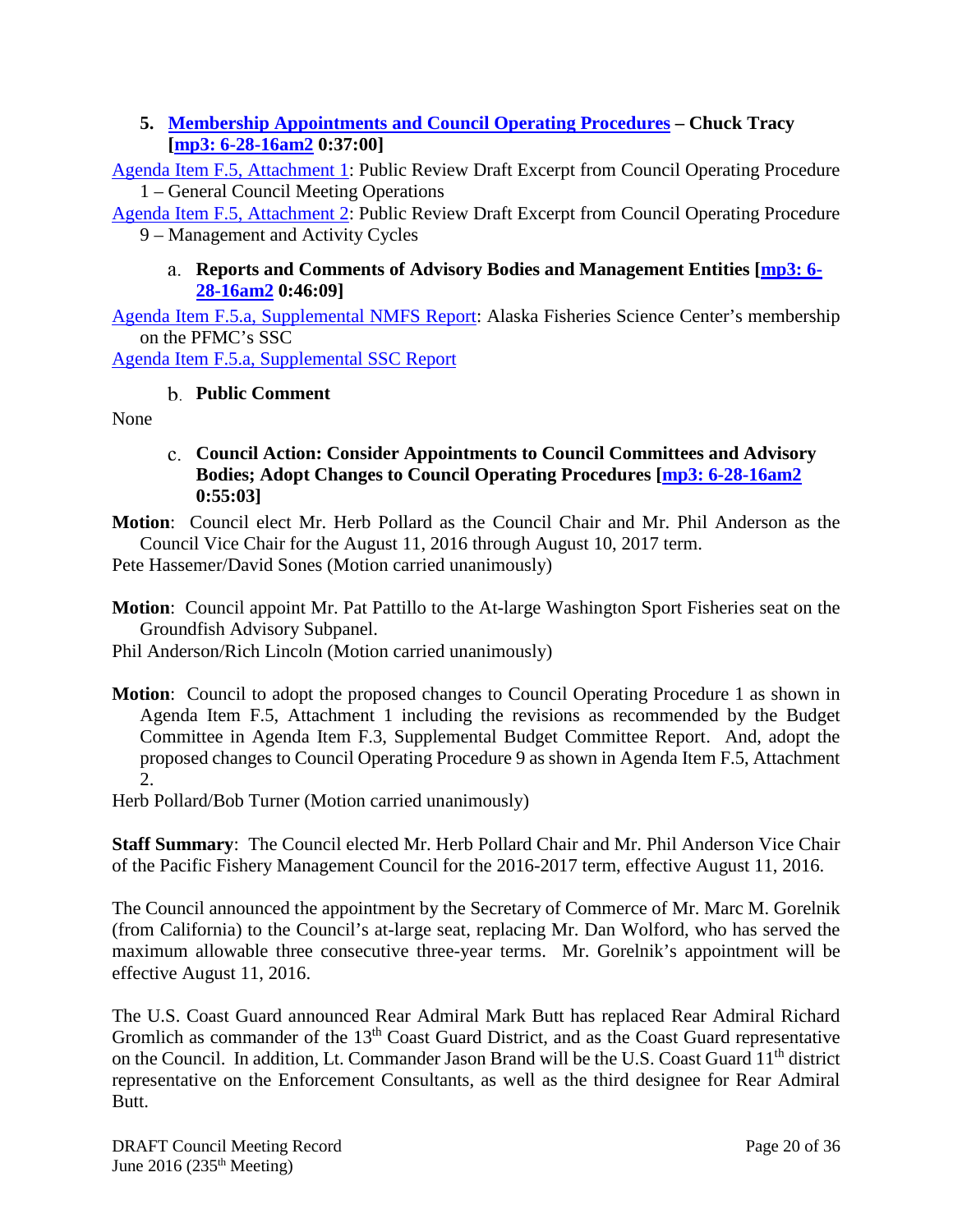The Council appointed Mr. Pat Pattillo to the Washington at-large recreational seat on the Groundfish Advisory Subpanel.

The Council adopted a modified COP 1, which specifies membership protocol for the Budget Committee, as modified by the Budget Committee recommendations. The Council also adopted a modified COP 9 that adds a financial management cycle. Updated COPs will be posted on the Council's website in the near future.

### <span id="page-20-0"></span>**6. [Future Council Meeting Agenda and Workload Planning](http://www.pcouncil.org/wp-content/uploads/2016/06/F6__SitSum_CMAgendaPlanning_JUN2016BB.pdf) – Chuck Tracy [\[mp3: 6-](ftp://ftp.pcouncil.org/pub/R1606_June_2016_Recordings/6-28-16pm1Copy.mp3) [28-16pm1](ftp://ftp.pcouncil.org/pub/R1606_June_2016_Recordings/6-28-16pm1Copy.mp3) 0:00:09]**

[Agenda Item F.6, Attachment 1:](http://www.pcouncil.org/wp-content/uploads/2016/06/F6_Att1_YAG_JUN2016BB.pdf) Pacific Council Workload Planning: Preliminary Year-at-a-Glance Summary

[Agenda Item F.6, Attachment 2:](http://www.pcouncil.org/wp-content/uploads/2016/06/F6_Att2_Sept16QR_JUN2016BB.pdf) Draft Proposed Council Meeting Agenda, September 14-20, 2016 in Boise, Idaho

[Agenda Item F.6, Attachment 3:](http://www.pcouncil.org/wp-content/uploads/2016/06/F6_Att3_GFworkload_JUN2016BB.pdf) Groundfish Workload Priorities

[Agenda Item F.6, Supplemental Attachment 4:](http://www.pcouncil.org/wp-content/uploads/2016/06/F6_Sup_Att4_YAG_JUN2016BB.pdf) Pacific Council Workload Planning: Preliminary Year-at-a-Glance Summary (updated 6/28/16)

[Agenda Item F.6, Supplemental Attachment 5:](http://www.pcouncil.org/wp-content/uploads/2016/06/F6_Sup_Att5_Sept16QR_JUN2016BB.pdf) Draft Proposed Council Meeting Agenda, September 14-20, 2016 in Boise, Idaho (updated 6/28/16)

<span id="page-20-1"></span>[Agenda Item F.6, Supplemental Attachment 6:](http://www.pcouncil.org/wp-content/uploads/2016/06/F6_Sup_Att6_Joint_NMFS_PFMC_Staff_Response_JUN2016BB.pdf) Joint NMFS and Council staff workload response to omnibus priorities

### **Reports and Comments of Advisory Bodies and Management Entities [\[mp3: 6-](ftp://ftp.pcouncil.org/pub/R1606_June_2016_Recordings/6-28-16pm1Copy.mp3) [28-16pm1](ftp://ftp.pcouncil.org/pub/R1606_June_2016_Recordings/6-28-16pm1Copy.mp3) 0:24:55]**

[Agenda Item F.6.a, Supplemental EWG Report](http://www.pcouncil.org/wp-content/uploads/2016/06/F6a_Sup_EWG_Rpt_JUN2016BB.pdf) [Agenda Item F.6.a, Supplemental SAS Report](http://www.pcouncil.org/wp-content/uploads/2016/06/F6a_Sup_SAS_Rpt_JUN2016BB.pdf) [Agenda Item F.6.a, Supplemental GMT Report](http://www.pcouncil.org/wp-content/uploads/2016/06/F6a_Sup_GMT_Rpt_JUN2016BB.pdf) [Agenda Item F.6.a, Supplemental GAP Report](http://www.pcouncil.org/wp-content/uploads/2016/06/F6a_Sup_GAP_Rpt_JUN2016BB.pdf) [Agenda Item F.6.a, Supplemental CPSMT Report](http://www.pcouncil.org/wp-content/uploads/2016/06/F6a_Sup_CPSMT_Rpt_JUN2016BB.pdf) [Agenda Item F.6.a, Supplemental EFH/RCA Project Team Report](http://www.pcouncil.org/wp-content/uploads/2016/06/F6a_Sup_EFH_and_RCA_Team_Rpt_JUN2016BB.pdf) [Agenda Item F.6.a, Supplemental EC Report](http://www.pcouncil.org/wp-content/uploads/2016/06/F6a_Sup_EC_Rpt_JUN2016BB.pdf)

### **Public Comment [\[mp3: 6-28-16pm1](ftp://ftp.pcouncil.org/pub/R1606_June_2016_Recordings/6-28-16pm1Copy.mp3) 1:00:24]**

<span id="page-20-2"></span>[Agenda Item F.6.b, Supplemental Public](http://www.pcouncil.org/wp-content/uploads/2016/06/F6b_Sup_PubCom_JUN2016BB.pdf) Comment Rod Moore Doug Karpa, Turtle Island Restoration Network Tom Rudolph, PEW Charitable Trust

### <span id="page-20-3"></span>**Council Action: Council Discussion and Guidance on Future Meeting Agenda and Workload Planning, Including Prioritizing Groundfish Omnibus Regulatory Issues [\[mp3: 6-28-16pm1](ftp://ftp.pcouncil.org/pub/R1606_June_2016_Recordings/6-28-16pm1Copy.mp3) 1:12:22]**

Motion: None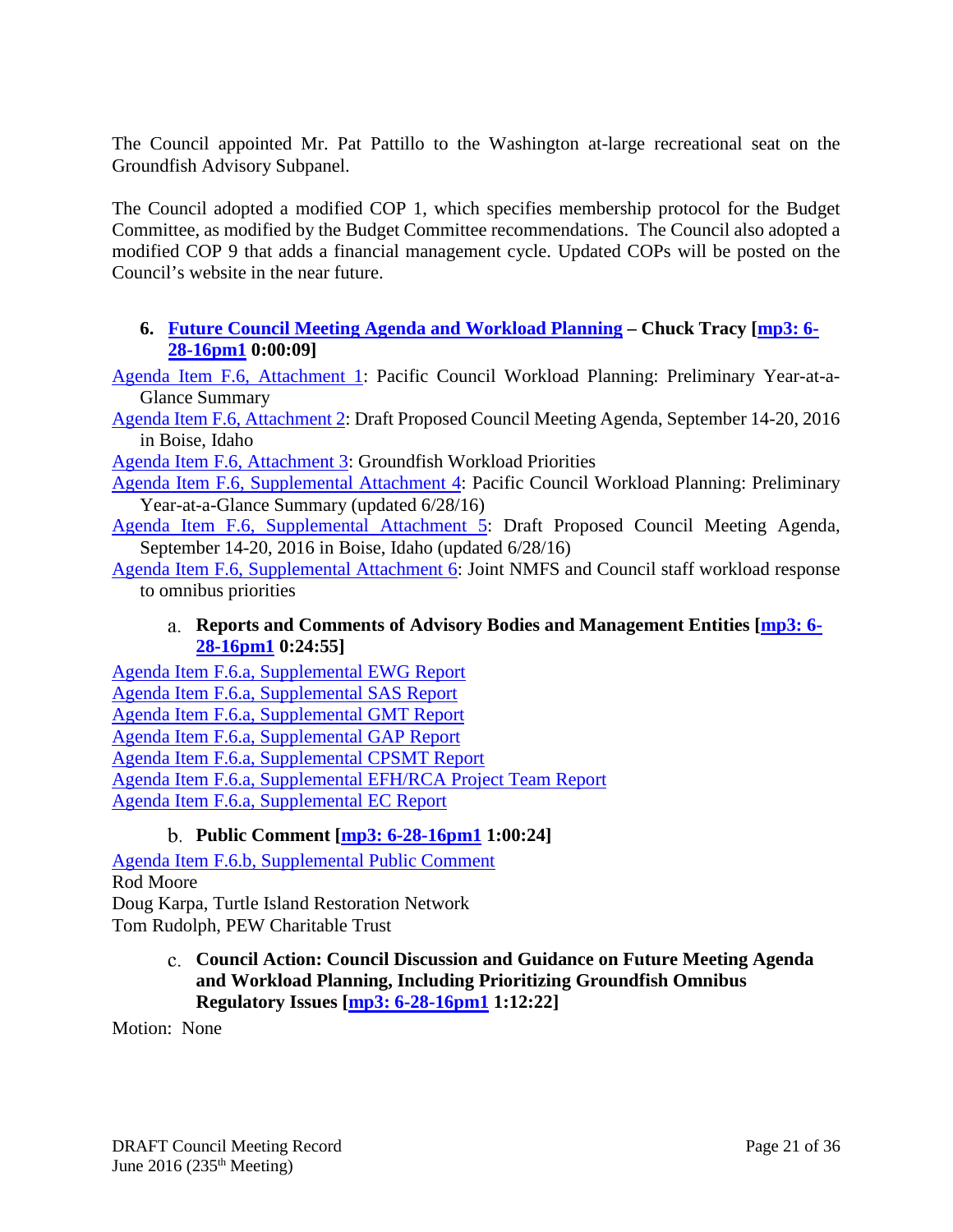**Staff Summary**: The next meeting of the Council is scheduled for September 2016 in Boise, Idaho. A single-page draft proposed agenda summary will be available on the Council website in the near future, and a draft detailed proposed agenda will be available no later than August 31.

# <span id="page-21-0"></span>**Groundfish Management**

<span id="page-21-1"></span>**1. [National Marine Fisheries Service Report –](http://www.pcouncil.org/wp-content/uploads/2016/06/G1__SitSum_NMFS_Rpt_Groundfish_JUN2016BB.pdf) Brett Wiedoff [\[mp3: 6-25-16am1](ftp://ftp.pcouncil.org/pub/R1606_June_2016_Recordings/6-25-16am1Copy.mp3) 0:02:01]**

# **Regulatory Activities – Frank Lockhart [\[mp3: 6-25-16am1](ftp://ftp.pcouncil.org/pub/R1606_June_2016_Recordings/6-25-16am1Copy.mp3) 0:02:53]**

<span id="page-21-2"></span>[Agenda Item G.1.a, NMFS Report 1:](http://www.pcouncil.org/wp-content/uploads/2016/06/G1a_NMFS_Rpt1_JUN2016BB.pdf) Groundfish and Halibut *Federal Register* Notices [Agenda Item G.1.a, NMFS Report 2:](http://www.pcouncil.org/wp-content/uploads/2016/06/G1a_NMFS_Rpt2_JUN2016BB.pdf) Rulemaking Plan for 2016, Groundfish and Halibut [Agenda Item G.1.a, Supplemental NMFS Report 3:](http://www.pcouncil.org/wp-content/uploads/2016/06/G1a_Sup_NMFS_Rpt3_JUN2016BBs.pdf) *Federal Register* notice dated June 1, 2016; Proposed rule to revise commercial sablefish fishing regulations and electronic fish tickets

#### <span id="page-21-3"></span>**Fisheries Science Center Activities – Michelle McClure and John Stein [\[mp3: 6-](ftp://ftp.pcouncil.org/pub/R1606_June_2016_Recordings/6-25-16am1Copy.mp3) [25-16am1](ftp://ftp.pcouncil.org/pub/R1606_June_2016_Recordings/6-25-16am1Copy.mp3) 0:08:27]**

<span id="page-21-4"></span>[Agenda Item G.1.b, Supplemental NWFSC PowerPoint](http://www.pcouncil.org/wp-content/uploads/2016/06/G1b_NWC_Science_Report_Stein_PPT_JUNE2016BB.pdf) (Stein)

### **Reports and Comments of Advisory Bodies and Management Entities**

<span id="page-21-5"></span>None

### **Public Comment [\[mp3: 6-25-16am1](ftp://ftp.pcouncil.org/pub/R1606_June_2016_Recordings/6-25-16am1Copy.mp3) 0:13:17]**

<span id="page-21-6"></span>Heather Mann, Midwater Trawlers Cooperative

**Council Discussion [\[mp3: 6-25-16am1](ftp://ftp.pcouncil.org/pub/R1606_June_2016_Recordings/6-25-16am1Copy.mp3) 0:16:03]**

**Motion**: None

**Staff Summary**: None

<span id="page-21-8"></span><span id="page-21-7"></span>**2. [Amendment 21 At-Sea Sector Allocation Revisions](http://www.pcouncil.org/wp-content/uploads/2016/06/G2__SitSum_A21_At-Sea_Sector_Allocations_JUN2016BB.pdf) – John DeVore [\[mp3: 6-25-](ftp://ftp.pcouncil.org/pub/R1606_June_2016_Recordings/6-25-16am1Copy.mp3) [16am1](ftp://ftp.pcouncil.org/pub/R1606_June_2016_Recordings/6-25-16am1Copy.mp3) 0:17:12]**

# **Reports and Comments of Advisory Bodies and Management Entities [\[mp3: 6-](ftp://ftp.pcouncil.org/pub/R1606_June_2016_Recordings/6-25-16am1Copy.mp3) [25-16am1](ftp://ftp.pcouncil.org/pub/R1606_June_2016_Recordings/6-25-16am1Copy.mp3) 0:23:43]**

[Agenda Item G.2.a, WDFW Report 1:](http://www.pcouncil.org/wp-content/uploads/2016/06/G2a_WDFW_Rpt1_AM21_JUN2016BB.pdf) Proposed Purpose and Need and Strawman Range of Alternatives for Revised Amendment 21 At-Sea Allocations

[Agenda Item G.2.a, Supplemental WDFW Report 2:](http://www.pcouncil.org/wp-content/uploads/2016/06/G2a_Sup_WDFW_Rpt2_AnalysisAltsRevAM21_JUN2016BB.pdf) Analysis of Range of Alternatives for Revised Amendment 21 At-Sea Allocations

[Agenda Item G.2.a, Supplemental WDFW Report 3](http://www.pcouncil.org/wp-content/uploads/2016/06/G2a_Sup_WDFW_Rpt3_JUN2016BB.pdf)

[Agenda Item G.2.a, Supplemental WDFW PowerPoint:](http://www.pcouncil.org/wp-content/uploads/2016/06/G2a_Sup_WDFW_Am21_PPT_JUN2016BB.pdf) Amendment 21: At-sea Sector Allocations for Darkblotched Rockfish and Pacific Ocean Perch

[Agenda Item G.2.a, Supplemental NMFS Report](http://www.pcouncil.org/wp-content/uploads/2016/06/G2a_Sup_NMFS_Rpt_A21_Changes_JUN2016BB.pdf) **[\[mp3: 6-25-16am2](ftp://ftp.pcouncil.org/pub/R1606_June_2016_Recordings/6-25-16am2Copy.mp3) 0:00:23]** [Agenda Item G.2.a, Supplemental GMT Report](http://www.pcouncil.org/wp-content/uploads/2016/06/G2a_Sup_GMT_Rpt_JUN2016BB.pdf) **[\[mp3: 6-25-16am2](ftp://ftp.pcouncil.org/pub/R1606_June_2016_Recordings/6-25-16am2Copy.mp3) 0:38:33]** [Agenda Item G.2.a, Supplemental GAP Report](http://www.pcouncil.org/wp-content/uploads/2016/06/G2a_Sup_GAP_Rpt_JUN2016BB.pdf) **[\[mp3: 6-25-16am2](ftp://ftp.pcouncil.org/pub/R1606_June_2016_Recordings/6-25-16am2Copy.mp3) 1:07:09]**

### <span id="page-21-9"></span>**Public Comment [\[mp3: 6-25-16am3](ftp://ftp.pcouncil.org/pub/R1606_June_2016_Recordings/6-25-16am3Copy.mp3) 0:00:08] & [\[mp3: 6-25-16pm1](ftp://ftp.pcouncil.org/pub/R1606_June_2016_Recordings/6-25-16pm1Copy.mp3) 0:00:09]**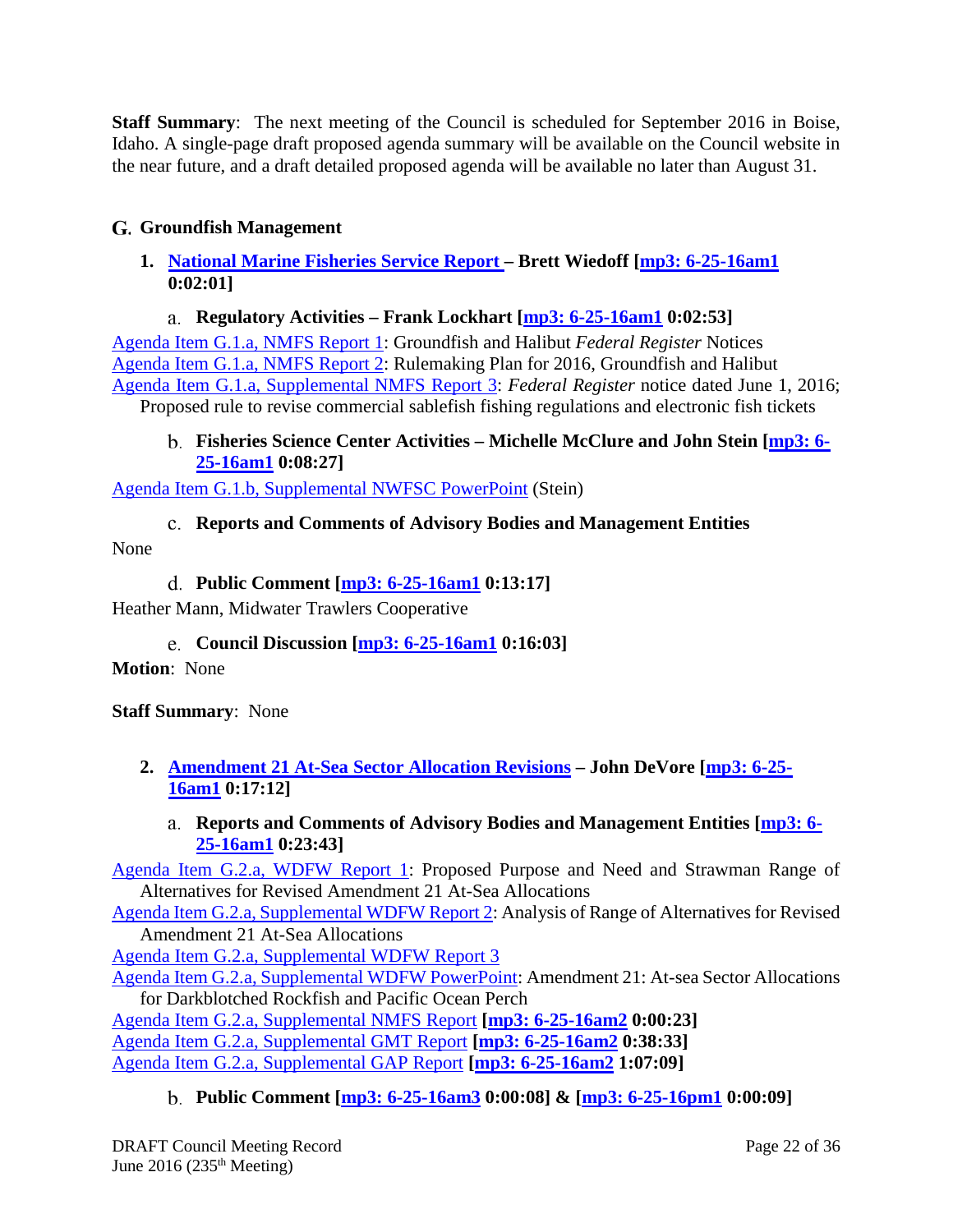Kevin Dunn Dave Fraser, WMC presented [Agenda Item G.2.b, Supplemental Public Comment PowerPoint](http://www.pcouncil.org/wp-content/uploads/2016/06/G2b_Sup_WMC_PPT_Mann_JUN2016BB.pdf) (Fraser) Donna Parker, Artic Storm Steve Bodnar, Coos Bay Trawlers Association Justin Johnson Karie Silva, F/V Jeanette Marie Inc comments presented in [Agenda Item G.2.b, Supplemental](http://www.pcouncil.org/wp-content/uploads/2016/06/G2b_Sup_PubCom3_MtslAtMtg_JUN2016BB.pdf)  [Public Comment 3](http://www.pcouncil.org/wp-content/uploads/2016/06/G2b_Sup_PubCom3_MtslAtMtg_JUN2016BB.pdf) (materials received at the meeting) Lori Steele, West Coast Seafood Processors Association Heather Mann, Midwater Trawlers Cooperative James Mize, Premier Pacific Seafoods; comments presented in [Agenda Item G.2.b, Supplemental](http://www.pcouncil.org/wp-content/uploads/2016/06/G2b_Sup_PubCom3_MtslAtMtg_JUN2016BB.pdf)  [Public Comment 3](http://www.pcouncil.org/wp-content/uploads/2016/06/G2b_Sup_PubCom3_MtslAtMtg_JUN2016BB.pdf) (materials received at the meeting) Tom Libby, Cal Shell Mike Okoniewski, Pacific Seafood Dan Waldeck, John Bundy and Dave Benson, Pacific Whiting Conservation Cooperative Ralph Brown Jeff Lackey, F/V Seeker Travis Hunter, CA Trawl Brent Paine, United Catcher Boats Brad Pettinger, Oregon Trawl Commission Paul Kujala, F/V Cape Windy Steve Martell, Sea State [Agenda Item G.2.b, Public Comment](http://www.pcouncil.org/wp-content/uploads/2016/06/G2b_PubCom_JUN2016BB.pdf) [Agenda Item G.2.b, Supplemental Public Comment 2](http://www.pcouncil.org/wp-content/uploads/2016/06/G2b_Sup_PubCom2_JUN2016BB.pdf)

<span id="page-22-0"></span>**Council Action: Adopt a Range of Alternatives and Consider Identifying a Preliminary Preferred Alternative for At-Sea Fishery Sector Allocations for Pacific Ocean Perch and Darkblotched Rockfish, Including a Decision on New Allocations of Set-Asides [\[mp3: 6-25-16pm2](ftp://ftp.pcouncil.org/pub/R1606_June_2016_Recordings/6-25-16pm2Copy.mp3) 0:00:09]**

**Motion:** Council:

- 1. Approve the draft purpose and need statement and the range of alternatives in Agenda Item G.2.a, WDFW Report 1, for public review and additional analysis for future Council consideration
- 2. Add the following alternative for analysis and future Council consideration: Revise the allocation formula for Pacific ocean perch for the whiting sectors to allocate 17% distributed pro rata among the whiting sectors, or the following sector-specific amounts, whichever is greater:

Shoreside: 12.5 mt Catcher Processor: 20 mt Mothership: 15 mt

3. With the intent of implementing any allocation changes to be effective January 1, 2018.

Michele Culver/Rich Lincoln (Motion carried; Mr. Lockhart, Mr. Wolford and Ms. Grebel abstained)

**Staff Summary:** The Council adopted the purpose and need for the proposed action - to change the allocations of darkblotched rockfish and Pacific Ocean perch - as provided in [Agenda Item](http://www.pcouncil.org/wp-content/uploads/2016/06/G2a_WDFW_Rpt1_AM21_JUN2016BB.pdf)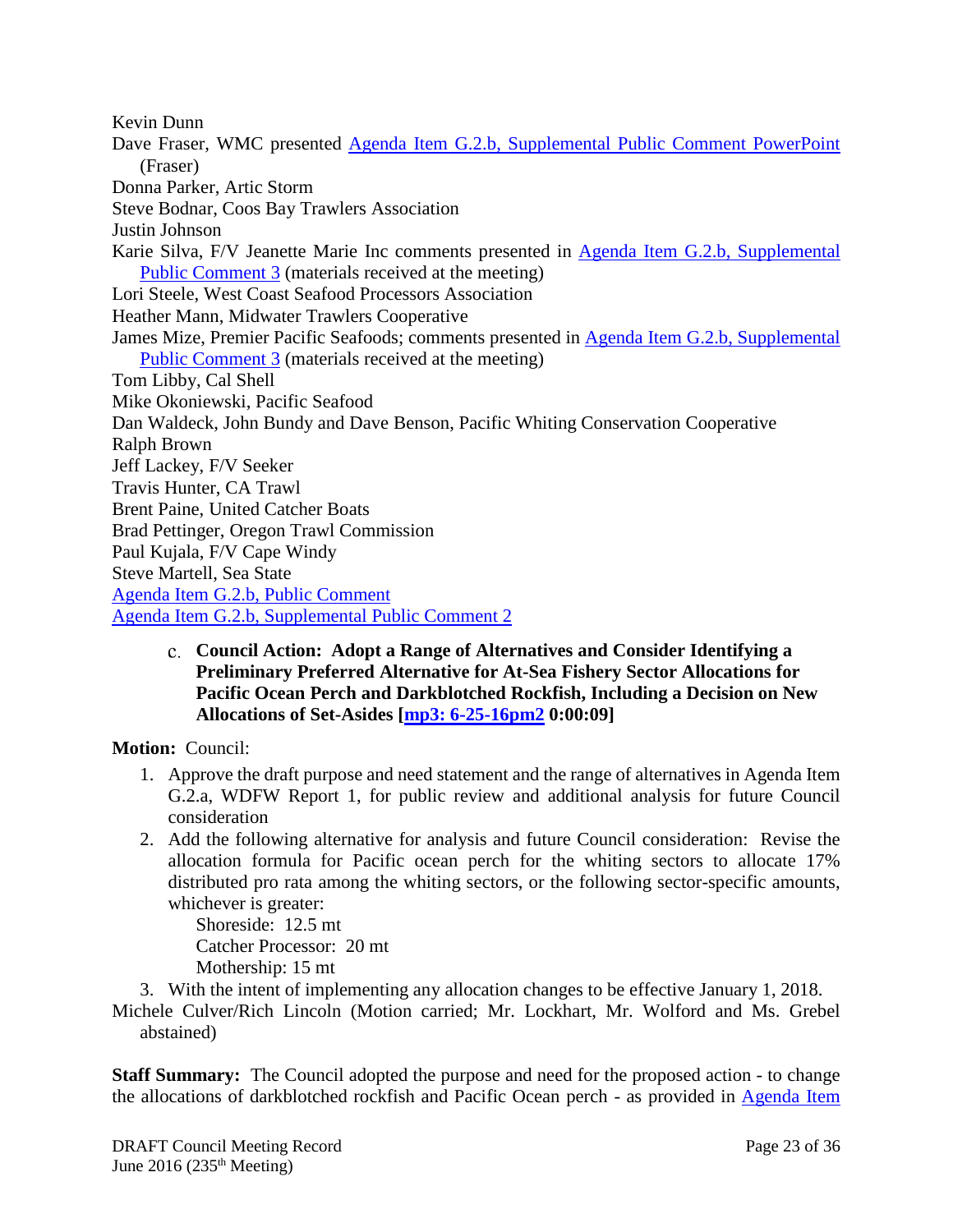[G.2.a, WDFW Report 1.](http://www.pcouncil.org/wp-content/uploads/2016/06/G2a_WDFW_Rpt1_AM21_JUN2016BB.pdf) They also narrowed the scope of the proposed action to a preferred alternative, which does not change the formal allocations as specified in Amendment 21 of the Groundfish FMP, but manages the amounts allocated to the at-sea whiting sectors as yield setasides rather than hard bycatch caps. The Council is scheduled to take final action on this initiative in September 2016 with the intent to implement the action by the start of the 2017 primary whiting season on May 15, 2017.

### <span id="page-23-0"></span>**3. [Final Action on Exempted Fishing Permit Approval for 2017-2018](http://www.pcouncil.org/wp-content/uploads/2016/06/G3__SitSum_EFP_FinalApproval_JUN2016BB.pdf) – Jim Seger [\[mp3: 6-25-16pm3](ftp://ftp.pcouncil.org/pub/R1606_June_2016_Recordings/6-25-16pm3Copy.mp3) 0:34:35]**

[Agenda Item G.3, Attachment 1:](http://www.pcouncil.org/wp-content/uploads/2016/06/G3_Att1_TNC_EFP_JUN2016BB.pdf) Collaborative Fishing to Test Pot Gear for Selective Harvest of Lingcod off of Washington and Oregon

<span id="page-23-1"></span>[Agenda Item G.3, Attachment 2:](http://www.pcouncil.org/wp-content/uploads/2016/06/G3_Att2_Platt-SFCFA_FINAL_EFP_Proposal_JUN2016BB.pdf) Application for Exempted Fishing Permit for Yellowtail Rockfish Jig Fishing for the 2017-2018 Season

### **Reports and Comments of Advisory Bodies and Management Entities [\[mp3: 6-](ftp://ftp.pcouncil.org/pub/R1606_June_2016_Recordings/6-25-16pm3Copy.mp3) [25-16pm3](ftp://ftp.pcouncil.org/pub/R1606_June_2016_Recordings/6-25-16pm3Copy.mp3) 0:36:17]**

[Agenda Item G.3.a, NMS Letter:](http://www.pcouncil.org/wp-content/uploads/2016/06/G3a_NMS_EFPletterMay2016_JUN2016BB.pdf) May 26, 2016 Letter from Cordell Bank National Marine Sanctuary and Greater Farallones National Marine Sanctuary to Dorothy M. Lowman [Agenda Item G.3.a, Supplemental](http://www.pcouncil.org/wp-content/uploads/2016/06/G3a_Sup_REVISED_GMT_Rpt_JUN2016BB.pdf) **REVISED** GMT Report [Agenda Item G.3.a, Supplemental GAP Report](http://www.pcouncil.org/wp-content/uploads/2016/06/G3a_Sup_GAP_Rpt_JUN2016BB.pdf)

# **Public Comment [\[mp3: 6-25-16pm3](ftp://ftp.pcouncil.org/pub/R1606_June_2016_Recordings/6-25-16pm3Copy.mp3) 0: 48:28]**

<span id="page-23-2"></span>Barbara Emley & Dan Platt, San Francisco Community Fishing Association Kevin Dunn

Bill James, Port San Luis Commercial Fisheries Association presented [Agenda Item G.3.b,](http://www.pcouncil.org/wp-content/uploads/2016/06/G3b_Sup_PubCom2_JUN2016BB.pdf)  [Supplemental Public](http://www.pcouncil.org/wp-content/uploads/2016/06/G3b_Sup_PubCom2_JUN2016BB.pdf) Comment 2 (at meeting)

David Kirk, Port San Luis Commercial Fisheries Association presented [Agenda Item G.3.b](http://www.pcouncil.org/wp-content/uploads/2016/06/G3b_Sup_PubCom_PPT_Kirk_JUN2016BB.pdf)  [Supplemental Public Comment PowerPoint](http://www.pcouncil.org/wp-content/uploads/2016/06/G3b_Sup_PubCom_PPT_Kirk_JUN2016BB.pdf) (Kirk)

Steve Bodnar, Coos Bay Trawlers Association Bob Alverson, FVOA Jodie Toft & Gway Kirchner, The Nature Conservancy Jeff Lackey, F/V Miss Sue [Agenda Item G.3.b, Public Comment](http://www.pcouncil.org/wp-content/uploads/2016/06/G3b_PubCom_JUN2016BB.pdf)

#### <span id="page-23-3"></span>**Council Action: Adopt Final Recommendations for 2017-2018 Exempted Fishing Permits [\[mp3: 6-25-16pm3](ftp://ftp.pcouncil.org/pub/R1606_June_2016_Recordings/6-25-16pm3Copy.mp3) 1:14:56]**

### **Motion**: Council:

Approve the San Francisco Community Association EFP as follows:

- extend the southern boundary to Pt. Conception and add 3 vessels
- set-asides including 30 mt of chili and 10 mt of bocaccio
- 30 percent observer coverage, supplemented by the EFP participants collecting data on the remaining trips

Joanna Grebel/Dan Wolford (Motion carried unanimously).

**Motion:** Council approve the TNC pot gear EFP.

Maggie Sommer/Jeff Feldner (Motion carried, Ms. Grebel abstained)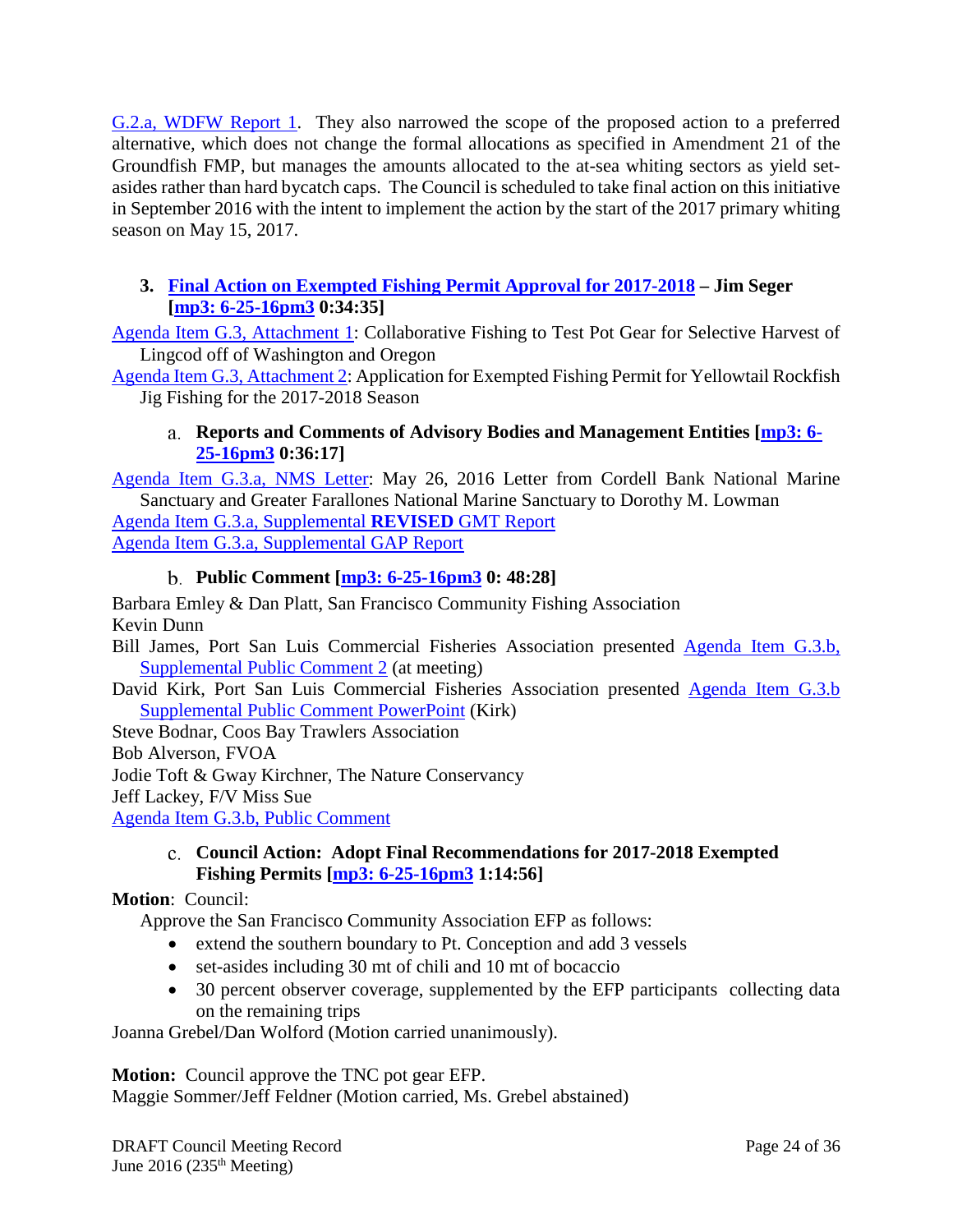**Staff Summary:** The Council adopted for recommendation to NMFS two groundfish EFPs:

- 1) The Nature Conservancy EFP that would allow the use of fishpot gear to target lingcod within the non-trawl RCA.
- 2) The San Francisco Community Fishing Association/Platt EFP that would allow the commercial use of mid-water jig gear within the RCA in areas off California.

The recommendations on the jig gear included extension of the southern boundary of the EFP area to Point Conception, the addition of three vessels to the original request, and a requirement for observer coverage on 30 percent of the trips combined with fishermen collecting and arranging for analysis of data on the other 70 percent of the trips. The set-asides for the commercial jig fishery were increased over previous years to accommodate the additional area and vessels for a total of 30 mt for chilipepper and 10 mt for bocaccio. Set-asides for other species were also recommended, as reflected in the commercial jig fish EFP.

# <span id="page-24-0"></span>**4. [Final Action to Adopt Management Measures for 2017-2018 Fisheries](http://www.pcouncil.org/wp-content/uploads/2016/06/G4__SitSum_17-18_SpexandMM_JUN2016BB.pdf) – John DeVore and Kelly Ames [\[mp3: 6-26-16am1](ftp://ftp.pcouncil.org/pub/R1606_June_2016_Recordings/6-26-16am1Copy.mp3) 0:00:11] & [\[mp3: 6-27-16am1](ftp://ftp.pcouncil.org/pub/R1606_June_2016_Recordings/6-27-16am1Copy.mp3) 0:02:18]**

[Agenda Item G.4, Attachment 1:](http://www.pcouncil.org/wp-content/uploads/2016/06/G4_Att1_ActionItemChecklist_JUN2016BB.pdf) Action Item Checklist

- [Agenda Item G.4, Attachment 2:](http://www.pcouncil.org/wp-content/uploads/2016/06/G4_Att2_Analysis_Doc_JUN2016BB.pdf) 2017-2018 Groundfish Harvest Specifications and Management Measures Including Changes to Groundfish Stock Designations (Amendment 27 to the Pacific Coast Groundfish Fishery Management Plan): Description and Analysis for Council Decisionmaking
- [Agenda Item G.4, Attachment 3:](http://www.pcouncil.org/wp-content/uploads/2016/06/G4_Att3_SpexTables_JUN2016BB.pdf) Preferred 2017 and 2018 harvest specifications (overfishing limits (OFLs in mt), acceptable biological catches (ABCs in mt), and annual catch limits [ACLs in mt]), for west coast groundfish stocks and stock complexes under preferred harvest control rules
- [Agenda Item G.4, Attachment 4:](http://www.pcouncil.org/wp-content/uploads/2016/06/G4_Att4_SAFE_ElectOnly_JUN2016BB.pdf) Draft of the 2016 Stock Assessment and Fishery Evaluation Document **(***Electronic Only***)**
- [Agenda Item G.4, Attachment 5:](http://www.pcouncil.org/wp-content/uploads/2016/06/G4_Att5_DraftAppB_JUN2016BB.pdf) Draft Appendix B Additional Management Measure Analysis and New Management Measures Analysis
- [Agenda Item G.4, Attachment 6:](http://www.pcouncil.org/wp-content/uploads/2016/06/G4_Att6_GF_FMP_DRAFT_ElectOnly_JUN2016BB.pdf) Proposed Groundfish FMP Amendment Language for Amendment 27, including Appendix F **(***Electronic Only***)**
- [Agenda Item G.4, Supplemental Attachment 7:](http://www.pcouncil.org/wp-content/uploads/2016/06/G4_Sup_Att7_FMP_Sec_6.2_JUN2016BB.pdf) Section 6.2 Excerpt

<span id="page-24-1"></span>[Agenda Item G.4, Supplemental Attachment 8:](http://www.pcouncil.org/wp-content/uploads/2016/06/G4_Sup_Att8_UpdatedSocioEconAnalysis_JUN2016BB.pdf) Updated SocioEconomic Analysis (Section 4.2)

**Reports and Comments of Advisory Bodies and Management Entities [\[mp3: 6-](ftp://ftp.pcouncil.org/pub/R1606_June_2016_Recordings/6-26-16am1Copy.mp3) [26-16am1](ftp://ftp.pcouncil.org/pub/R1606_June_2016_Recordings/6-26-16am1Copy.mp3) 0:10:33] & [\[mp3: 6-26-16am2](ftp://ftp.pcouncil.org/pub/R1606_June_2016_Recordings/6-26-16am2Copy.mp3) 0:00:11] & [\[mp3: 6-27-16am1](ftp://ftp.pcouncil.org/pub/R1606_June_2016_Recordings/6-27-16am1Copy.mp3) 0:03:00]**

[Agenda Item G.4.a, GMT Report:](http://www.pcouncil.org/wp-content/uploads/2016/06/G4a_GMT_Rpt_17-18_MM_JUN2016BB.pdf) Groundfish Management Team Report on 2017-2018 Management Measures

[Agenda Item G.4.a, Supplemental GMT Report 2](http://www.pcouncil.org/wp-content/uploads/2016/06/G4a_Sup_GMT_Rpt2_JUN2016BB.pdf)

- [Agenda Item G.4.a, Supplemental Tribal Report](http://www.pcouncil.org/wp-content/uploads/2016/06/G4a_Sup_Tribal_Rpt_JUN2016BB.pdf) (Makah)
- [Agenda Item G.4.a, Supplemental](http://www.pcouncil.org/wp-content/uploads/2016/06/G4a_Sup_REVISED_Tribal_Rpt2_17-18TMM_JUN2016BB.pdf) **REVISED** Tribal Report 2: 2017-2018 Tribal Management **Measures**
- [Agenda Item G.4.a, Supplemental CDFW Report 1](http://www.pcouncil.org/wp-content/uploads/2016/06/G4a_Sup_CDFW_Rpt1_JUN2016BB.pdf)

[Agenda Item G.4.a, Supplemental CDFW Report 2](http://www.pcouncil.org/wp-content/uploads/2016/06/G4a_Sup_CDFW_Rpt2_JUN2016BB.pdf)

[Agenda Item G.4.a, Supplemental SSC Report](http://www.pcouncil.org/wp-content/uploads/2016/06/G4a_Sup_SSC_Rpt_JUN2016BB.pdf)

[Agenda Item G.4.a, Supplemental GAP Report](http://www.pcouncil.org/wp-content/uploads/2016/06/G4a_Sup_GAP_Rpt_2017-18Spex_and_MM_JUN2016BB.pdf)

[Agenda Item G.4.a, Supplemental EC Report](http://www.pcouncil.org/wp-content/uploads/2016/06/G4a_Sup_EC_Rpt_JUN2016BB.pdf)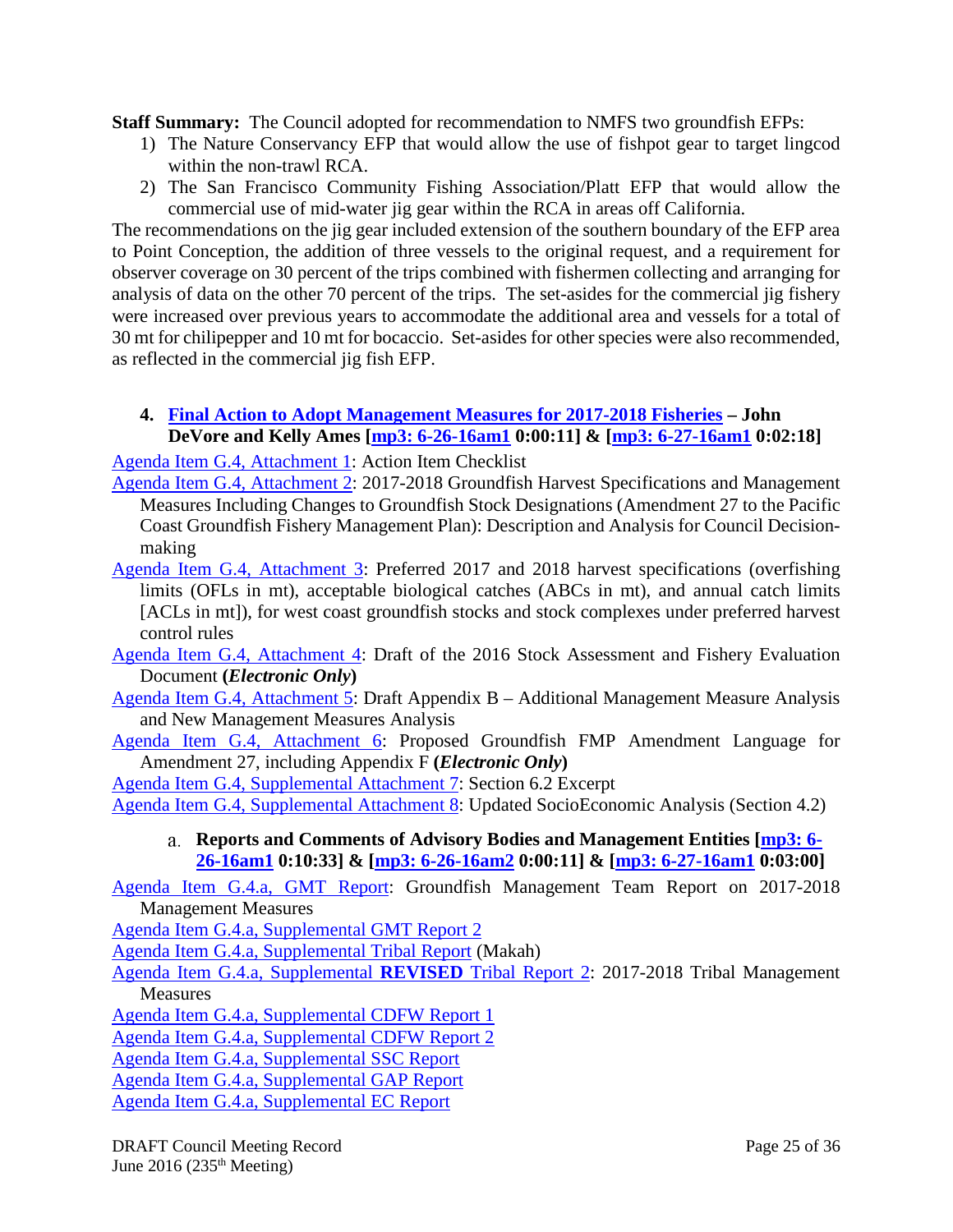[Agenda Item G.4.a, Supplemental GMT Report 3](http://www.pcouncil.org/wp-content/uploads/2016/06/G4a_Sup_GMT_Rpt3_JUN2016BB.pdf) [Agenda Item G.4.a, Supplemental GAP Report 2](http://www.pcouncil.org/wp-content/uploads/2016/06/G4a_Sup_GAP_Rpt2_JUN2016BB.pdf)

# **Public Comment [\[mp3: 6-26-16am2](ftp://ftp.pcouncil.org/pub/R1606_June_2016_Recordings/6-26-16am2Copy.mp3) 0:13:37] & [\[mp3: 6-27-16am1](ftp://ftp.pcouncil.org/pub/R1606_June_2016_Recordings/6-27-16am1Copy.mp3) 0:29:17]**

<span id="page-25-0"></span>Bill James \*did not testify \* Brad Pettinger, Oregon Trawl Commission Ralph Brown Lori Steele, West Coast Seafood Processors Association Mike Okoniewski, Pacific Seafood Jeff Lackey, F/V Seeker Steve Bodnar, Coos Bay Trawlers Association Tom Marking Robert Ingle, Golden Gate Fisheries Association Tom Libby \*did not testify\* [Agenda Item G.4.b, Public Comment](http://www.pcouncil.org/wp-content/uploads/2016/06/G4b_PubCom_JUN2016BB.pdf) [Agenda Item G.4.b, Supplemental Public Comment 2](http://www.pcouncil.org/wp-content/uploads/2016/06/G4b_Sup_PubCom2_JUN2016BB.pdf) Jeff Lackey, F/V Seeker Brent Paine, United Catcher Boats Donna Parker, Artic Storm Heather Mann, Midwater Trawlers Cooperative Dan Waldeck, Pacific Whiting Conservation Cooperative

### <span id="page-25-1"></span>**Council Action: Adopt Final Preferred Management Measures for 2017-2018 Fisheries [\[mp3: 6-27-16am2](ftp://ftp.pcouncil.org/pub/R1606_June_2016_Recordings/6-27-16am2Copy.mp3) 0:00:02]**

**Motion**: Council amend an action previously adopted at the April 2016 meeting under agenda item F.3, Final Action on biennial harvest specifications for 2017-2018 fisheries.

Phil Anderson/Herb Pollard (Motion carried unanimously)

- **Motion:** Council amend the Final Preferred Alternative for the 2017 and 2018 harvest specifications as follows:
	- Darkblotched Rockfish –
	- Specify the ACL to be equal to the ABC with a  $P^*$  of 0.45. The ACL values would be 641 mt for 2017 and 653 mt for 2018. Specify an addition of 50 mt to the off the top deduction as an emergency buffer that may occur in any sector.
	- Pacific Ocean Perch (POP) –
	- Specify ACLs of 281 mt for 2017 and 2018, and adjust the ABCs consistent with a P<sup>\*</sup> of 0.45, as appropriate. Specify an addition of 25 mt to the off-the-top deduction as an emergency buffer for unforeseen catch events that may occur in any sector. Modify the OFLs as appropriate and seek SSC concurrence with the new values.
	- Canary Rockfish Specify the ACL to be equal to the ABC with a  $P^*$ of 0.45. The ACL values would be 1,714 mt for 2017 and 1,588 mt for 2018. Establish a buffer from the ACL to account for unforeseen events consistent with Buffer Option 1 (ACL Dependent Buffer) as described in Agenda Item G.4.a, Supplemental GMT Report 2, Table 3. The buffer amounts would be 188 mt in 2017 and 62 mt in 2018.

Phil Anderson/Michele Culver (Motion carried, Mr. Lockhart abstained)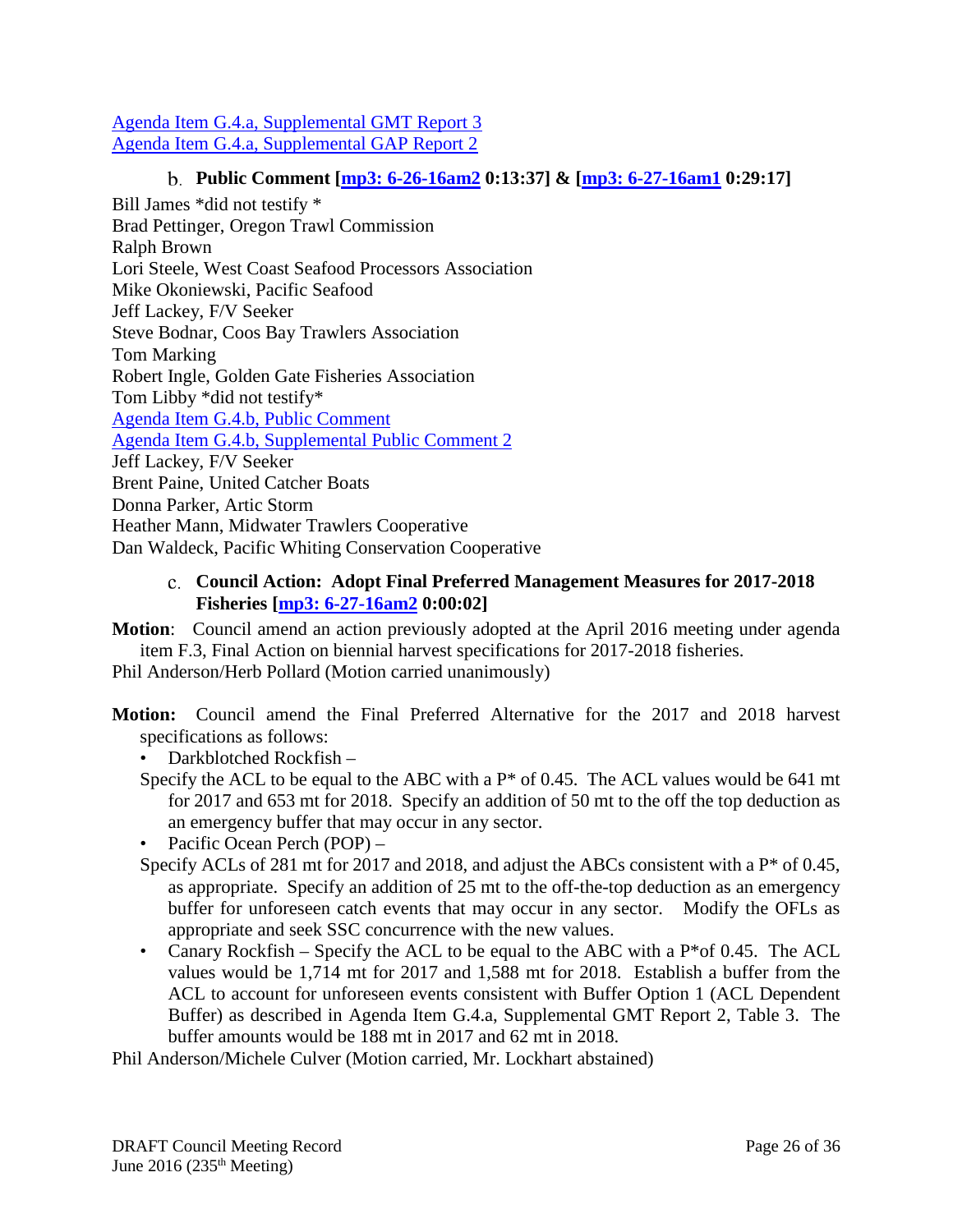**Motion**: Council adopt status quo set asides, as reflected in Table 4-1 of Agenda Item G.4, Attachment 2 except for the new request for 50 mt of canary rockfish as requested in Agenda Item G.4.b, Supplemental Tribal Report (i.e. reflecting Alternative 3 in Attachment 2) and the 2017-2018 treaty tribal management measures shown in Agenda Item G.4.b, REVISED Supplemental Tribal Report 2.

David Sones/Joanna Grebel (Motion carried unanimously)

**Motion**: Council adopt the Preliminary Preferred Alternative for management measures as the Final Preferred Alternative with the following modifications:

- #1 (RCA coordinates) add EC recommendation for modifications to RCA lines around Noon Day Rock (Agenda Item G.4.a, Supplemental EC Report)
- #2 (Off-the-top deductions) include modifications to EFP set asides for chilipepper and bocaccio for Emley/Platt EFP.
- #11 (Non-nearshore) Open Access Sablefish North of 36 N lat. 300 lbs/day, or one landing per week up to 1,200 lbs, not to exceed 2,400 lbs bimonthly (Alternative 3; GMT Report  $1 \& 2)$
- #12 (Nearshore) increase shallow rockfish and deeper nearshore rockfish trip limits south of 40°10' N lat. to 1,200 lb/2 months (shallow) and 1,000 lb/2 months (deeper) (Alternative 2, Agenda Item G.4.a, Supplemental CDFW Report 2)
- #23 (Hotspots) remove hot spot closures (Agenda Item G.4.a, Supplemental CDFW Report 1)

Joanna Grebel/David Crabbe (Motion carried unanimously)

**Motion**: Council amend the groundfish FMP, as shown in Agenda Item G.4. Attachments 6 and 7, and including the suggested changes made by the SSC in their supplemental report under the same Agenda Item.

Frank Lockhart/David Sones (Motion carried, Mr. Anderson abstained)

**Motion**: Council amend a motion previously adopted as follows:

- 1. Focus the analysis within the range of alternatives in Agenda Item G.2.a, WDFW Report 1 on Options A (allocations) and B (set asides) for darkblotched rockfish and Pacific ocean perch, and confirm Option B as the Preliminary Preferred Alternative.
- **2.** Additional analysis would be drafted for the Council's consideration in selecting a Final Preferred Alternative for this specific item in September 2016 with the intent of implementing the proposed action to be effective May 15, 2017**.**

Michele Culver/Phil Anderson (Motion carried, Ms. Grebel and Mr. Wolford abstained)

**Staff Summary:** The Council confirmed their April decisions for 2017 and 2018 harvest specifications for all stocks and stock complexes with the following changes:

• Darkblotched Rockfish: Specify the annual catch limit (ACL) to be equal to the acceptable biological catch (ABC) with a  $P^*$  of 0.45. The ACL values would be 641 mt for 2017 and 653 mt for 2018. Specify an additional 50 mt to the off-the-top deduction as an emergency buffer that may occur in any sector. The remaining yield after the other off-the-top deductions are deducted from the ACL will be allocated to sectors as specified under the FMP Amendment 21 framework.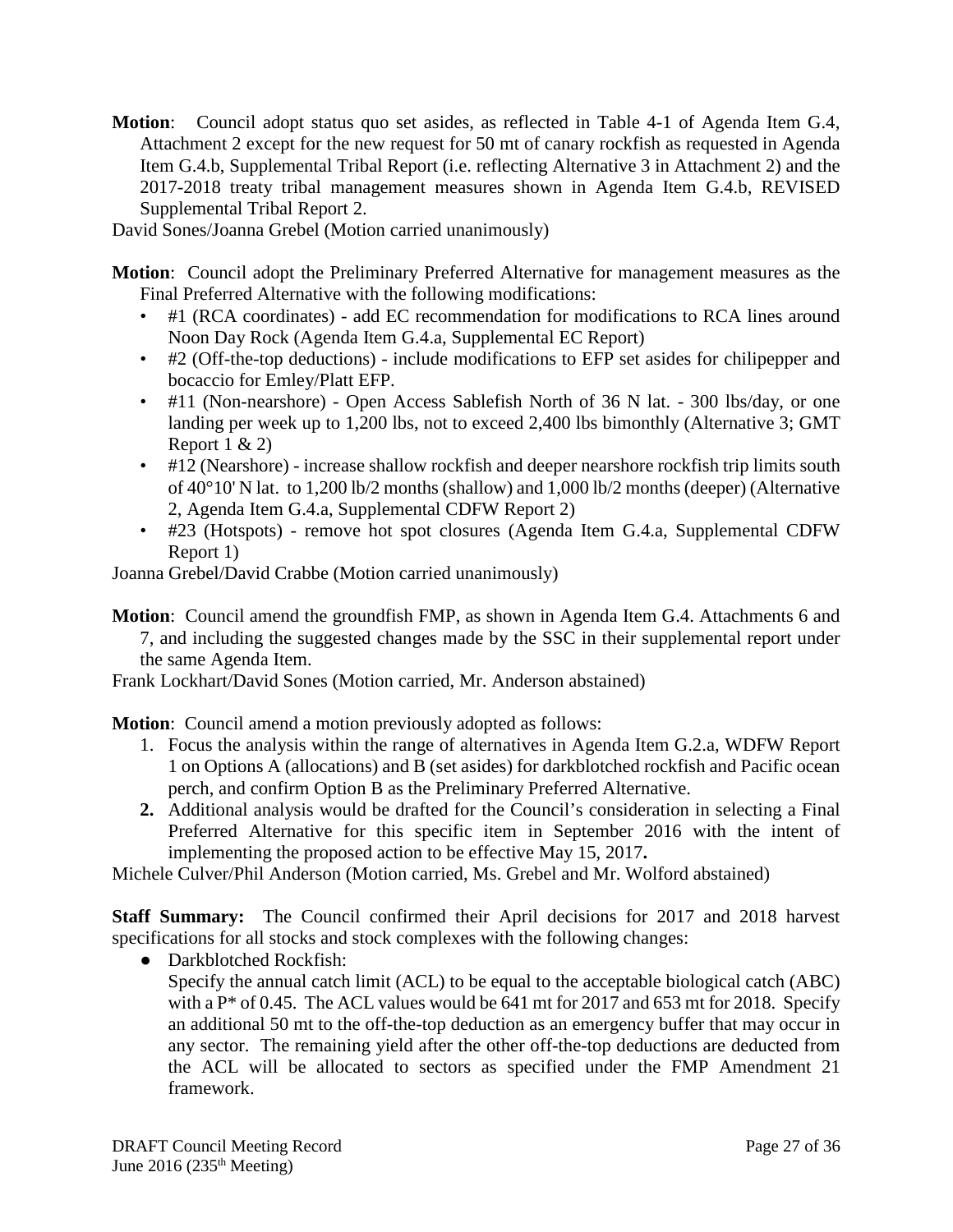● Pacific Ocean Perch (POP):

Specify ACLs of 281 mt for 2017 and 2018, and adjust the ABCs consistent with a P\* of 0.45, as appropriate. Specify an additional 25 mt to the off-the-top deduction as an emergency buffer for unforeseen catch events that may occur in any sector. The remaining yield after the other off-the-top deductions are deducted from the ACL will be allocated to sectors as specified under the FMP Amendment 21 framework.

● Canary Rockfish: Specify the ACL to be equal to the ABC with a P\*of 0.45. The ACL values would be 1,714 mt for 2017 and 1,526 mt for 2018. Establish a buffer from the ACL to account for unforeseen events consistent with Buffer Option 1 (ACL Dependent Buffer) as described in [Agenda Item G.4.a, Supplemental GMT Report 2,](http://www.pcouncil.org/wp-content/uploads/2016/06/G4a_Sup_GMT_Rpt2_JUN2016BB.pdf) Table 3. The buffer amounts would be 188 mt in 2017 and 0 mt in 2018.

The Council adopted 2017 and 2018 Tribal management measures provided i[n Agenda Item G.4.a,](http://www.pcouncil.org/wp-content/uploads/2016/06/G4a_Sup_REVISED_Tribal_Rpt2_17-18TMM_JUN2016BB.pdf)  [REVISED Supplemental Tribal Report 2.](http://www.pcouncil.org/wp-content/uploads/2016/06/G4a_Sup_REVISED_Tribal_Rpt2_17-18TMM_JUN2016BB.pdf) The Council also confirmed all the preliminary preferred management measures adopted in April with the following changes (the numbers correspond with the items in the action item checklist [\[Agenda Item G.4, Attachment 1\]](http://www.pcouncil.org/wp-content/uploads/2016/06/G4_Att1_ActionItemChecklist_JUN2016BB.pdf)):

- #1 (Rockfish Conservation Area (RCA) coordinates) add Enforcement Consultants recommendation for modifications to RCA lines around Noon Day Rock [\(Agenda Item](http://www.pcouncil.org/wp-content/uploads/2016/06/G4a_Sup_EC_Rpt_JUN2016BB.pdf)  [G.4.a, Supplemental EC Report\)](http://www.pcouncil.org/wp-content/uploads/2016/06/G4a_Sup_EC_Rpt_JUN2016BB.pdf);
- #2 (Off-the-top deductions) include modifications to EFP set-asides for chilipepper and bocaccio for the Emley/Platt commercial jig gear EFP [\(Agenda Item G.3, Attachment 2\)](http://www.pcouncil.org/wp-content/uploads/2016/06/G3_Att2_Platt-SFCFA_FINAL_EFP_Proposal_JUN2016BB.pdf);
- $\bullet$  #11 (Non-nearshore) Open Access Sablefish North of 36 $\degree$  N lat. 300 lbs/day, or one landing per week up to 1,200 lbs, not to exceed 2,400 lbs bimonthly (Alternative 3[; Agenda](http://www.pcouncil.org/wp-content/uploads/2016/06/G4a_GMT_Rpt_17-18_MM_JUN2016BB.pdf)  [Item G.4.a, GMT Report 1](http://www.pcouncil.org/wp-content/uploads/2016/06/G4a_GMT_Rpt_17-18_MM_JUN2016BB.pdf) and [Agenda Item G.4.a, Supplemental GMT Report 2\)](http://www.pcouncil.org/wp-content/uploads/2016/06/G4a_Sup_GMT_Rpt2_JUN2016BB.pdf);
- #12 (Nearshore) increase shallow rockfish and deeper nearshore rockfish trip limits south of 40° 10' N lat. to 1,200 lb/2 months (shallow) and 1,000 lb/2 months (deeper) (Alternative 2, [Agenda Item G.4.a, Supplemental CDFW Report 2\)](http://www.pcouncil.org/wp-content/uploads/2016/06/G4a_Sup_CDFW_Rpt2_JUN2016BB.pdf); and
- #23 (Hotspots) remove yelloweye rockfish hot spot closures in California [\(Agenda Item](http://www.pcouncil.org/wp-content/uploads/2016/06/G4a_Sup_CDFW_Rpt1_JUN2016BB.pdf)  [G.4.a, Supplemental CDFW Report 1\)](http://www.pcouncil.org/wp-content/uploads/2016/06/G4a_Sup_CDFW_Rpt1_JUN2016BB.pdf).

The Council also adopted amendment language for the groundfish FMP as shown in [Agenda Item](http://www.pcouncil.org/wp-content/uploads/2016/06/G4_Att6_GF_FMP_DRAFT_ElectOnly_JUN2016BB.pdf)  [G.4, Attachment 6](http://www.pcouncil.org/wp-content/uploads/2016/06/G4_Att6_GF_FMP_DRAFT_ElectOnly_JUN2016BB.pdf) and [Agenda Item G.4, Supplemental Attachment 7;](http://www.pcouncil.org/wp-content/uploads/2016/06/G4_Sup_Att7_FMP_Sec_6.2_JUN2016BB.pdf) and included the suggested changes recommended by the Scientific and Statistical Committee (SSC) in [Agenda Item G.4.a,](http://www.pcouncil.org/wp-content/uploads/2016/06/G4a_Sup_SSC_Rpt_JUN2016BB.pdf)  [Supplemental SSC Report.](http://www.pcouncil.org/wp-content/uploads/2016/06/G4a_Sup_SSC_Rpt_JUN2016BB.pdf)

<span id="page-27-0"></span>**5. [Preliminary Plans for Review of the West Coast Trawl Catch Share Program and](http://www.pcouncil.org/wp-content/uploads/2016/06/G5__SitSum_5YrReview_JUN2016BB.pdf)  [Intersector Allocations Including Comments on Draft Guidance for Catch Share](http://www.pcouncil.org/wp-content/uploads/2016/06/G5__SitSum_5YrReview_JUN2016BB.pdf)  [Program Reviews](http://www.pcouncil.org/wp-content/uploads/2016/06/G5__SitSum_5YrReview_JUN2016BB.pdf) – Jim Seger [\[mp3: 6-26-16am2](ftp://ftp.pcouncil.org/pub/R1606_June_2016_Recordings/6-26-16am2Copy.mp3) 0:45:37]**

[Agenda Item G.5, Supplemental Staff PowerPoint:](http://www.pcouncil.org/wp-content/uploads/2016/06/G5_Sup_STAFF_PPT_Seger_JUN2016BB.pdf) Agenda Item Overview (Seger)

[Agenda Item G.5, Attachment 1:](http://www.pcouncil.org/wp-content/uploads/2016/06/G5_Att1_ReviewProcess_JUN2016BB.pdf) Trawl Rationalization and Intersector Allocation – Plans for the Five-Year Review Process

[Agenda Item G.5, Attachment 2:](http://www.pcouncil.org/wp-content/uploads/2016/06/G5_Att2_ReviewOutLine_JUN2016BB.pdf) Five-Year Review – Document Outline

[Agenda Item G.5, Supplemental Attachment 3:](http://www.pcouncil.org/wp-content/uploads/2016/06/G5_Sup_Att3_StaffRpt_ReviewGuidance_JUN2016BB.pdf) Council Staff Comments on the Draft Guidance for Conducting Reviews of Catch Share Programs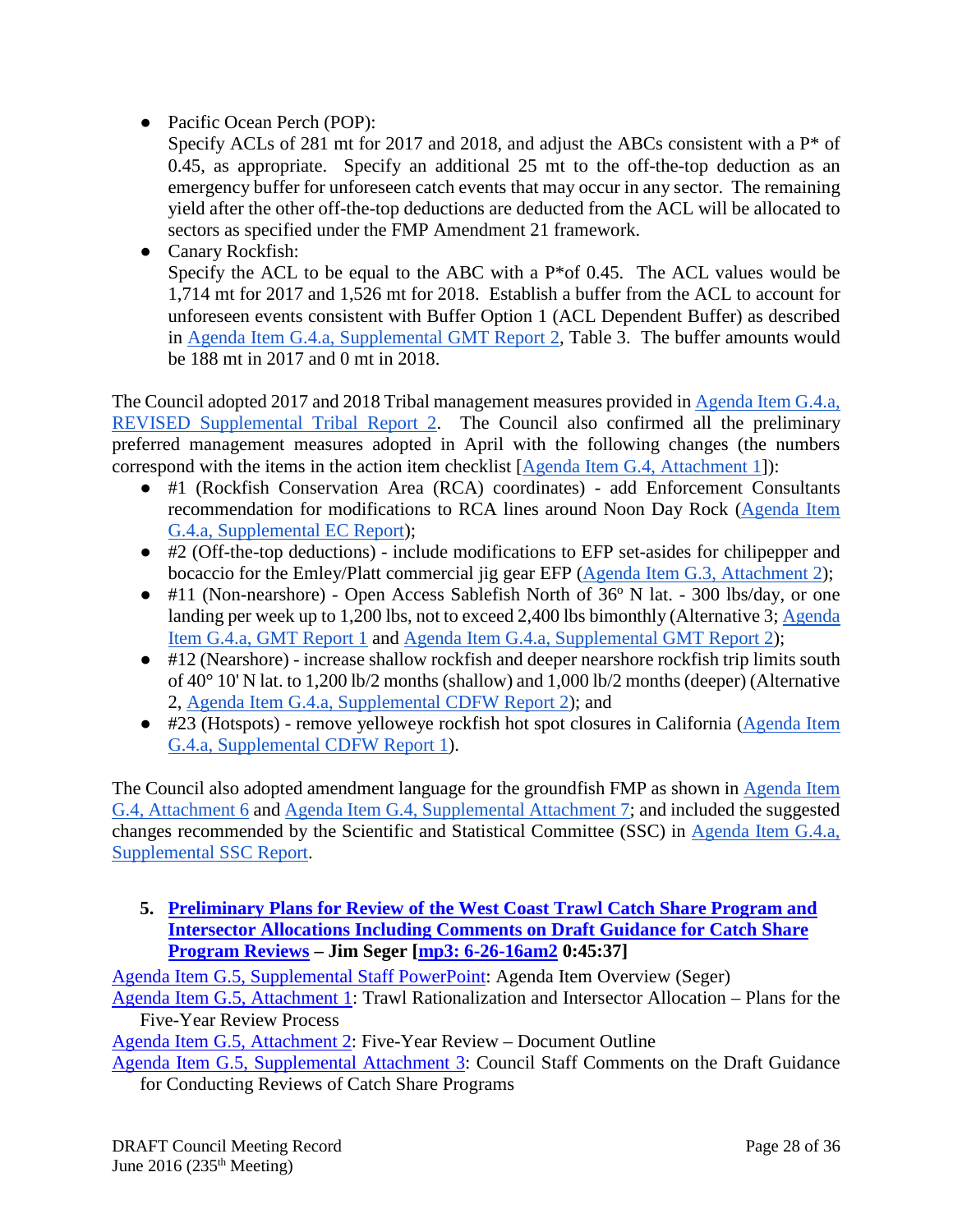**Report on the Pacific Groundfish Quota Program Workshop – Shems Jud [\[mp3:](ftp://ftp.pcouncil.org/pub/R1606_June_2016_Recordings/6-26-16am2Copy.mp3)  [6-26-16am2](ftp://ftp.pcouncil.org/pub/R1606_June_2016_Recordings/6-26-16am2Copy.mp3) 1:24:30]**

<span id="page-28-1"></span><span id="page-28-0"></span>[Agenda Item G.5.a, Supplemental Workshop Report:](http://www.pcouncil.org/wp-content/uploads/2016/06/G5a_Sup_QS_Wkshp_Rpt_FullElectricVer_JUN2016BB.pdf) Pacific Groundfish Quota Program Workshop, February 16-18, 2016 (*Full Version Electronic Only*)

**Reports and Comments of Advisory Bodies and Management Entities [\[mp3: 6-](ftp://ftp.pcouncil.org/pub/R1606_June_2016_Recordings/6-26-16am2Copy.mp3) [26-16am2](ftp://ftp.pcouncil.org/pub/R1606_June_2016_Recordings/6-26-16am2Copy.mp3) 1:43:25] & [\[mp3: 6-26-16pm1](ftp://ftp.pcouncil.org/pub/R1606_June_2016_Recordings/6-26-16pm1Copy.mp3) 0:00:05]**

[Agenda Item G.5.b, NMFS Report 1:](http://www.pcouncil.org/wp-content/uploads/2016/06/G5b_NMFS_Rpt1_EconPerf_JUN2016BB.pdf) Economic Performance Metrics for the West Coast Groundfish Trawl Catch Share Program

- [Agenda Item G.5.b, NMFS Report 2:](http://www.pcouncil.org/wp-content/uploads/2016/06/G5b_NMFS_Rpt2_CostDisagg_JUN2016BB.pdf) Economic Data Collection Program: First Receiver and Shorebased Processor Cost Disaggregation
- [Agenda Item G.5.b, NMFS Report 3:](http://www.pcouncil.org/wp-content/uploads/2016/06/G5b_NMFS_Rpt3_CP_ElecVer_JUN2016BB.pdf) Economic Data Collection Program Catcher Processor Report, 2009-2014 (*Full Version Electronic Only*)
- [Agenda Item G.5.b, NMFS Report 4:](http://www.pcouncil.org/wp-content/uploads/2016/06/G5b_NMFS_Rpt4_MS_ElecVer_JUN2016BB.pdf) Economic Data Collection Program Mothership Report, 2009-2014 (*Full Version Electronic Only*)
- [Agenda Item G.5.b, NMFS Report 5:](http://www.pcouncil.org/wp-content/uploads/2016/06/G5b_NMFS_Rpt5_CV_ElecVer_JUN2016BB.pdf) Economic Data Collection Program Catcher Vessel Report, 2009-2014 (*Full Version Electronic Only*)
- [Agenda Item G.5.b, NMFS Report 6:](http://www.pcouncil.org/wp-content/uploads/2016/06/G5b_NMFS_Rpt6_FR_ElecVer_JUN2016BB.pdf) Economic Data Collection Program First Receiver and Shorebased Processor Report, 2009-2014 (*Full Version Electronic Only*)
- [Agenda Item G.5.b, NMFS Report 7:](http://www.pcouncil.org/wp-content/uploads/2016/06/G5b_NMFS_Rpt7_SystemUpdatesIFQ_JUN2016BB.pdf) Groundfish IFQ Accounting System: 3 Updates
- [Agenda Item G.5.b, NMFS Report 8:](http://www.pcouncil.org/wp-content/uploads/2016/06/G5b_NMFS_Rpt8_DraftPolicy_JUN2016BB.pdf) Draft Guidance for Conducting Reviews of Catch Share Programs
- [Agenda Item G.5.b, Supplemental NMFS Report 9:](http://www.pcouncil.org/wp-content/uploads/2016/06/G5b_Sup_NMFS_Rpt9_FISHEyeFactSheet_JUN2016BB.pdf) FISHEye Fact Sheet: Exploring the Economics of the West Coast Groundfish Trawl Catch Share Program
- [Agenda Item G.5.b, Supplemental NMFS PowerPoint:](http://www.pcouncil.org/wp-content/uploads/2016/06/G5b_Sup_NMFS_PPT_Morrison_JUN2016BB.pdf) Draft Guidance for Conducting 5/7 Year Reviews of Catch Share Programs (Morrison)
- [Agenda Item G.5.b, Supplemental NMFS PowerPoint 2:](http://www.pcouncil.org/wp-content/uploads/2016/06/G5b_Sup_NMFS_PPT2_Harley_GF_5Year_Review_Outline_JUNE2016BB.pdf) Five Year Review document outline (Harley)
- [Agenda Item G.5.b, Supplemental NMFS PowerPoint 3:](http://www.pcouncil.org/wp-content/uploads/2016/06/G5b_Sup_NMFS_PPT3_Pfeiffer_Perfmetrics_JUNE2016BB.pdf) Economic Performance Metrics for the West Coast Groundfish Catch Share Program (Draft) Pfeiffer

[Agenda Item G.5.b, Supplemental SSC Report](http://www.pcouncil.org/wp-content/uploads/2016/06/G5b_Sup_SSC_Rpt_JUN2016BB.pdf)

[Agenda Item G.5.b, Supplemental GMT Report](http://www.pcouncil.org/wp-content/uploads/2016/06/G5b_Sup_GMT_Rpt_JUN2016BB.pdf)

<span id="page-28-2"></span>[Agenda Item G.5.b, Supplemental GAP Report](http://www.pcouncil.org/wp-content/uploads/2016/06/G5b_Sup_GAP_Rpt_JUN2016BB.pdf)

### **Public Comment [\[mp3: 6-26-16pm1](ftp://ftp.pcouncil.org/pub/R1606_June_2016_Recordings/6-26-16pm1Copy.mp3) 0:38:09]**

Ralph Brown

Lori Steele, West Coast Seafood Processors Association

Mike Okoniewski, Pacific Seafoods

Merrick Burden, Environmental Defense Fund

Brad Pettinger, Oregon Trawl Commission

[Agenda Item G.5.c, Supplemental Public Comment](http://www.pcouncil.org/wp-content/uploads/2016/06/G5c_Sup_PubCom_JUN2016BB.pdf)

<span id="page-28-3"></span>[Agenda Item G.5.c, Supplemental Public Comment PowerPoint](http://www.pcouncil.org/wp-content/uploads/2016/06/G5c_Sup_PC_PPT_Okoniewski_JUN2016BB.pdf) (Okoniewski/Kujundzic)

**Council Action: Provide Guidance on the Development of the West Coast Trawl Catch Share Program and Intersector Allocation Reviews and Comment on Draft Catch Share Review Guidance [\[mp3: 6-26-16pm2](ftp://ftp.pcouncil.org/pub/R1606_June_2016_Recordings/6-26-16pm2Copy.mp3) 0:00:11]**

### **Motion**: None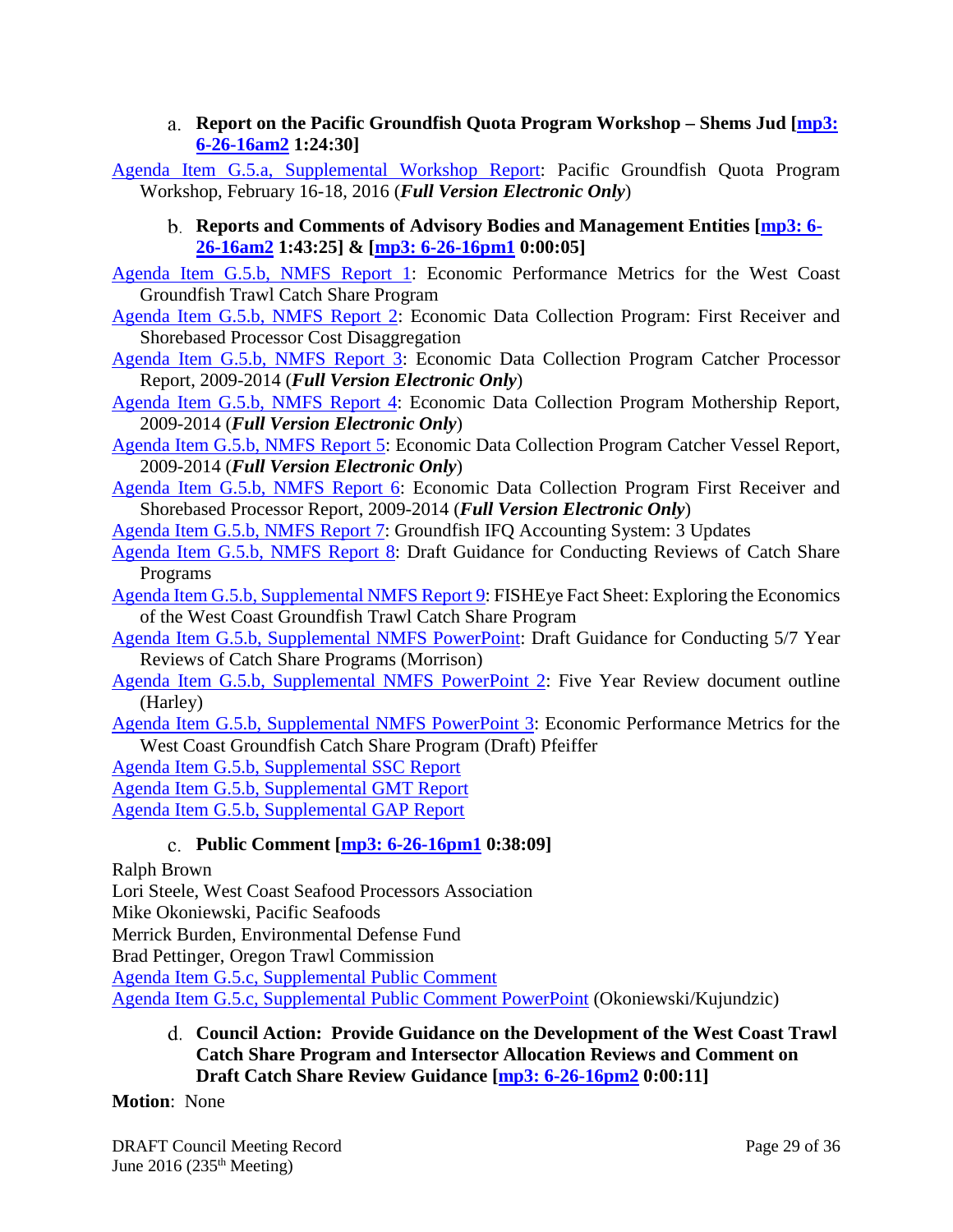**Staff Summary:** The Council adopted the process proposed in [Agenda Item G.5, Attachment 1,](http://www.pcouncil.org/wp-content/uploads/2016/06/G5_Att1_ReviewProcess_JUN2016BB.pdf) with the following modifications and selections: move the Bellingham hearing to Seattle and the Port Orford hearing to Charleston or Coos Bay; schedule hearings sequentially with no overlap in hearing dates; do not create a special ad hoc analytical team (analytical effort Model 1); rely on the SSC to provide review of the project; and modify the charge for the Community Advisory Board (CAB) to focus on fishing communities and include discussion of improvements for the program. Additionally, for the CAB, the Council will be soliciting nominations for the following seats (number of individuals in parentheses): individual fishing quota (IFQ) trawl participants from Washington (1), Oregon (2), and California (2); IFQ gear switched (1); whiting catcher-processor (1); whiting mothership processor (1); whiting mothership catcher vessel (1); processors (3); atlarge (3 from any interest or geographic area). The Council endorsed the staff comments on the NMFS "Draft Guidance for Conducting Reviews of Catch Share Programs" [\(Agenda Item, G.5,](http://www.pcouncil.org/wp-content/uploads/2016/06/G5_Sup_Att3_StaffRpt_ReviewGuidance_JUN2016BB.pdf)  [Supplemental Attachment 3\)](http://www.pcouncil.org/wp-content/uploads/2016/06/G5_Sup_Att3_StaffRpt_ReviewGuidance_JUN2016BB.pdf).

### <span id="page-29-0"></span>**6. [Omnibus Groundfish Workload Planning](http://www.pcouncil.org/wp-content/uploads/2016/06/G6__SitSum_Omnibus_JUN2016BB.pdf) – Kelly Ames and Jim Seger [\[mp3: 6-26-](ftp://ftp.pcouncil.org/pub/R1606_June_2016_Recordings/6-26-16pm3Copy.mp3) [16pm3](ftp://ftp.pcouncil.org/pub/R1606_June_2016_Recordings/6-26-16pm3Copy.mp3) 0:00:00]**

[Agenda Item G.6, Attachment 1:](http://www.pcouncil.org/wp-content/uploads/2016/06/G6_Att1_Accomplishments_JUN2016BB.pdf) Regulations Published Since September 2014 [Agenda Item G.6, Attachment 2:](http://www.pcouncil.org/wp-content/uploads/2016/06/G6_Att2_List_MM_for_Consideration_Final_JUN2016BB.pdf) Groundfish Management Measures for Council Consideration [Agenda Item G.6, Attachment 3:](http://www.pcouncil.org/wp-content/uploads/2016/06/G6_Att3_Considerations_PrioritizeList_JUN2016BB.pdf) Considerations for Prioritizing the List of Groundfish Management Measures

<span id="page-29-1"></span>[Agenda Item G.6, Attachment 4:](http://www.pcouncil.org/wp-content/uploads/2016/06/G6_Att4_Draft_Ad_Hoc_Committee_Seats_JUN2016BB.pdf) Draft Ad hoc Committee Charge and Seats

#### **Reports and Comments of Advisory Bodies and Management Entities [\[mp3: 6-](ftp://ftp.pcouncil.org/pub/R1606_June_2016_Recordings/6-26-16pm3Copy.mp3) [26-16pm3](ftp://ftp.pcouncil.org/pub/R1606_June_2016_Recordings/6-26-16pm3Copy.mp3) 0:05:25]**

[Agenda Item G.6.a, Supplemental GMT Report](http://www.pcouncil.org/wp-content/uploads/2016/06/G6a_Sup_GMT_Rpt_Omnibus_JUN2016BB.pdf) [Agenda Item G.6.a, Supplemental GAP Report](http://www.pcouncil.org/wp-content/uploads/2016/06/G6a_Sup_GAP_Rpt_Omnibus_JUN2016BB.pdf)

# **Public Comment [\[mp3: 6-26-16pm3](ftp://ftp.pcouncil.org/pub/R1606_June_2016_Recordings/6-26-16pm3Copy.mp3) 0:42:47]**

<span id="page-29-2"></span>Bill James \*did not testify\* Tom Marking Heather Mann, Midwater Trawlers Cooperative

> <span id="page-29-3"></span>**Council Action: Develop a Preliminary Omnibus Priority List of Groundfish Issues for Workload Planning Purposes, and Provide Guidance as Appropriate [\[mp3: 6-26-16pm3](ftp://ftp.pcouncil.org/pub/R1606_June_2016_Recordings/6-26-16pm3Copy.mp3) 0:49:47]**

# **Motion:** Council prioritize the following items from the Omnibus list for analysis:

- 1. #71, Green Light policy
- 2. #63, 66, 69: Discard mortality rates and credit package
- 3. #57, 58, 59: Year-round non-whiting fishery for midwater target species package
- 4. #54, 55: Allow between-sector trading of quota pounds package
- 5. #47 and 60: Multi-year catch policy, and resolve long-term non-whiting surplus carryover provision

Maggie Sommer/Corey Niles

**Amendment 1:** Include within #71 the green light policy and the harvest policy ramp-up as described in the GAP Report.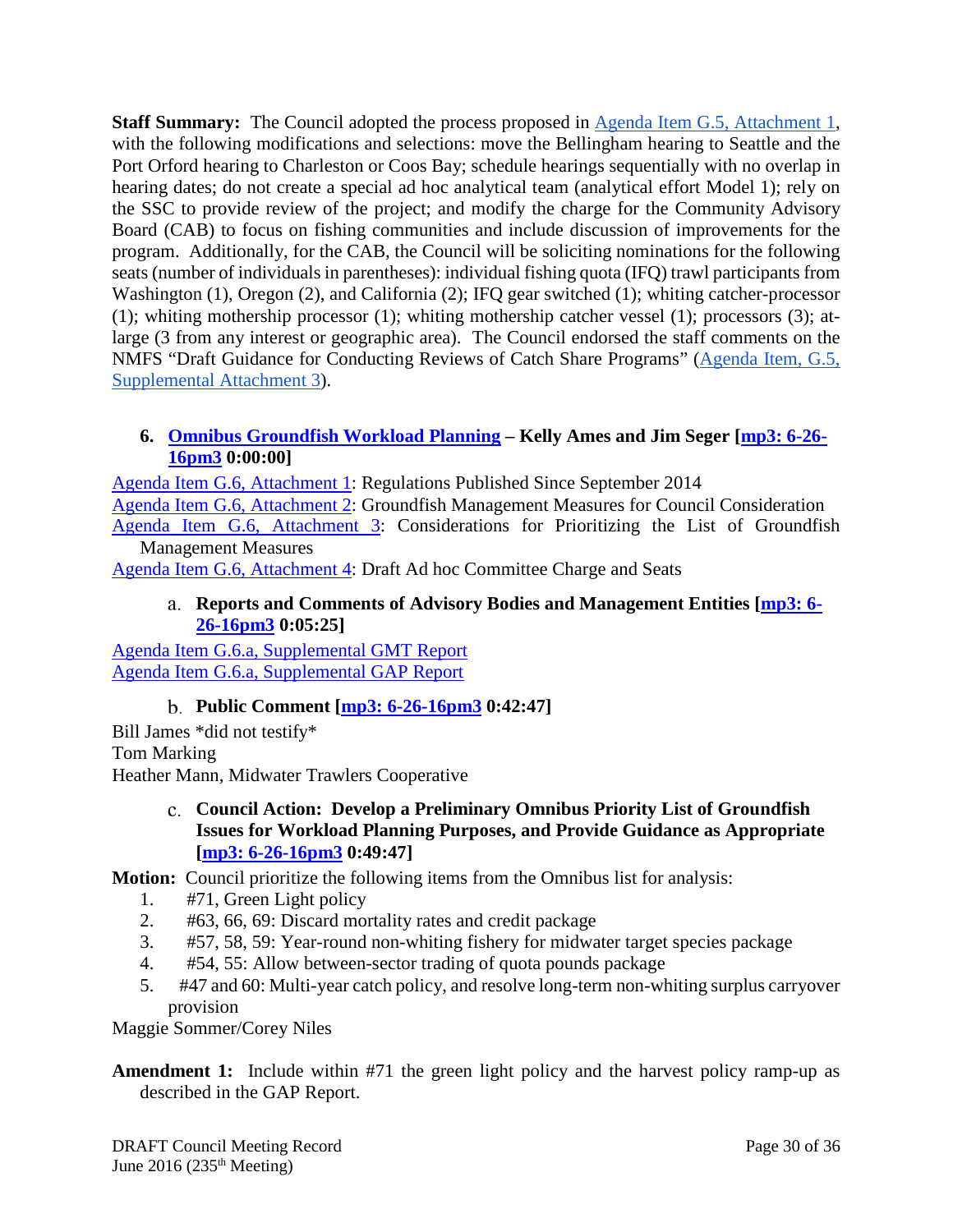Dan Wolford/Joanna Grebel (Amendment carried unanimously) Motion, as amended, carried unanimously

**Staff Summary:** The Council moved the following measures forward as near term omnibus priorities (item numbers are from [Agenda Item G.6, Attachment 2,](http://www.pcouncil.org/wp-content/uploads/2016/06/G6_Att2_List_MM_for_Consideration_Final_JUN2016BB.pdf) except Item 71 and the "ramp-up" are provided in the [Agenda Item G.6.a, Supplemental GAP Report\)](http://www.pcouncil.org/wp-content/uploads/2016/06/G6a_Sup_GAP_Rpt_Omnibus_JUN2016BB.pdf): a greenlight policy that would allow mid-biennium increases to the ACL due to improved stock assessment results and a harvest policy ramp-up when a stock is rebuilding (Item 71 and ramp-up); updates to recreational and commercial discard survival rates (items 66 and 69); sablefish and lingcod discard survival credit for the shorebased IFQ program (item 63); year-round coastwide non-whiting midwater trawl fishery (items 57, 58, and 59); allow between-sector trading of quota pounds (items 54 and 55); multi-year average catch policy and resolution of long-term non-whiting surplus carryover provision for the shorebased IFQ program (items 47 and 60)." See the [Agenda Item F.6,](http://www.pcouncil.org/wp-content/uploads/2016/06/F6_Sup_Att6_Joint_NMFS_PFMC_Staff_Response_JUN2016BB.pdf)  [Supplemental Attachment 6](http://www.pcouncil.org/wp-content/uploads/2016/06/F6_Sup_Att6_Joint_NMFS_PFMC_Staff_Response_JUN2016BB.pdf) for additional information on the timing and steps for advancing these issues.

- <span id="page-30-1"></span><span id="page-30-0"></span>**7. [Final Action on Inseason Adjustments –](http://www.pcouncil.org/wp-content/uploads/2016/06/G7__SitSum_Inseason_JUN2016BB.pdf) Kelly Ames [\[mp3: 6-27-16am2](ftp://ftp.pcouncil.org/pub/R1606_June_2016_Recordings/6-27-16am2Copy.mp3) 0:56:18]**
	- **Reports and Comments of Advisory Bodies and Management Entities [\[mp3: 6-](ftp://ftp.pcouncil.org/pub/R1606_June_2016_Recordings/6-27-16am2Copy.mp3) [27-16am2](ftp://ftp.pcouncil.org/pub/R1606_June_2016_Recordings/6-27-16am2Copy.mp3) 0:57:10]**

[Agenda Item G.7.a, Supplemental CDFW Report:](http://www.pcouncil.org/wp-content/uploads/2016/06/G7a_Sup_CDFW_Rpt_JUN2016BB.pdf) Summary of 2016 Groundfish Mortality in California

[Agenda Item G.7.a, Supplemental ODFW Report](http://www.pcouncil.org/wp-content/uploads/2016/06/G7a_Sup_ODFW_Rpt_JUN2016BB.pdf) [Agenda Item G.7.a, Supplemental GMT Report](http://www.pcouncil.org/wp-content/uploads/2016/06/G7a_Sup_GMT_Rpt_JUN2016BB.pdf) [Agenda Item G.7.a, Supplemental GAP Report](http://www.pcouncil.org/wp-content/uploads/2016/06/G7a_Sup_GAP_Rpt_JUN2016BB.pdf)

# **Public Comment [\[mp3: 6-27-16am2](ftp://ftp.pcouncil.org/pub/R1606_June_2016_Recordings/6-27-16am2Copy.mp3) 1:18:20]**

<span id="page-30-3"></span><span id="page-30-2"></span>Heather Mann, Midwater Trawlers Cooperative & Brent Paine, United Catcher Boats

**Council Action: Adopt Inseason Adjustments, as Necessary, to Achieve but Not Exceed Annual Catch Limits [\[mp3: 6-27-16am3](ftp://ftp.pcouncil.org/pub/R1606_June_2016_Recordings/6-27-16am3Copy.mp3) 0:00:08] & [\[mp3: 6-27-16pm2](ftp://ftp.pcouncil.org/pub/R1606_June_2016_Recordings/6-27-16pm2Copy.mp3) 0:05:57]**

**Motion**: Council adopt for inseason adjustments the recommendations in Agenda Item G.7.a, Supplemental GMT Report.

Joanna Grebel/David Crabbe (Motion carried unanimously)

**Motion:** Council to reconsider the action taken under G.7, inseason management. Phil Anderson/Corey Niles (Motion carried unanimously)

**Motion:** Council reaffirm its action on G.7., and recommend NMFS monitor the progress of the At-Sea Whiting fishery, and, taking into account other relevant factors, make any Pacific Ocean Perch projected to remain uncaught in the Research off the top deduction available to either At-Sea sector that is projected to reach their POP allocation prior to attainment of their Whiting allocation. As part of NMFS consideration of whether the full off the top amount of POP will be taken, recommend that they take into account current research catch rates in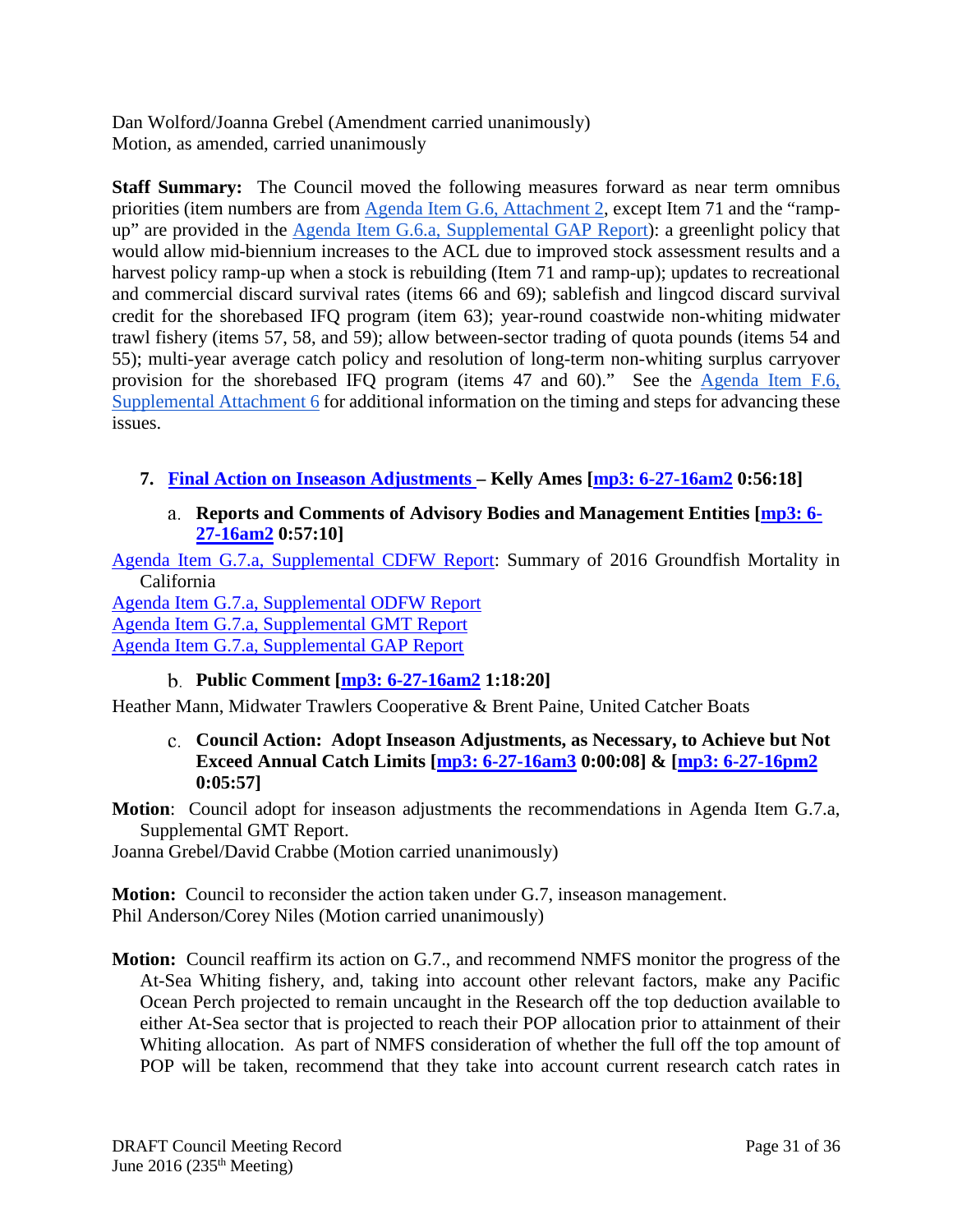comparison to recent years catches during the same time period and recent year's total research catches of POP.

Phil Anderson/David Crabbe (Motion carried unanimously)

**Staff Summary:** The Council adopted landing limits for the open access sablefish daily trip limit fishery north of 36° N. latitude of 300 lbs. per day, or one landing per week up to 750 lbs., not to exceed 1,500 lbs. bimonthly, starting Period 5 (September 1) through the end of the year. The Council also adopted landing limits in California north of 40° 10' N. latitude for periods 5 and 6 for minor nearshore rockfish and black rockfish of 7,000 lb/2 months, of which no more than 1,200 lb of which may be species other than black rockfish.

The Council also recommended that NMFS monitor the progress of the at-sea whiting fishery and, taking into account other relevant factors, make any Pacific ocean perch (POP) projected to remain uncaught in the research off-the-top deduction available to either at-sea sector that is projected to reach their POP allocation prior to attainment of their whiting allocation. As part of NMFS' consideration of whether the full off-the-top amount of POP will be taken, the Council recommended NMFS take into account current research catch rates in comparison to recent year's catches during the same time period and recent year's total research catches of POP.

### <span id="page-31-0"></span>**8. [Final Action on Stock Assessment Plans and Terms of Reference \(TOR\) for](http://www.pcouncil.org/wp-content/uploads/2016/06/G8__SitSum_AssessmentPlanning_JUN2016BB.pdf)  Groundfish [and Coastal Pelagic Species](http://www.pcouncil.org/wp-content/uploads/2016/06/G8__SitSum_AssessmentPlanning_JUN2016BB.pdf) – John DeVore [\[mp3: 6-27-16am3](ftp://ftp.pcouncil.org/pub/R1606_June_2016_Recordings/6-27-16am3Copy.mp3) 0:05:16]**

[Agenda Item G.8, Attachment 1:](http://www.pcouncil.org/wp-content/uploads/2016/06/G8_Att1_AssessmentPriorities_JUN2016BB.pdf) Prioritization of Species and NMFS Final Recommendations for Stock Assessments in 2017

- [Agenda Item G.8, Attachment 2:](http://www.pcouncil.org/wp-content/uploads/2016/06/G8_Att2_Data_Informing2017StockAssessment_Prioritization_ElectronicOnly_JUN2016BB.xlsx) Final Excel Workbook of Data Informing 2017 Stock Assessment Prioritization (*Available Electronically Only*)
- [Agenda Item G.8, Attachment 3:](http://www.pcouncil.org/wp-content/uploads/2016/06/G8_Att3_Stock_Assessment_ToR_Revisions_JUN2016BB.pdf) Draft Terms of Reference for the Groundfish and Coastal Pelagic Species Stock Assessment and Review Process for 2017-2018
- [Agenda Item G.8, Attachment 4:](http://www.pcouncil.org/wp-content/uploads/2016/06/G8_Att4_GF_Rebuild_ToR_Revisions_JUN2016BB.pdf) Draft Terms of Reference for the Groundfish Rebuilding Analysis for 2017-2018
- <span id="page-31-1"></span>[Agenda Item G.8, Attachment 5:](http://www.pcouncil.org/wp-content/uploads/2016/06/G8_Att5_Methodology_ToR_-Revisions-jointCPSGF_JUN2016BB.pdf) Draft Terms of Reference for the Methodology Review Process for Groundfish and Coastal Pelagic Species for 2017-2018

# **Reports and Comments of Advisory Bodies and Management Entities [\[mp3: 6-](ftp://ftp.pcouncil.org/pub/R1606_June_2016_Recordings/6-27-16am3Copy.mp3) [27-16am3](ftp://ftp.pcouncil.org/pub/R1606_June_2016_Recordings/6-27-16am3Copy.mp3) 0:05:17]**

[Agenda Item G.8.a, Supplemental NMFS PowerPoint:](http://www.pcouncil.org/wp-content/uploads/2016/06/G8a_Sup_NMFS_PPT_Hastie_JUNE2016BB.pdf) Final Stock Assessment Planning for 2017; Prioritization Rankings and Assessment Recommendations for Pacific Coast Groundfish

[Agenda Item G.8.a, Supplemental ODFW Report:](http://www.pcouncil.org/wp-content/uploads/2016/06/G8a_Sup_ODFW_Rpt_SA_data_available_JUN2016BB.pdf) Data Inventory for Blue Rockfish, Deacon Rockfish, Cabezon, and Lingcod for 2017 Stock Assessments

[Agenda Item G.8.a, Supplemental SSC Report](http://www.pcouncil.org/wp-content/uploads/2016/06/G8a_Sup_SSC_Rpt_JUN2016BB.pdf)

[Agenda Item G.8.a, Supplemental GMT Report](http://www.pcouncil.org/wp-content/uploads/2016/06/G8a_Sup_GMT_Rpt_JUN2016BB.pdf) [Agenda Item G.8.a, Supplemental GAP Report](http://www.pcouncil.org/wp-content/uploads/2016/06/G8a_Sup_GAP_Rpt_JUN2016BB.pdf)

### **Public Comment**

<span id="page-31-2"></span>None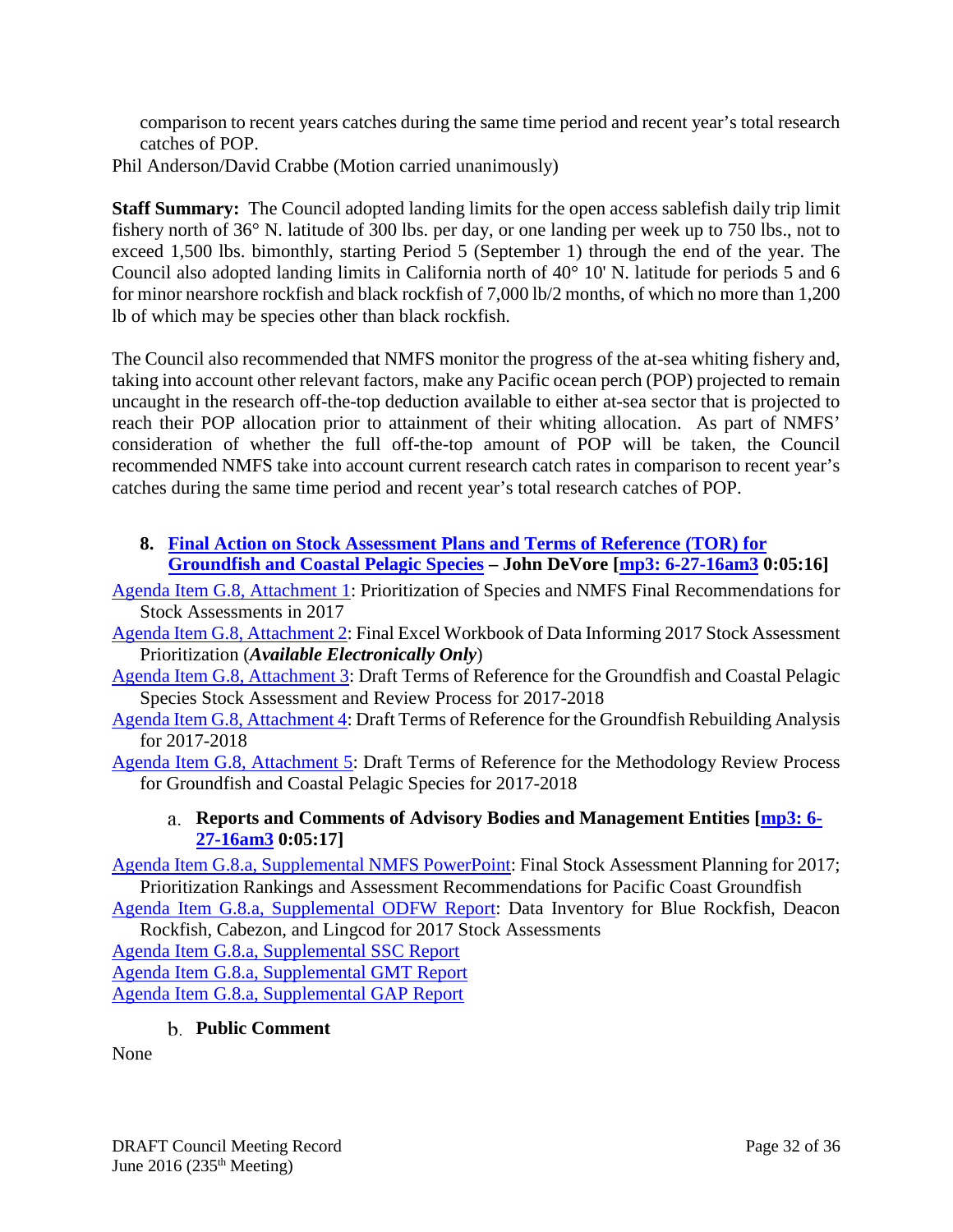- <span id="page-32-0"></span>**Council Action: Adopt Final List and Schedule of Groundfish Stocks for Assessment in 2017, the Stock Assessment and Methodology Review TOR for Groundfish and Coastal Pelagic Species, and the Rebuilding TOR for Overfished Groundfish Stocks [\[mp3: 6-27-16pm1](ftp://ftp.pcouncil.org/pub/R1606_June_2016_Recordings/6-27-16pm1Copy.mp3) 0:00:16]**
- **Motion**: Council adopt all the recommendations for 2017 and TORs for groundfish and coastal pelagic species in agenda item G.8.a, Supplemental SSC report; adding blackgill rockfish for update assessment.

Maggie Sommer/Jeff Feldner (Motion withdrawn with consent of the second)

- **Motion**: Council adopt all recommendations for stock assessment plans in 2017 and terms of reference for groundfish and coastal pelagic species in Agenda Item G.8.a., Supplemental SSC Report, June 2016, and add blackgill rockfish to the list for update assessments:
	- Full (benchmark) assessments (grouped as follows for three STAR panels):
		- o Yelloweye rockfish; lingcod
		- o Blue rockfish and deacon rockfish; California scorpionfish
		- o Pacific ocean perch; yellowtail rockfish
	- Update Assessments:
		- o Darkblotched rockfish
		- o Bocaccio
		- o Arrowtooth flounder
		- o Blackgill rockfish
	- Produce a cowcod catch report; and

Approve the revisions to the groundfish and coastal pelagic species terms of reference for stock assessments and methodology reviews and rebuilding analyses, and add the three modifications to the stock assessment TOR proposed by the SSC.

Maggie Sommer/Jeff Feldner (Motion carried unanimously)

**Staff Summary:** The Council adopted the 2017 stock assessment priorities, modifications to the three TOR considered under this agenda item, and the stock assessment review (STAR) panel schedule recommended by the SSC as provided in [Agenda Item G.8.a, Supplemental SSC Report,](http://www.pcouncil.org/wp-content/uploads/2016/06/G8a_Sup_SSC_Rpt_JUN2016BB.pdf) with the addition of blackgill rockfish as an update assessment. The specific 2017 assessments adopted under this action are as follows:

- Full assessments (grouped as follows for three STAR panels):
	- Yelloweye rockfish; lingcod
	- Blue rockfish and deacon rockfish; California scorpionfish
	- Pacific ocean perch; yellowtail rockfish

Update Assessments:

- Darkblotched rockfish
- Bocaccio rockfish
- Arrowtooth flounder
- Blackgill rockfish

Catch Reports:

Cowcod rockfish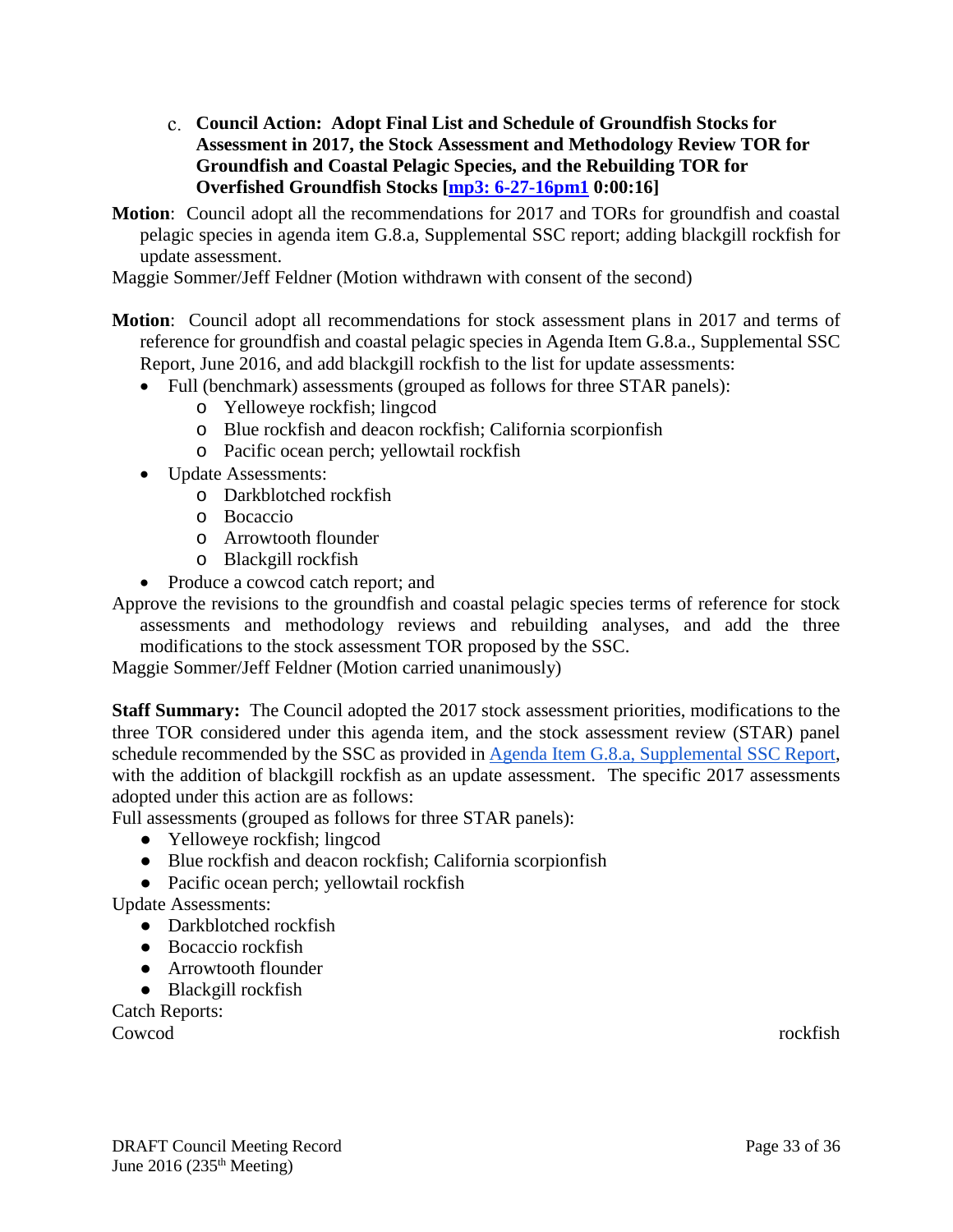### <span id="page-33-0"></span>**9. [Final Action on Trawl Catch Share Program Gear Use Regulations](http://www.pcouncil.org/wp-content/uploads/2016/06/G9__SitSum_TrawlCatchShare_GearRegs_JUN2016BB.pdf) – Jim Seger [\[mp3: 6-28-16am1](ftp://ftp.pcouncil.org/pub/R1606_June_2016_Recordings/6-28-16am1Copy.mp3) 0:24:54]**

[Agenda Item G.9,](http://www.pcouncil.org/wp-content/uploads/2016/06/G9_Att1_FMP_Language_JUN2016BB.pdf) Attachment 1: Gear Related Housekeeping Changes to Language in the Groundfish Fishery Management Plan

[Agenda Item G.9, Attachment 2:](http://www.pcouncil.org/wp-content/uploads/2016/06/G9_Att2_Excerpt_Ch4.7_PreliminaryGF_Gear_DEIS_JUN2016BB.pdf) Excerpts From Chapter 4 on Fishing in Multiple Management Areas, Gear Changes for the Pacific Coast Groundfish Fishery's Trawl Catch Share Program, Preliminary Draft EIS

#### <span id="page-33-1"></span>**Reports and Comments of Advisory Bodies and Management Entities [\[mp3: 6-](ftp://ftp.pcouncil.org/pub/R1606_June_2016_Recordings/6-28-16am1Copy.mp3) [28-16am1](ftp://ftp.pcouncil.org/pub/R1606_June_2016_Recordings/6-28-16am1Copy.mp3) 0:30:27]**

[Agenda Item G.9.a, NMFS Report:](http://www.pcouncil.org/wp-content/uploads/2016/06/G9a_NMFS_Rpt_OptionsForDiscussion_JUN2016BB.pdf) Options for Discussion on Fishing in Multiple IFQ Management Areas

[Agenda Item G.9.a, Supplemental SSC Report](http://www.pcouncil.org/wp-content/uploads/2016/06/G9a_Sup_SSC_Rpt_JUN2016BB.pdf) [Agenda Item G.9.a, Supplemental GMT Report](http://www.pcouncil.org/wp-content/uploads/2016/06/G9a_Sup_GMT_Rpt_JUN2016BB.pdf) [Agenda Item G.9.a, Supplemental GAP Report](http://www.pcouncil.org/wp-content/uploads/2016/06/G9a_Sup_GAP_Rpt_JUN2016BB.pdf)

# **Public Comment [\[mp3: 6-28-16am1](ftp://ftp.pcouncil.org/pub/R1606_June_2016_Recordings/6-28-16am1Copy.mp3) 1:15:10]**

<span id="page-33-2"></span>Travis Hunter Brad Pettinger, Oregon Trawl Commission [Agenda Item G.9.b, Supplemental Public Comment](http://www.pcouncil.org/wp-content/uploads/2016/06/G9b_Sup_PubCom_JUN2016BB.pdf)

### <span id="page-33-3"></span>**Council Action: Adopt Final Preferred Alternatives for Fishing in Multiple Management Areas [\[mp3: 6-28-16am1](ftp://ftp.pcouncil.org/pub/R1606_June_2016_Recordings/6-28-16am1Copy.mp3) 1:25:55]**

**Motion**: Council adopt Multiple Areas Alternative G3, but limited to trawl-gear use only, with Option 2- Pro-rata to be used to account for catch from multiple areas, as shown in Agenda Item G.9.a, NMFS Report, June 2016.

Frank Lockhart/Joanna Grebel (Motion carried unanimously)

**Motion**: Council affirms that the language of Agenda Item G.9, Attachment 1 comports with its actions on gear use regulations at this and the March 2016 Council meeting.

Frank Lockhart/Joanna Grebel (Motion carried unanimously)

**Staff Summary:** The Council approved, for recommendation to NMFS, Option G3 and sorting Option 2, which would allow vessels to fish in multiple management areas on the same trip and assign catch to management areas pro-rata based on effort in the area on the trip, as described in the [Agenda Item G.9.a, NMFS Report.](http://www.pcouncil.org/wp-content/uploads/2016/06/G9a_NMFS_Rpt_OptionsForDiscussion_JUN2016BB.pdf) The Council also affirmed that the FMP amendment language, proposed in [Agenda Item G.9, Attachment 1](http://www.pcouncil.org/wp-content/uploads/2016/06/G9_Att1_FMP_Language_JUN2016BB.pdf) as housekeeping changes, reflected the actions taken by the Council under this agenda item and the trawl gear package approved at the March 2016 Council meeting.

# <span id="page-33-4"></span>**Salmon Management**

<span id="page-33-5"></span>**1. [Sacramento River Winter Chinook Harvest Control Rule Update](http://www.pcouncil.org/wp-content/uploads/2016/06/H1__SitSum_SRWC_JUN2016BB.pdf) – Mike Burner [\[mp3: 6-25-16pm3](ftp://ftp.pcouncil.org/pub/R1606_June_2016_Recordings/6-25-16pm3Copy.mp3) 0:00:20]**

[Agenda Item H.1, Attachment 1:](http://www.pcouncil.org/wp-content/uploads/2016/06/H1_Att1_SRWCdraftSched_JUN2016BB.pdf) Draft Sacramento River Winter Chinook Harvest Policy Review Schedule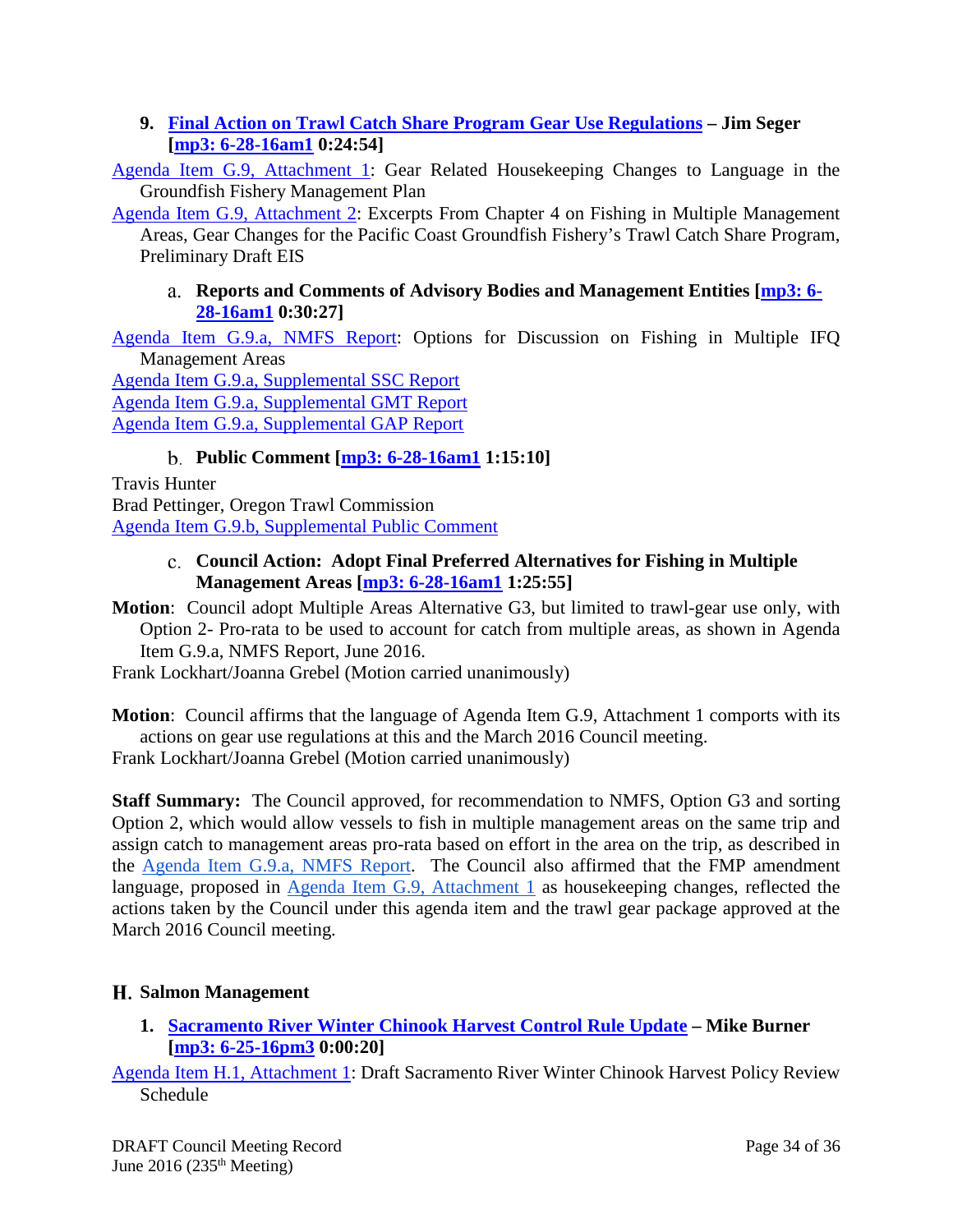[Agenda Item H.1, Supplemental Attachment 2:](http://www.pcouncil.org/wp-content/uploads/2016/06/H1_Sup_Att2_PFMC_Ltr_NMFS_SRWC_Control_Rule_0414_JUN2016BB.pdf) Letter to NMFS from PFMC, dated April 23, 2014, RE: [NOAA–NMFS–2013–0154] Pacific Fishery Management Council Comments on Alternative Harvest Control Rules Analyzed in a Management Strategy Evaluation for Sacramento River winter Chinook

#### <span id="page-34-0"></span>**Reports and Comments of Advisory Bodies and Management Entities [\[mp3: 6-](ftp://ftp.pcouncil.org/pub/R1606_June_2016_Recordings/6-25-16pm3Copy.mp3) [25-16pm3](ftp://ftp.pcouncil.org/pub/R1606_June_2016_Recordings/6-25-16pm3Copy.mp3) 0:07:40]**

<span id="page-34-1"></span>[Agenda Item H.1.a, Supplemental CDFW Report](http://www.pcouncil.org/wp-content/uploads/2016/06/H1a_Sup_CDFW_Rpt_SRWC_JUN2016BB.pdf) [Agenda Item H.1.a, Supplemental SRWCW Report](http://www.pcouncil.org/wp-content/uploads/2016/06/H1a_Sup_SRWCW_Rpt_JUN2016BB.pdf)

### **Public Comment**

<span id="page-34-2"></span>None

**Council Action: Review Progress and Provide Guidance on Developing a Range of Control Rule Alternatives and Future Analyses [\[mp3: 6-25-16pm3](ftp://ftp.pcouncil.org/pub/R1606_June_2016_Recordings/6-25-16pm3Copy.mp3) 0:28:41]**

#### **Motion**: None

**Staff Summary**: The Council received an update on progress from Sacramento River Winter Chinook Workgroup (SRWCW) Co-chair Dr. Peter Dygert, reviewed existing Council recommendations on Sacramento River winter Chinook harvest policy, and heard a report from CDFW on preliminary 2016 spawning ground survey results and ocean salmon fishery tag recoveries. The Council was encouraged by progress and anticipates a more detailed consideration of alternative control rules at its September meeting in Boise, Idaho. The SRWCW is tentatively scheduled to next meet August 16-17, 2016 at the NMFS Southwest Fisheries Science Center in Santa Cruz, California.

### <span id="page-34-3"></span>**INFORMATIONAL REPORTS**

- [Supplemental REVISED Informational Report 1:](http://www.pcouncil.org/wp-content/uploads/2016/06/IR1_SUP_REVISED_CPS_DataPoorMethods_WorkshopRpt_ElectricOnly_JUN2016BB.pdf) Report of the NOAA Southwest Fisheries Science Center & Pacific Fishery Management Council Workshop on CPS Assessments (May 2-5, 2016) – *Electronic Only*
- [Informational Report 2:](http://www.pcouncil.org/wp-content/uploads/2016/06/IR2_CoopRep_CP_2015_PWCC_JUN2016BB.pdf) Pacific Whiting Conservation Cooperative Amendment 20 Catcher/Processor Cooperative Final Annual Report 2015
- [Informational Report 3:](http://www.pcouncil.org/wp-content/uploads/2016/06/IR3_CCCresolution_NatMon_JUN2016BB.pdf) Outcomes Statement and Recommendations, Council Coordination Committee, May 24-26, 2016
- [Informational Report 4:](http://www.pcouncil.org/wp-content/uploads/2016/06/IR4_ObsConf_JUN2016BB.pdf) Brochure/Announcement: 8th International Fisheries Observer and Monitoring Conference, 29 August-2 September, 2016

[Informational Report 5:](http://www.pcouncil.org/wp-content/uploads/2016/06/IR5_MREP_Info_Rpt_JUN2016BB.pdf) Report on the Marine Resources Education Program (MREP)

- [Informational Report 6:](http://www.pcouncil.org/wp-content/uploads/2016/06/IR6_EBFMroadmap_ElectronicOnly_JUN2016BB.pdf) May 20, 2016 Discussion Draft for Councils, NMFS Instruction, Ecosystem-based Fisheries Management Road Map (*Electronic Only*)
- [Informational Report 7:](http://www.pcouncil.org/wp-content/uploads/2016/06/IR7_CoopRep_MS_2015_WMC_JUN2016BB.pdf) Whiting Mothership Cooperative; An Amendment 20 Mothership Catcher Vessel Cooperative Final Report on the 2015 Pacific Whiting Fishery
- [Supplemental Informational Report 8:](http://www.pcouncil.org/wp-content/uploads/2016/06/IR8_SUP_SKprojects_JUN2016BB.pdf) NOAA announces more than \$11 million in Saltonstall-Kennedy grants
- [Supplemental Informational Report 9:](http://www.pcouncil.org/wp-content/uploads/2016/06/IR9_SUP_MREP_Workshops_JUN2016BB.pdf) Marine Resource Education Program (MREP) West Coast 2016 Workshops announcement